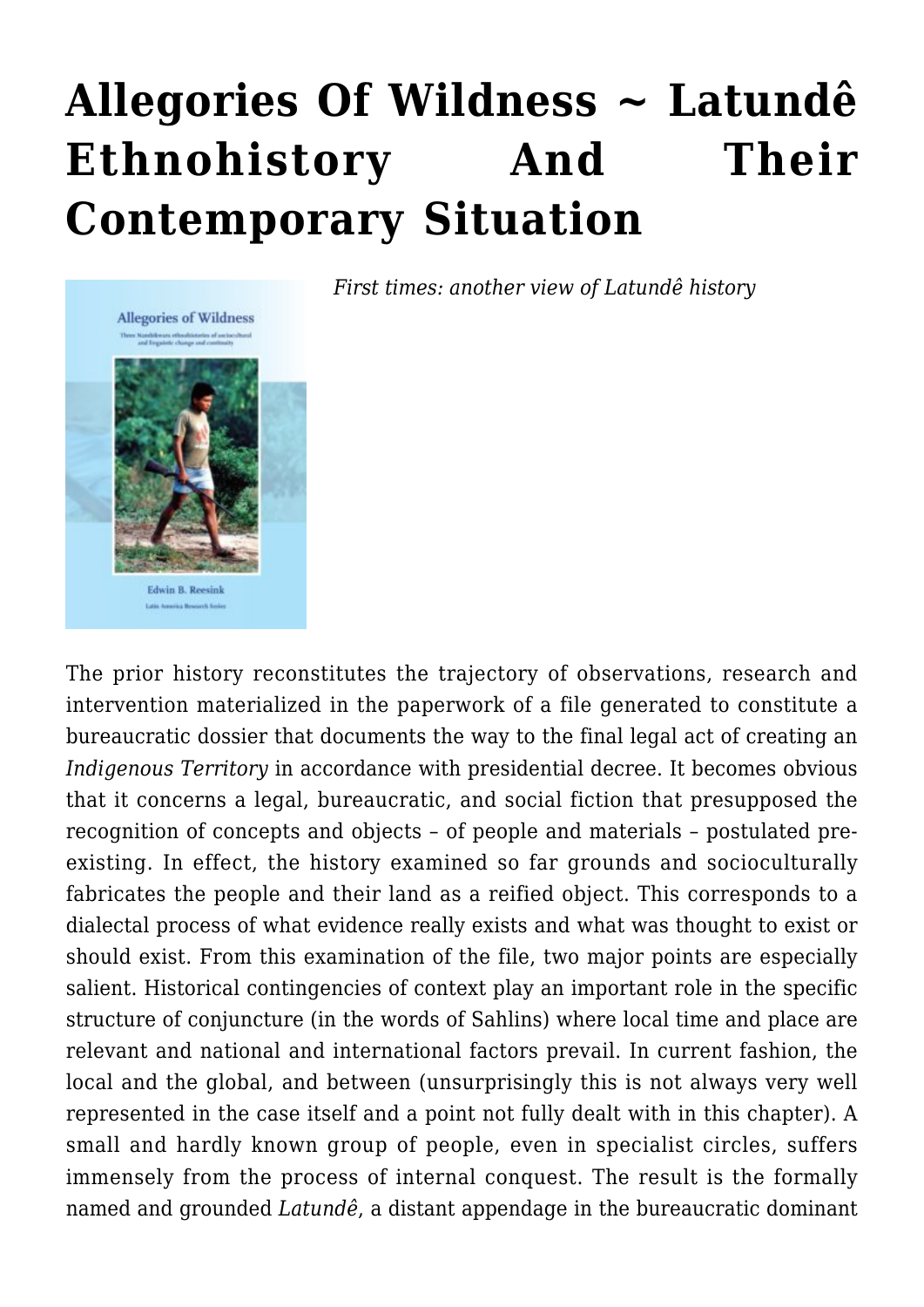and dominating structure put into place to exert state control over a land and people previously uncontrolled. The state delegates to FUNAI the function of the authorized mentor of land and population management of previously uncontrolled people. In turn, FUNAI occupies a subordinated place within the state when conceived of as an arena of competition between different federal agencies. It is noteworthy that the process so far had very little to do with consultation of the group directly concerned, even the anthropological reports rarely succeed in gaining some insight in the conceptions and opinions of the *Indians*. As said, this derives from the restriction and subordination of anthropological work within the bureaucracy<sup>[i]</sup>. Overall, the dossier reflects bureaucratic inconsequential attention, inefficiency, negligence, and sometimes criminal collective and individual behavior and responsibilities.

The Indians were more object than subject of these constitutive processes. They are not just victims, but are the foremost interpreters and, in their own way, agents of their history. What is apparent from the reports aligned before is that the impact of the euphemistically labeled *contact* was devastating in its population effects. From 1977 to 1981, the absolute lack of medical assistance caused the death of nearly 60% of the entire group, diminishing it from about 23 Indians to 9 at the lowest point, not counting Mané. It was only with marriage and new children that the population began to approach a number closer to precontact times. The damage done was tremendous in these first years of *pacified* relations as most of the older generation perished, particularly after the measles epidemic. I emphasized the example of the Latundê *captain's* death and the Mané's ascent to command. Doubtlessly, the measles epidemic was avoidable, especially so long after *contact* and considering that the effects of contagious diseases on indigenous populations are notorious. The havoc caused by this small scale genocidal tendency of non interference after primary *contact* left a strong imprint on the survivors. The only anthropologist to pass four days in the village commented on the distinct difficulty among members to speak about the dead and to take stock of the ravages of population decimation. This difficulty persists even today. Stella Telles, the linguist working with the Latundê language started her visits in 1997 and established a firm rapport and empathy with the group and some of its members in particular (Telles 2002). Impressed by the plight suffered by this people she tried to gather some data about their history. One of these efforts concerned the reconstruction of the group's history at the time of *contact*. The result was a painstaking, but especially painful, exercise with the most senior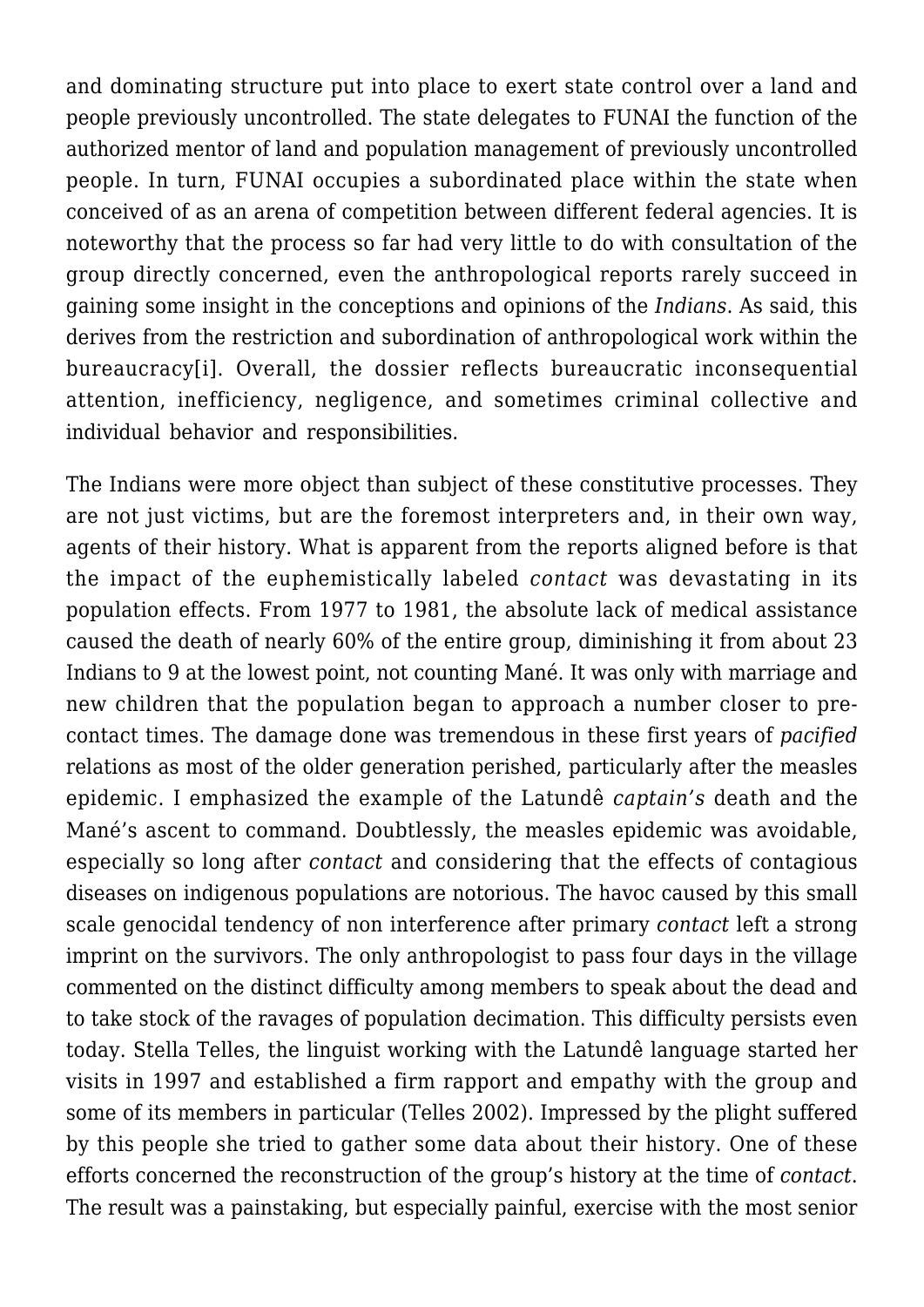woman, Terezinha, of one of two households, a woman who is still the most senior Latundê[ii]:

Telles describes the living situation as follows:

*House* 1: Terezinha, the oldest sister in her sibling set, an adolescent man José and his younger sister Madalena;

*House* 2: Terezinha's father Davi, her mother Madalena, and her siblings Fatima, Sebastião, João and Francisco;

*House* 3: Terezinha's older brother Cinzeiro, husband of José's and Madalena's mother (as José is the major surviving Latundê man, he is the reference point for children);

*House* 4: Chico, José's older brother;

*House* 5: the father of José and his siblings;

*House* 6: Batatá's mother;

*House* 7: Sebastião, José's brother, and his wife, Terezinha's aunt;

*House* 8: Batatá and her husband (older adults) and Terezinha's younger sister Lourdes, living in a place somewhat detached from the other houses;

This only amounts to 19 people. First, it must be noted that for official purpose the date of *contact* concerns the first time FUNAI established an encounter with the Indians that lead to initiating a permanent relation. Put differently, as if the moment of constitution of this relation depends on the state's recognition, as if to emphasize the veritable genesis of the people involved and their inclusion into the state apparatus. In a sense, this is true. The official version, however, often does not reflect factual situations. Indeed, previous contact might have been made by a large variety of agents and representatives of the *national society*. In this case, the Latundê report that a helicopter once threw down objects and that, when on a foray, an older man had an encounter with a Brazilian who gave a machete to the Indian. Hence, at least one friendly encounter already had occurred and new tools were known. Clearly, the supposed *isolation* of the group was not absolute. Furthermore, it is possible that there were previous contacts but that they are either not remembered or reported. The idea of isolation perpetuated by the FUNAI notion of *isolated Indians* contrasts with the fact that these groups usually felt the presence of the encroaching *national society* before official *contact* and frequently underwent important sociocultural changes. There was some contact and encounters before INCRA and FUNAI officially took notice. Doubtlessly, these situations must have made the people that came to be known as *Latundê* to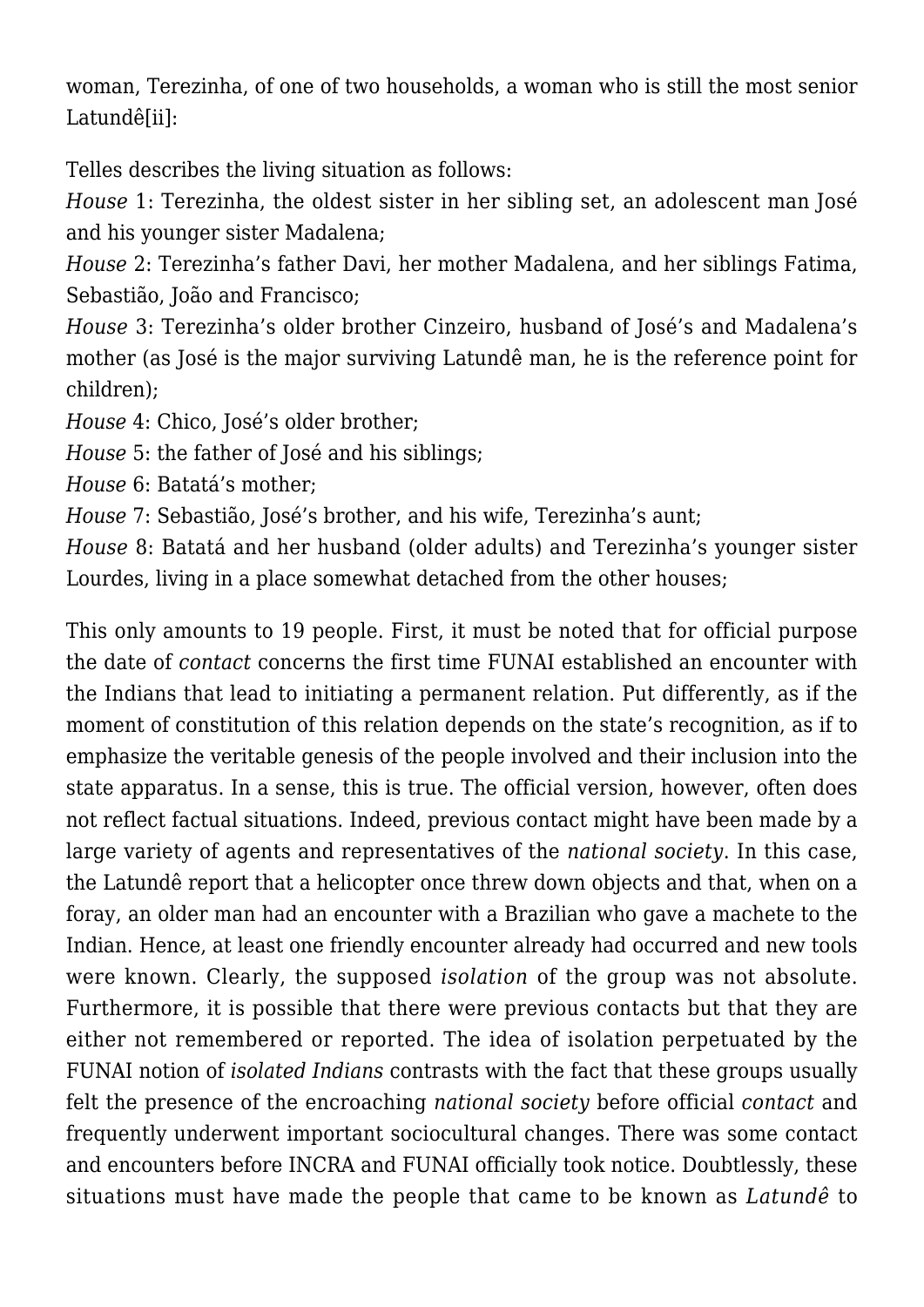speculate about these strangers, but unfortunately very little is known of this impact and the related views. Generally, the Latundê apparently considered outsiders a threat to their lives and well-being. Judging from Nambikwara group relationships patterns, the isolation from other groups must be at least partially due to geographic considerations – the Latundê were located on the far edge of the Nambikwara area. Any relations with neighboring allied groups would have been cut off long ago due to the changed *contact* situation, all of whom suffered strongly themselves. Isolation here connotes an historical contingency, probably sought after because of the circumstances, and is certainly not representative of any previous indigenous history or pristine state.

Terezinha's testimony conveys a stressful and traumatic series of events. In itself the need to rely on her story as the most senior Latundê is significant. In the years following the contact in 1977 diseases killed most of the older generation. Thus, the husband of Batatá died having never received a Portuguese name. A few other adults also did not live long enough to receive such a name, thereby complicating the reconstruction because of the absence of Latundê names. Several attempts to reconstruct the pre-contact Latundê population by asking for their names were to no avail. People claimed that the dead and even some of the living did not have names in Latundê. Very likely this assertion is related to a common feature in the Nambikwara ensemble: the interdiction to speak the name of close kin and of the names of the dead. Speaking of the deceased (in particular the recent dead as reported for Southern Nambikwara) may encourage the deceased to take away the living. Obviously establishing pre-official contact population numbers and demographic trends is very difficult, if not impossible. Criminal post-contact negligence left the group consisting of only two older adults, one being Batatá, who continued living in her Latundê-style house until an illness shortly before my visit and Terezinha's older brother, nicknamed Cinzeiro (ashtray) because of the burns sustained when sleeping near the fire. Batatá does not speak Portuguese and is somewhat difficult to approach with an interpreter. Cinzeiro does not speak Portuguese and is considered rather feeble-minded by the others (although he is very friendly)[iii]. It is believed that, according to Latundê theory of causality, he came to be so by touching meat which a vulture had eaten from. This leaves Terezinha, who, being the oldest daughter, at the time of contact already had completed the first menstruation seclusion ritual. As her sisters were both children then, she is the major source of information.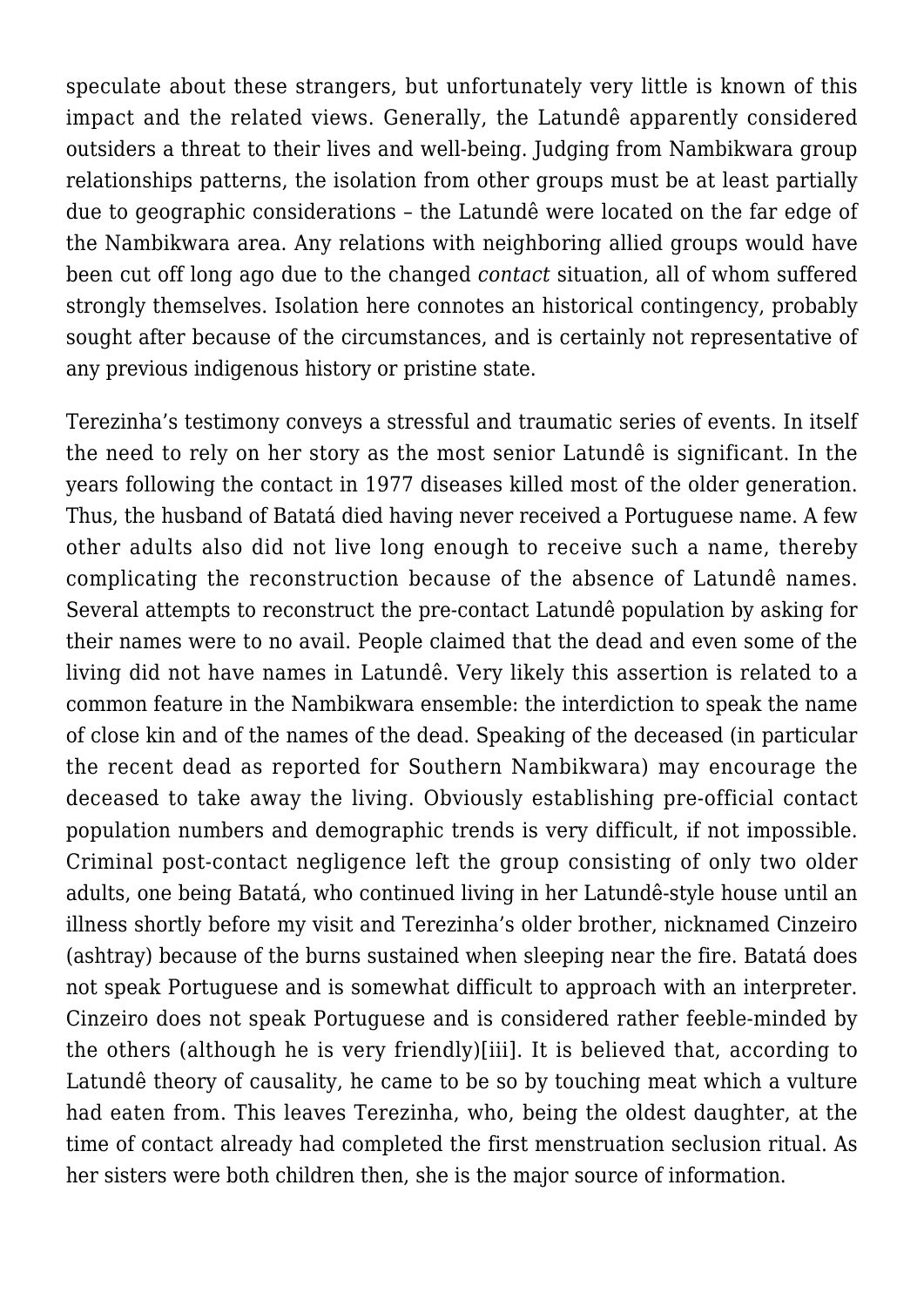One major feature in the organization of the Latundê at the time of *contact* is the proliferation of houses. Not only did every couple possess a house but also bachelors and single divorced people tended to live alone, except for the little group in Terezinha's house. Photographs taken by Price reveal that the village had a small *macaw house* (*casa das araras* in Portuguese). This place was a home for the many representatives of various species of parakeets, small macaws (*ararinhas*), parrots and possibly macaws[iv]. Until very recently this traditional house was maintained by Terezinha. The two sites of current occupation (as of 1999-2000) both had their own macaw house. Although Terezinha let her house disintegrate, leaving only the scattered remains and part of the frame, she dug a hole in the ground for the birds to stay in. The passion for all these different types of birds continues. In a way, the very presence of the macaw house not only indicates the prevalence of the domesticated birds who, in comparison with other animals, receive a preferential treatment and constitute the main stock of domestic animals, but also the pre-eminence of the house epitomizing individual autonomy. This tendency prevailed until recently. Batatá built and lived in the last Latundê style house until she moved into a partially open and independent room in José's house (regional style). Later illness forced her to move to the Aikaná village where the Aikaná husband of Terezinha's younger sister later built her a small house. She still lives there and continues her role with the macaws by lodging them in her house. At the same site where Batatá used to live, Cinzeiro also own a regional-style house. This place commonly functions as the kitchen for the other family in residence, José, Lourdes and their children, who occupy a separate house, directly in front.

At the time of contact, the social relations among the Latundê explain the distance of Batatá's husbands' house to the others. Thus, all members of the group demonstrated their relative autonomy in house-building patterns, a fact apparent today in the distance from Mané's and Terezinha's house to the site of José's, a twenty minute walk. Though the same pattern continued to prevail, one exception is Terezinha's younger brother who stayed in their house and still lives there. However, this young man was in a fashion raised by the older couple, and is markedly shy. The costs associated with a modern house are much greater than a traditional house. As José is strengthening the already strong ties with Mané's household, he started to build a new house at the other man's site and prepared a large garden jointly with the men of the same house (except Mané). This house is being built with the assistance of the sons and the younger brother living at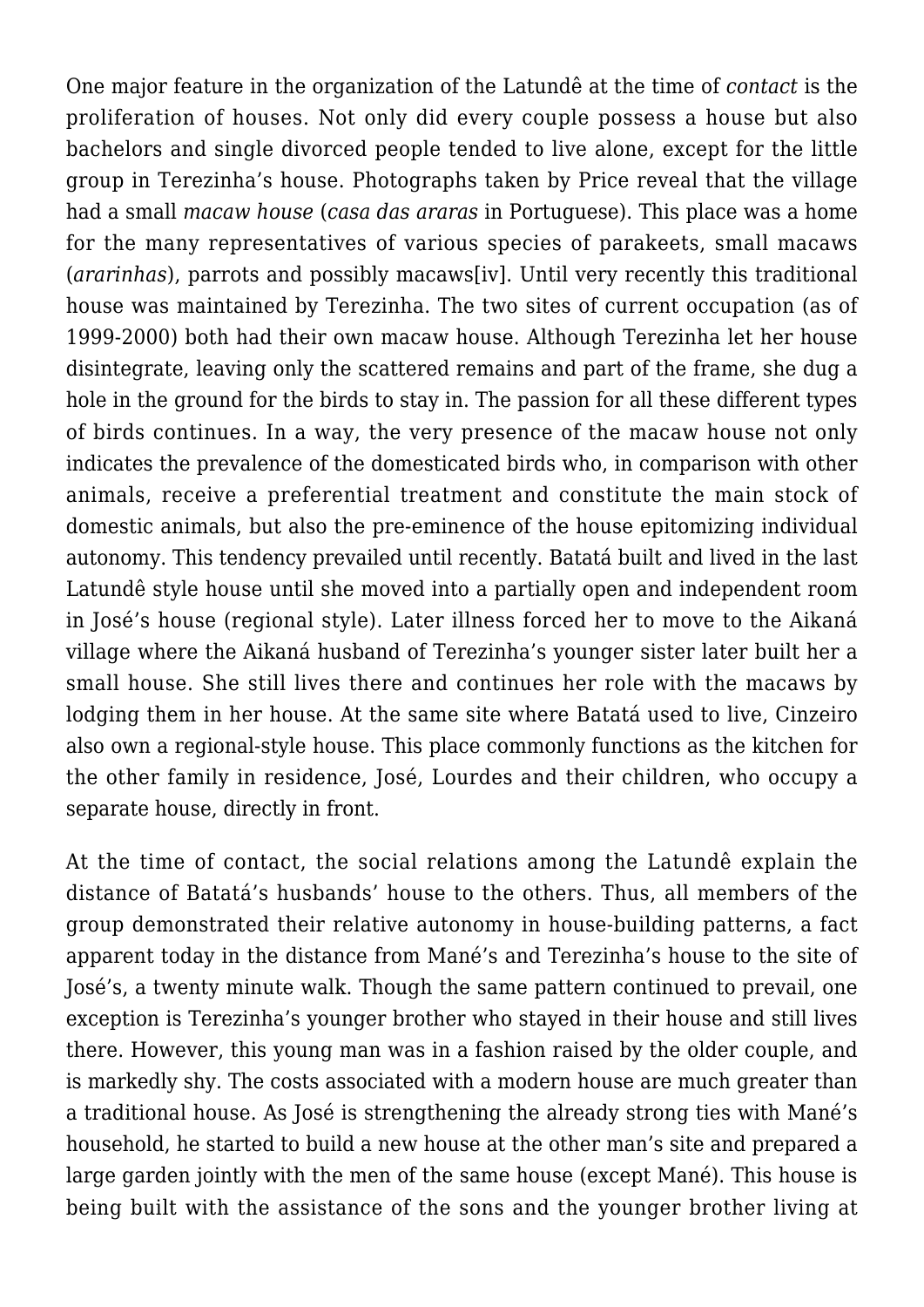Terezinha's house, also men who are his partners in the preparation of the gardens, at the time of Telles and my major stay ay the Latundê house (September to October 2000, the main ethnographic present in these chapters). Nearly a year later, in August 2000, on occasion of a very rapid visit, everyone was already living together at the same site (and Cinzeiro had, at least for the moment, not built a separate house). The houses made by the elders denote a strong tendency of individual autonomy which is unlikely to carry on to the next generation. For the younger people, constructing their own house implies more work, as they prefer Brazilian style homes. The other younger brother of Terezinha's siblings who lives with and works for other Indians, after some sort of misunderstanding with his *patron*, decided to live in an abandoned house constructed at the *fazenda* not far away from the Latundê main site (a house and pastures resulting from an INCRA-authorized land invasion).

In some respect, the Latundê settlement pattern persists even with the adoption of the regional house style. Terezinha was a young woman when she married Batatá's husband (one of the men who remains nameless because of early postcontact death). This man was married to Batatá, Terezinha, and her younger sister Lourdes. She, however, had a fight with the husband and left him to live in a house with the adolescents, one a marriageable boy, José. This seems to be in accord with a notion of easy divorce for young married people. The importance of autonomy is also evident in the Nambikwara ensemble custom that permits young women to try out more than one husbands until settling down, the end of this period habitually being heralded by the birth of a child (Price 1972). Lourdes, was the next youngest sibling (assuming the usual Nambikwara practice of birth spacing, she should be between two to four years younger), had not yet completed the coming of age ritual and consequently could not yet be a wife. She probably entered the house while still being raised to be a future wife by her husband, another practice also quite common among neighboring peoples. In the Nambikwara ensemble even very young children have marriages arranged by their parents. Their other four younger siblings lived with their parents, the only united and not divorced parents with children inhabiting a single family house. It is interesting that the couple made up of the oldest sibling of Terezinha and the other one constituted by José's older brother were both still childless. Another of José's brother also lived alone but could have been a choice for the girls from the first sibling set. Even though some partners were available possibly political choices were made such as marrying the sisters to Batatá's husband and not to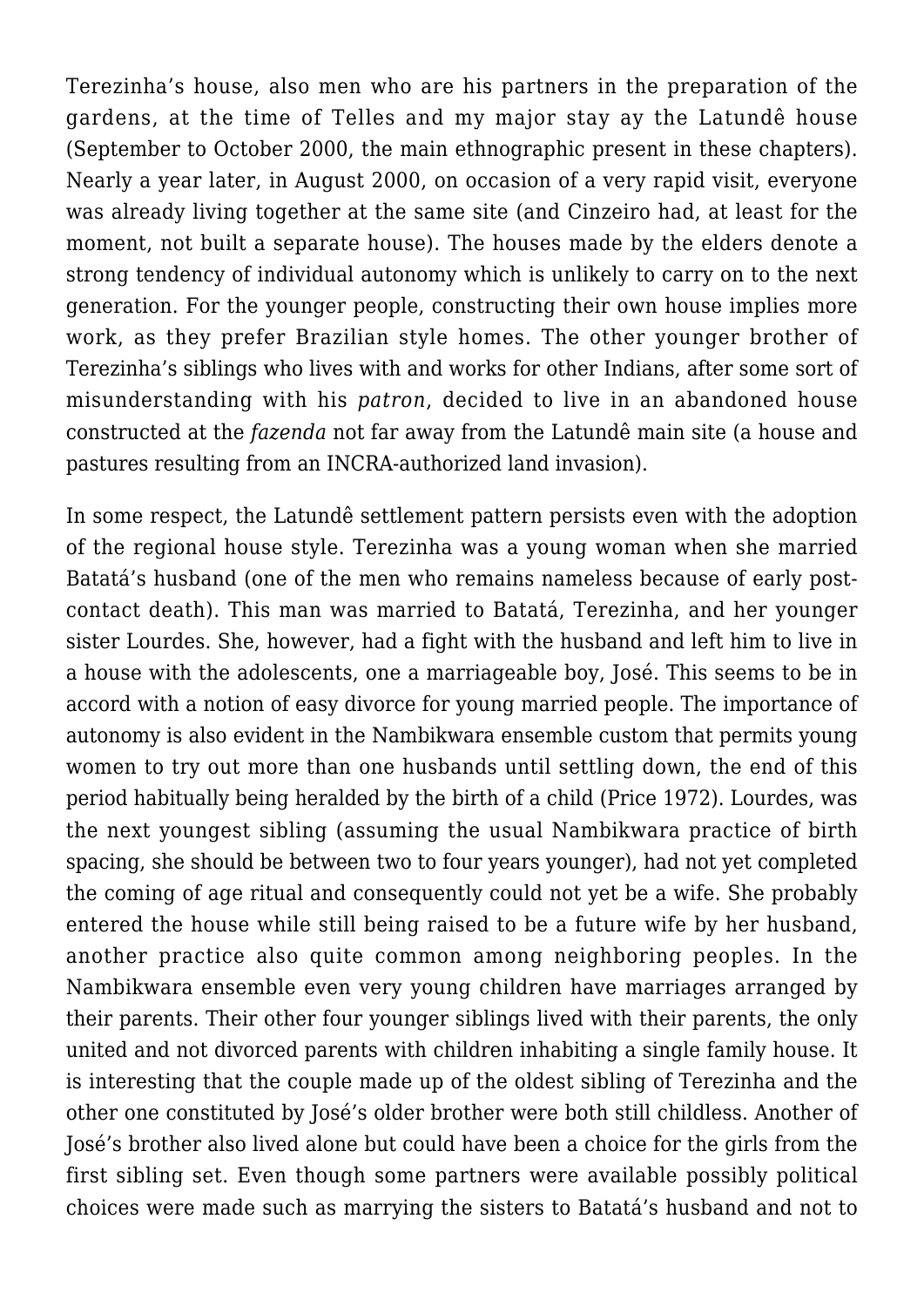the young adults. Later Terezinha did marry one of the younger men but this husband died of illness in the contact phase.

All of this provides clues about organization and reproduction, admittedly in a probabilistic fashion and in comparison with numerous patterns abstracted from other Nambikwara sources. This is basically speculation and not without pitfalls. For example, the customary pattern for Northern Nambikwara village displayed two larger houses and not small-individualized houses. This demonstrates that the Latundê may have changed certain social arrangements and practices as this new set-up differs from neighboring Northern Nambikwara peoples. For the moment, this rearrangement lacks any plausible explanation. It may be the effect of long isolation from other villages. One hypothesis would be that the shelters normally set up for temporary lodgings were, in a way, transformed into small individual and familial houses (I discuss the village pattern further in Part II and III). Be that as it may, it is safe to say that only two couples were producing children, siring the sibling set of Terezinha and that of José. Batatá's mother was the only other child-bearing person alive, while her daughter, though apparently older than the sibling sets, did not have any children. According to one comment by a Latundê, she did not want any children. Given the general Nambikwara practice of wishing to have children, this may be the reason for the polygamous marriages of her husband [v]. If the judgments from post-contact reports hold true that the major leader of the group was either Terezinha's father or José's father, then the only polygamous man was not the group leader (a fact also evident by the dissension of a separate house site). Not only did Batatá's husband not have descendants but he also does not seem to have been the groups' leader, contrary to the Nambikwara pattern postulated by Lévi-Strauss but conforming to the much ampler later sample discussed by Price[vi]. In a way, the partitioning of the group and keeping apart of one house turns the major part of the group essentially into the fusion of two older couples and their descendants. Later one of these couples divorced, possibly reinforcing Davi's authority, the father of Terezinha and the major set of siblings (as well as the marriage of the ex-wife to his son too). A remark likely made by Price in 1977 on the photograph of José's father accredited him as being the leader. This comment aside, both of the elder men should be the senior persons in the small group as the men of the two principal couples that already have adult male and female children. In sum, it is uncertain whether leadership involved either one or the other, but both were in a position of influence and must have had significant authority.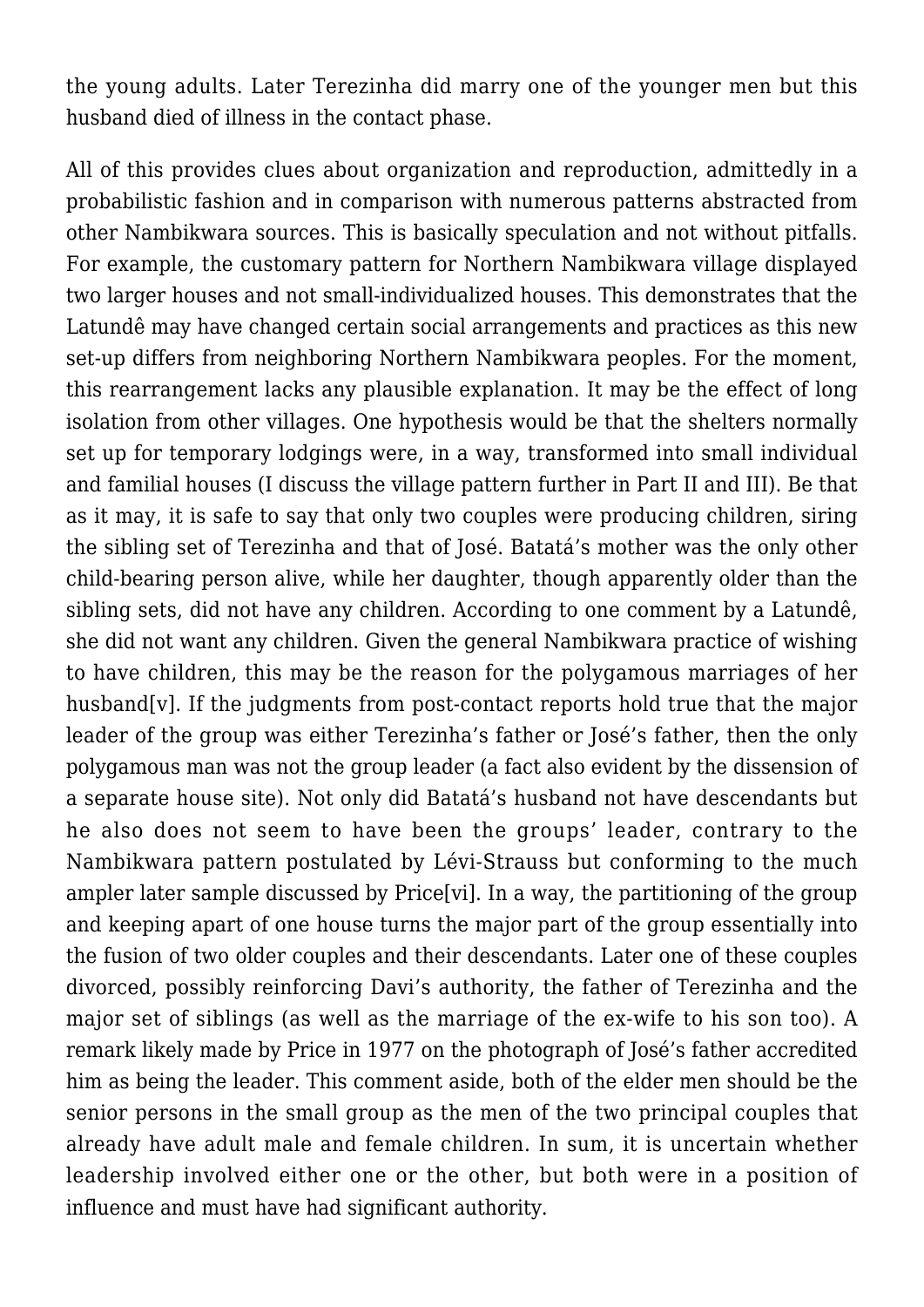The situation, particularly at *contact*, almost mirrors the basic *reduced model* (in the words of Lévi-Strauss) implicit in Dravidian kinship: two couples exchange their children (like cross-cousins) and ensure reproduction of the group (whose children would be cross-cousins and could thus ensure population growth). In effect, both Cinzeiro's marriage at the time and the later, still existing marriage of José and Lourdes express a relation of potential affinity and not any impeditive consanguinity between these couples[vii]. It is important to stress that it is impossible to confirm this conjecture due to the absence of the full kinship relationship system. Several attempts by the linguist Stella Telles to elicit anything more than the kin-term for brother, sister, father and mother did not succeed. It is unclear whether the Latundê really have a Dravidian system and the cross-cousin preference that other Nambikwara possess. This seem partially due to language problems, as well as something possibly more profound; either a refusal similar to reluctance to pronounce personal names and to map people on this social chart, or else to discuss real relations even with sympathetic outsiders. In fact, Telles could not establish some important kin relations within the group at the time of this house arrangement. For example, that Batatá's husband is unrelated to anyone is extremely improbable in such a small isolated group[viii]. Yet the presence of this relationship system is extremely likely. Material available from the last native speaker of Lakondê and her own knowledge about the Latundê (though second-hand) confirms an extreme linguistic closeness among the two dialects. This person, Dona Tereza hence advances the hypothesis that the two groups derive from a common ancestral group and were separated by historical accident in the not too distant past. After becoming acquainted with Dona Tereza, Telles expanded her fieldwork with the last Lakondê speaker and her thesis treats both languages as *Latundê* and *Lakondê* (2002)[ix]. Among the Lakondê, kin terminology follows the general Dravidian pattern of the Nambikwara cultural ensemble (as far as Telles and myself have been able to establish; compare Price 1972; Fiorini 2000).

Also without entering into many details, Terezinha mentioned that the group passed through some serious difficulties; for example, Mamaindê attacks to kidnap their children, an event that caused casualties (at least one of these attempts succeeded and later the kidnapped person was found among them). She seems to imply that her father and José's father reconstituted the group to ensure its persistence. Though the group lived in the savanna for a considerable time, it suffered pressure from the Mato Grosso side and may have been pushed up into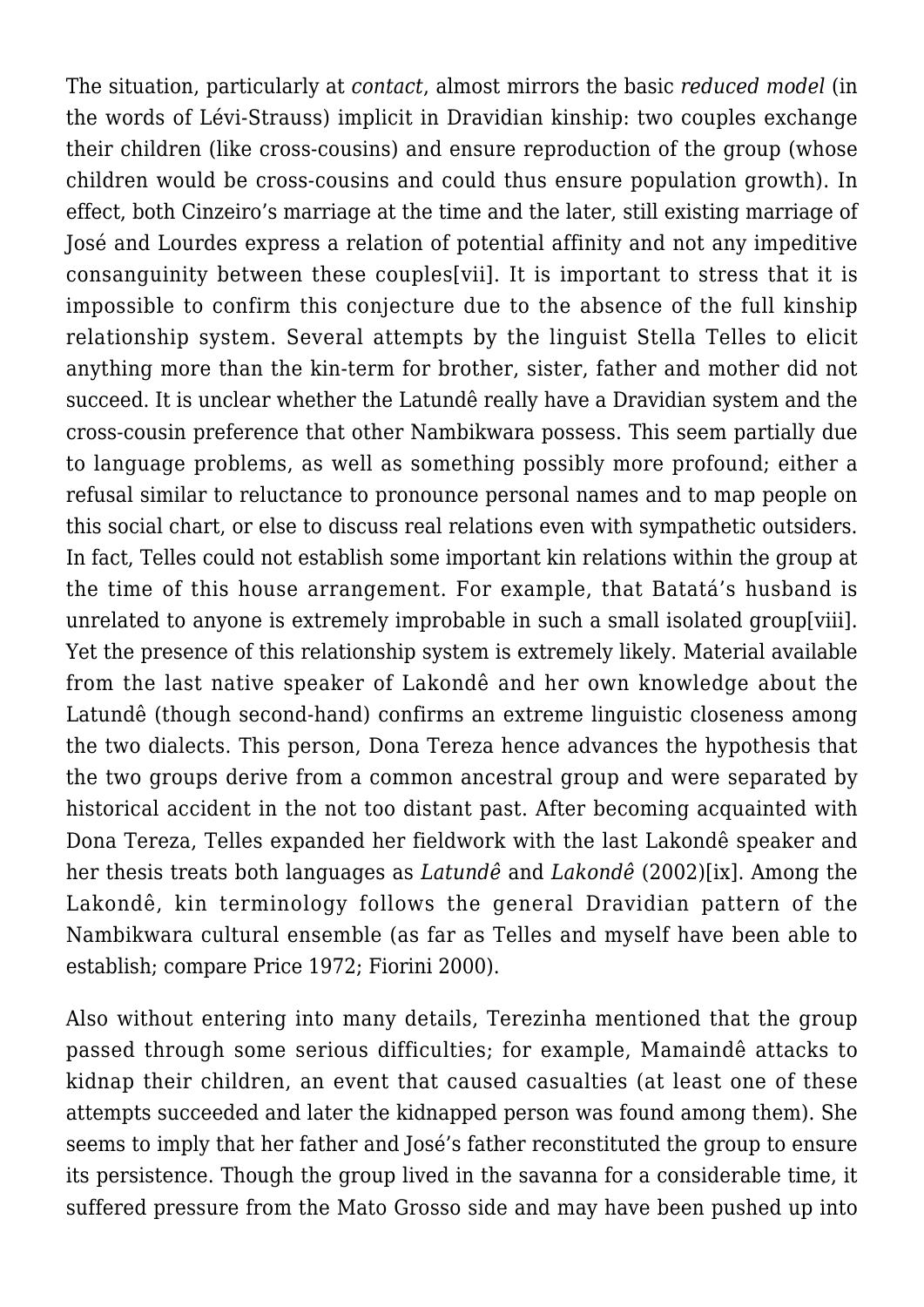Rondônia, through other savanna areas, to escape these assaults. If indeed this group is a remnant of the originally northern Lakondê (Telles 2002: 12-3), their original impulse would derive from fleeing illness, *Whites*, or both, to the southsoutheast. Then, after an unknown and undocumented period, the two couples constituted the basic core of the group that could exchange their children and assure the general sociocultural reproduction. This is especially important because the third couple did not have any children but the marrying out of the sisters could create a valuable alliance to the group and amplify marriage choices of future generations[x]. In this sense, the pre-contact situation in the *Campo do Barroso* appears to have been a relatively stabilized group with a core the two older couples in a position of affinity (the men probably treated each other as brothers-in-law) and of potential affinity by the future exchange of children with some other aggregated inhabitants. Thus, the group managed to grow and live traditionally (probably after some serious problems). It seems likely that the Latundê might have persisted in this mode if the encroachment of national society had not imposed *contact*. It seems safe to assume that the somewhat precarious mode of sociocultural reproduction, however possibly unstable in some aspects, was sufficient to guarantee the group's permanence as a distinct social unit.

Difficulties before *contact* also transpire in several observations about the personality and behavior of certain people within the group. First, the distance between the main body and Batatá's husband is sometimes translated in the affirmation of the existence of *two malocas*. Batatá's husband may have been an important man as one of the three older pivotal leading men but preferred to maintain some distance between his household and the other ones. The physical distance indicates a demonstration of his wish for some autonomy within the larger group and probably signals at least some latent tension. In effect, there may be an ethnic and historical explanation for this division. According to Dona Tereza, her brother Joaquim told her that the Latundê local group consisted of descendants of two different local groups still extant in the beginning of the fifties. The Tawandê attacked, dissolved and incorporated all of the small villages of three Northern Nambikwara speaking peoples of that time, including the last independent village of the Lakondê. Despite having been a real and intimate brother to Dona Tereza, Joaquim actually pertained to one of the other two peoples whose members also either were forcefully incorporated into the Tawandê or fled and went to live at José Bonifácio. That is, the current Latundê would be made up of people originally from the Yelelihrê and another closely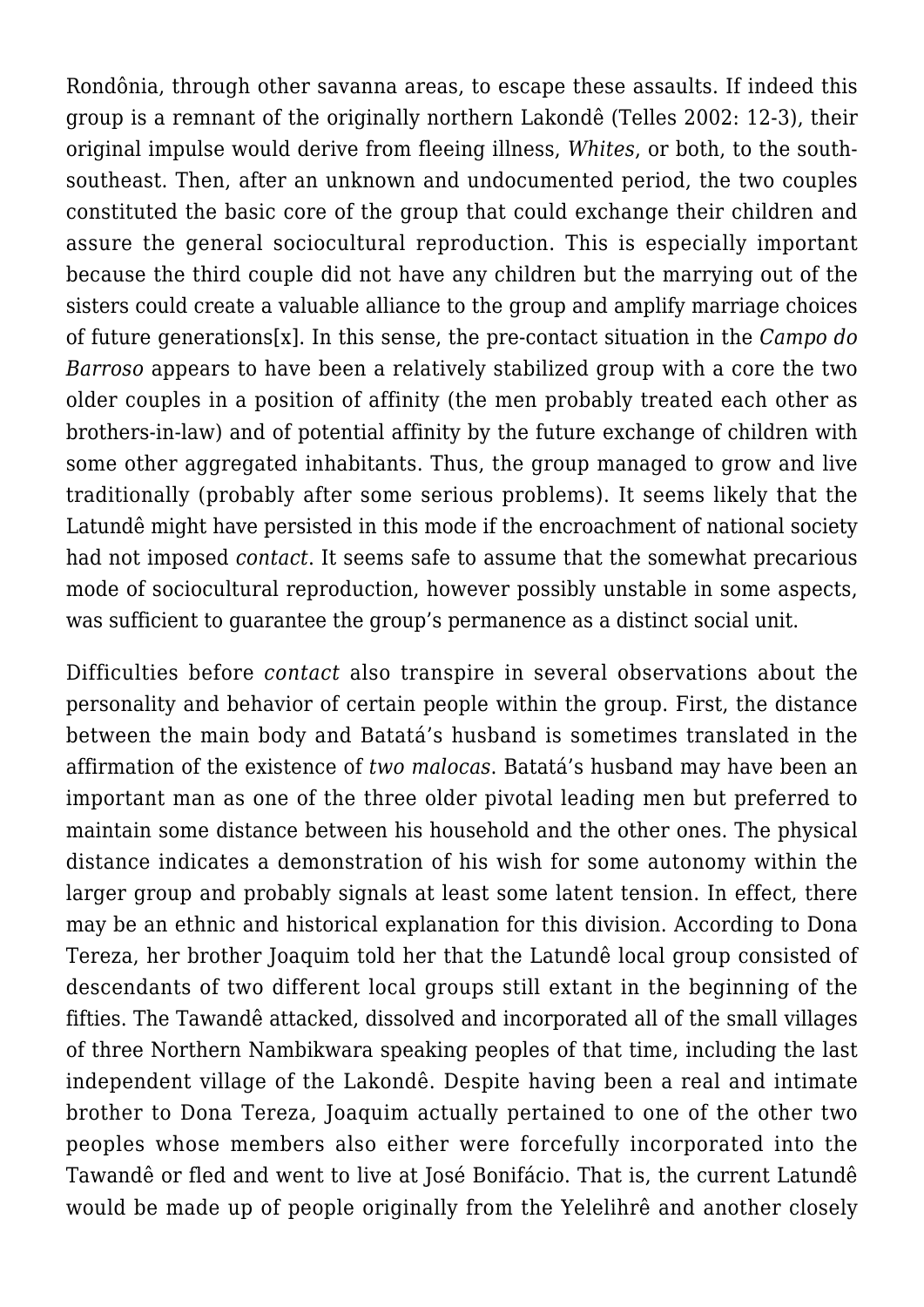related people, possibly Sowaintê (the first name as transcribed by Telles 1992: 12). Although these peoples were very close in language and culture, they still considered themselves as distinct from one another and for this reason the local groups may be called 'peoples'.

Hence it is possible that Batatá's husband belonged to a different people than the majority of the group and that such a fact added to the potential tensions of the small group. He allegedly beat his new wife, who had recently completed the seclusion ritual, and that induced her to move out and set up another household with a pair of siblings. Tensions between husband and wife (or wives) existed at least in some cases. Moreover, other tensions between people happened as a function of individual behavior. Some persons were known for their antisocial characteristics, and were referred to with the Portuguese expression, *brabo* (wild, untamed). This is the same word used to describe the uncontacted and hence *untamed* and undomesticated Indians. That is, the expression points to asocial and uncivilized conduct and the accusations against some of the women of the group include thievery and there are charges against one or two men of unruly violence. Once, Terezinha's father *nearly killed* one of the female thieves. Formerly, such conflicts were resolved by changing groups or locations, and the very absence of alternatives likely caused a profound change in the former precontact patterns of group and individual relations. Now the regional society deprived the Latundê of participating in the usual mesh of alliances, animosities, and the concurrent circulation of visitors and spouses. Apparently no relations remained with other Nambikwara groups, only the hostility and the threat of the Mamaindê. Thus, isolation possibly condemned the group to live together as one unit in spite of significant tensions.

Living in the savanna was advantageous in some ways. The usefulness of the savanna does not issue from any particular ecological adaptation, although it certainly did have its uses. The open spaces are remembered as an imperative of defense. The high visibility made possible on the open savanna contrasts with the forest. Also, the Indians used to burn the low vegetation of the savanna. The benefits of this activity included killing game. Terezinha still very occasionally burns to *clean* the plain and kill some meat in the process. Additionally, the burning clears the vegetal cover and leaves no possibility for anyone to sneak close up and surreptitiously attack the *maloca*. Terezinha remembered the savanna as the original and preferable habitat of the group for its safety. Today,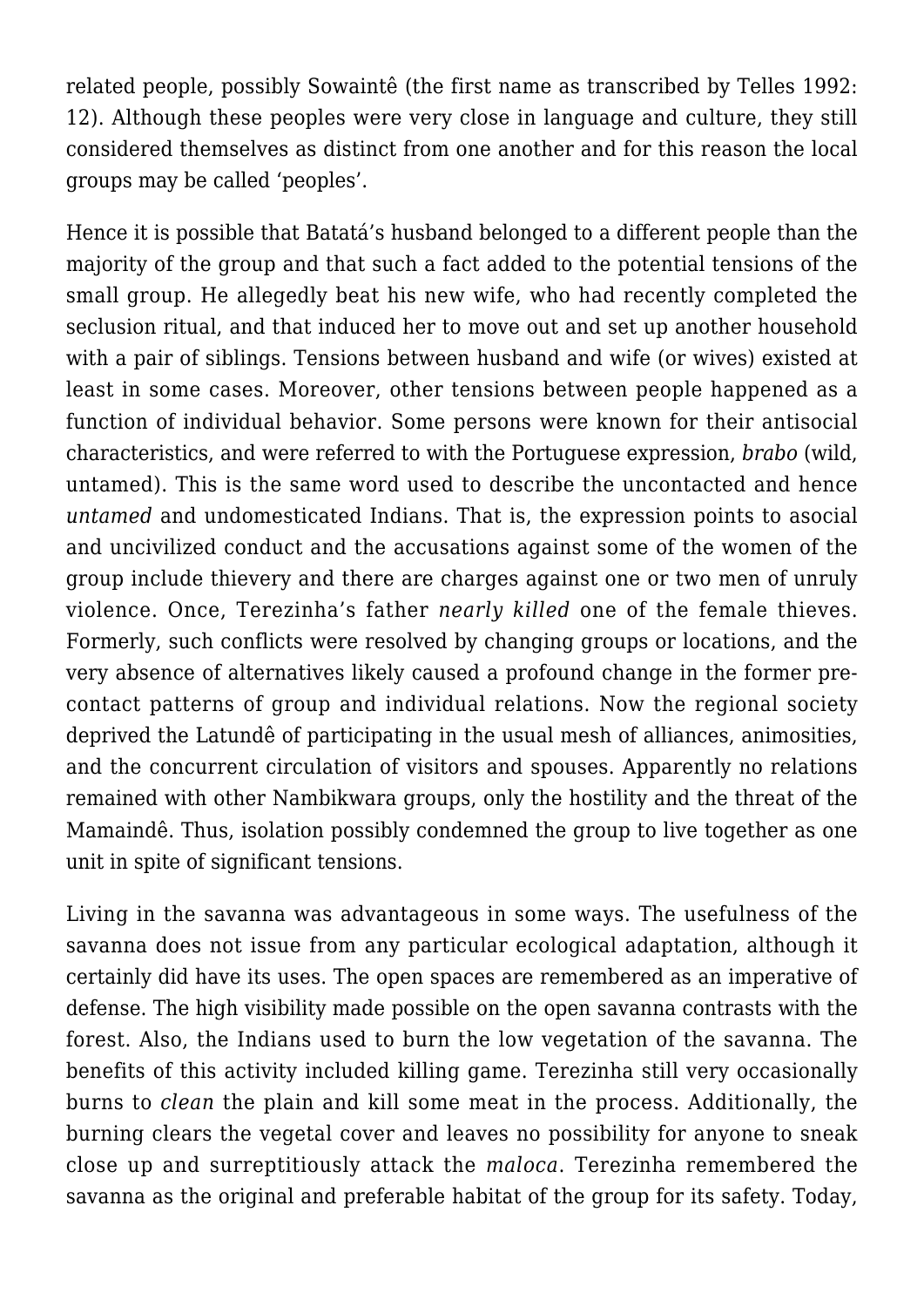however, she also adduces a pragmatic reason for preferring to live in the forest, the fact that mosquitoes and other insects infest the savanna and make life difficult. The sandy soil of the savanna provides the White sand the Nambikwara Indians normally preferred as their bedding on the ground near a fire[xi]. In this respect, of course, her people exhibited one of the primary distinguishing features within the Nambikwara group, along with the preference for open spaces. However, it is quite clear from the photographs taken by Price and the statements that they differed in another salient feature[xii]. Even though the people did not go about naked in the sense that they wore few ornaments – a collar on the waist or across the upper part of the body for the women and armbands on the upper arm for the men, other more general Nambikwara features – they did not pierce noses or lips. For some Nambikwara this feature normally consigns unknown people immediately to the category of belonging to the Nambikwara ensemble, as one Nambikwara do Campo asserted to Price (1972). In my sense, the hypothesis must be that the exception to the rule entails that the people have lost this practice for, as far as I know, all other peoples in the ensemble always wore those ornaments. Even other local groups, apparently unknown to the Latundê, reported to have been previously living near the Pimenta River before contact and now extinct, did so. The complexities of their history may explain this remarkable absence, shaping a situation in which the group found itself on the edge of the Northern Nambikwara cluster's area in the physical sense, simultaneously being on the edge in a larger sociocultural sense. Again, recall the possibility of prolonged but not so splendid isolation.

That is, this people was very likely not just on the edge but also was on edge with the outside. This isolation represented the flight from enemies and the absence of outside allies, internal strife and internal tensions that may have caused fissioning the group in other circumstances. The fact that they were on their own and had only themselves for sociocultural and economic reproduction was feasible until *contac*t[xiii]. Thus the recollections of the surviving generation features *many people* living in the savanna, suggesting a group sufficiently numerous to allow for an endogamous cross-cousin marriage system and continued population maintenance or growth. The image further brings to mind the positive side and a largely positive evaluation of the complete autonomy of the time. Reports confirm that the horticulture practiced in the nearby forest in conjunction with hunting and gathering activities provided more than enough food. The receptions with abundant food depict a people well accustomed to permanent habitation at the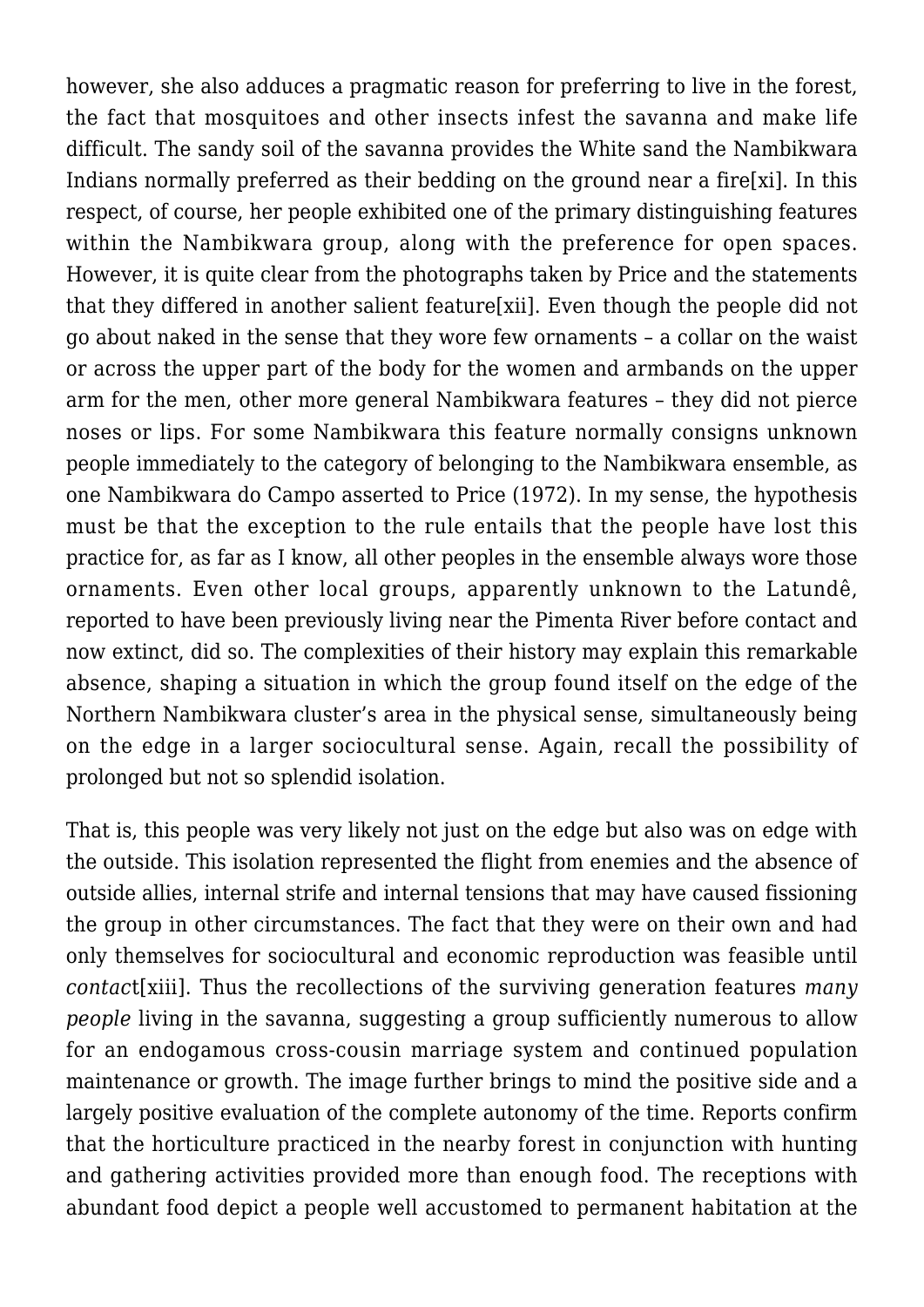*Campo do Barroso*. Though in political terms seemingly a refugee area, ecologically and economically speaking, the adequate adaptation to the savanna probably followed the usual historical patterns. The village built sustained a permanent and not just seasonal occupation, even when it is likely that hunting and gathering expeditions of variable duration were mounted [xiv]. Again, these people were not *nomads*, as some reports discussed above claimed, nor was there a poverty in adaptation that *forced even the to women hunt*, as one of these observers noticed with surprise[xv]. The fact that at least some women hunted with bow and arrow (as did Batatá and the two mothers of the sibling sets) does not necessarily imply group disorganization. Nor it is not proof of any insufficiency of the male hunters. It might very well be an expansion of the women's role as gatherers, a task that always included capturing small animals. In fact, women hunted smaller prey and only killed game from the savanna or forest floor, not including animals living in the trees except when they passed by on the ground (Terezinha recalls only one such instance when her mother killed some monkeys).

Overall the people apparently succeeded well enough in providing for their sustenance. The group used its own repertoire of food crops (like maize, *cará* (yam), and manioc) and complemented them with gathering other vegetable foods (and tobacco). Some of these plants, like maize, probably were distinct varieties lost in the contact phase. This was a loss of genetic diversity that affected not only this small group, but the global community too. Such losses have only recently been recognized in ethno-ecological studies[xvi]. The gathering of plants nowadays has diminished; a *cará do mato* (literally a forest yam) collected by Cinzeiro was shown to us as being part of this older repertoire of edible plants. The youngest generation had not yet eaten this food and some took the opportunity for their first taste. Even before *contact*, one notices the experimental attitude of José's father when he collected sugarcane at a distant *fazenda* to bring it home to plant. An expedition in which, naturally, he took care in attempting not to be noticed by the owners of the plantation, apparently taking the plants out of the field in the dark. In this event both curiosity and willingness to improve on the stock of available plants to cultivate are manifest, a sharp contrast to the stereotype of alleged conservatism. Scouting in the region and some knowledge of the regional society also show curiosity about the outside. On the whole, horticulture was a prominent part of the economic activities of sustenance, but gathering provided a fundamental component. Hunting of larger animals like deer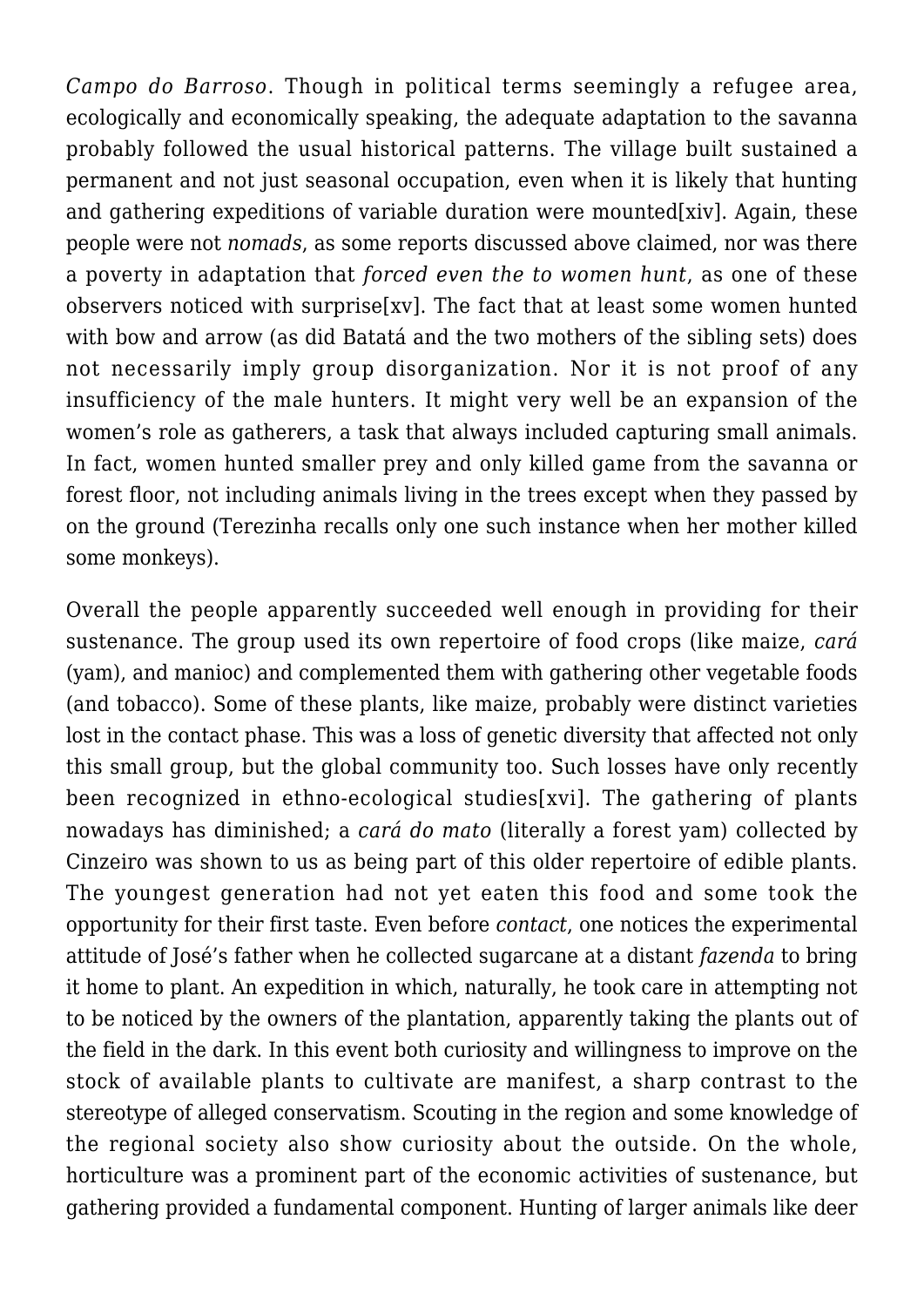and tapir also contributed to the group's nutrition and general sustenance (exploiting different ecological zones). Terezinha remembered living in a fixed village with much daily activity. Water, for instance, had to be fetched from a faraway source. There was a distinctly active life of food production and procurement, and sustenance with the presence of many people that Terezinha recalls fondly. She recollects a satisfactory, even happy life. Even if her memories may be biased towards the better reminiscences because of subsequent disasters, her judgment should be basically sound. As a whole, the group regarded their specific way of life as a viable and valuable mode of living.

## *Contact from other perspectives*

After offering a tentative picture of the history and situation at *contact*, I attempt to examine some characteristics of the prior situation. The fact of living in what is normally called *isolation* might give the erroneous notion that the pre-contact history had not been influenced by the encroaching regional society. However, the turbulent history before official contact directly caused changes in the mode of living of the village and the inhabitants had less overt contacts. These encounters and the normal avoidance of regional inhabitants must have shaped the notions entertained by the Latundê of this kind of stranger. Only a few such events are known to us. The theft of cane has already been mentioned. Another case concerns the encounter of the same Indian with a fazenda employee who was working not far from the village. Somehow, the two men met in the middle of the savanna and conducted a peaceful encounter from which José's father came away with the gift of machete. Such a tool must have been enormously beneficial. The practical Indians doubtlessly found much use for such an advantageous tool. In this way, some of the advantages of a peaceful exchange relation with the intruders preceded the first tentative openings towards the group. By the seventies, the Tubarão settled to the east, relocated by the inaction of a government agency that shamelessly approved their removal from the fertile lands along the river to the south (a map of the soils in Rondônia shows that this area is one of the very few patches of *red soil* (*terra roxa*), the best available and in total contrast to the dry savanna or the mostly sandy soils supporting forms of a low bushy forest[xvii]). One of their occupations at the time was to engage in wage work or to contract work for the *fazendas* whose land was yet to be delineated. As mentioned above, this temporary demand of labor provided many much-needed jobs, compared to the small number of employees necessary to care for cattle. Thus, the ranchers employed the Tubarão to scout the area and literally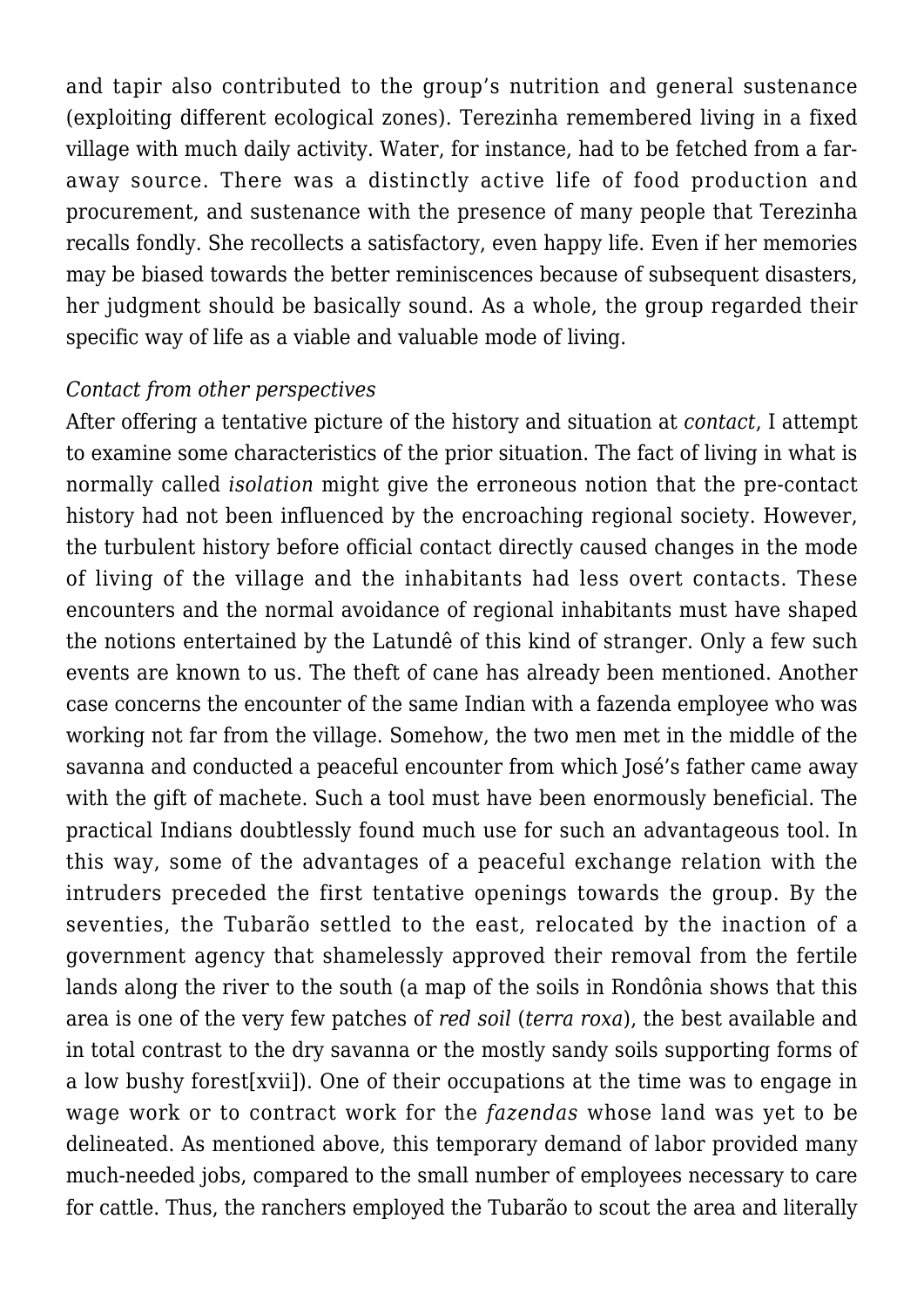clear the straight property lines through the forest as they appear on INCRA's map, effectively recreating the map on the ground[xviii]. On one of these missions, some Aikaná came across signs indicating the presence of *wild Indians* in the area and their first reaction was to retreat, afraid to enter a region inhabited by unknown peoples. The Aikaná belong to another ethnographic area and participated in a distinct interethnic multidimensional exchange system, centered along the axis of the Pimenta River. They knew peoples like the Kwazá, Kanoê and Tupi speaking groups which had evolved an interesting complex of relations between themselves[xix]. The Latundê (or any other group of the congeries of Northern Nambikwara), however, are believed not to have participated.

So their unexpected presence posed a practical and interpretative problem to the Tubarão. In 1974, according to one participant in these events, *nobody knew they were there* when the land surveyor engaged by the fazendeiro (large landowner) employed them to open the *picadas* (path lines) cleared to constitute the property borders. Then, after fifteen kilometers along *line 120*, they noticed some signs: one of the Indians' paths; a place of collection of honey and grubs[xx]. Significantly, they *did not know* about FUNAI at the time. This clean path came out of the forest and entered into the savanna and then the Indians returned with the knowledge of Indians on the savanna. Returning without further investigation left them still unaware of whether these were *tame* (manso) or *wild* (brabo), the first question on their minds. That is, having assimilated the idiom of the *branco* (Whites in these contexts is always an ethnic and not a 'racial' term), the first relevant classification concerns the condition of domesticated (in effect, dominated) or unruly (autonomous and not subjugated by the system). This idiom is widely used, for example, by peasants and farmers to contrast land and animals not under human control with those that are brought under human mastery by means of human labor. Wildness is not viewed as a positive attribute, nature is seen as a force to be conquered, transformed by human capacity, put *to use* and gain value (in both senses). The basic opposition also classifies people with respect to their capacity to work and be *useful*. This can be thought of as the ability to be self-domesticated. People should labor to transform savage nature into humanly ordered cultivated space. Thus, this classification immediately refers to a larger cosmological scheme which may be applied to both the southern migrants coming into Rondônia as well as the natives. This is unmistakable when Fonseca told Price of his wish to *teach the Indians to work*. In this system,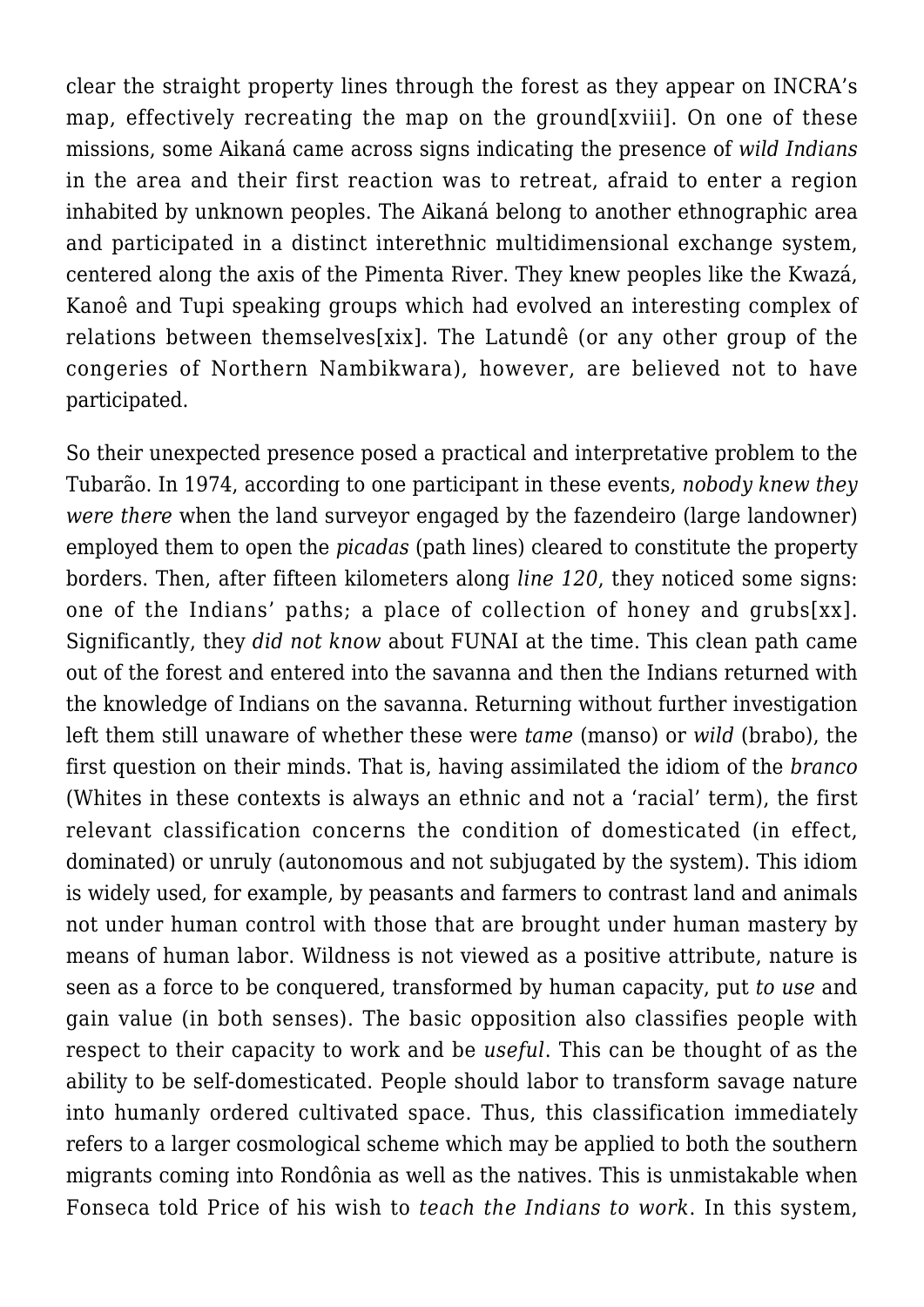hunting, gathering and nomadism fail to constitute *work*, neither are they the predicates that found real people nor classify as a normal and satisfactory human relationship with nature.

The Aikaná finished their task afraid to encounter these unknown Indians but completed their work without incidents. Later, talking to *the chief*, they decided to go out and look for them. The chief asserted that if they were *wild*, they would make them throw down their arrows and be domesticated (*amansar*), if they be already *tame*, he planned to converse with them. The *chief* in this case is actually a man from Ceará who engaged the Indians in rubber extraction. Fifteen men went on the trip, all armed, taking little chances in case of an incident and trying to make an impression based on numbers and force (according to the statements of an Aikaná participant). When they arrived near the open savanna they heard the pounding of maize kernels to powder and afterwards saw two malocas. The sound was one of the older principal men pounding maize and the Tubarão cried out to make their presence known. The man went into a house and came out with four other people, three women and an elderly man, all armed. They waited outside, equipped with bow and arrows and a club while the group approached them, gesturing and requesting that lay down their arms[xxi]. Batatá was ready to shoot arrows at the strangers but the older man intervened to make his people drop their weapons and establish a peaceful connection. Another participant remembered that at this point the Aikaná maneuvered the White man from Ceará to be up ahead of the row of men, *with a revolver in his hand*, right at the front where any violence would break out first[xxii]. It is probable that the older man was the father of José (as told by another participant) and that his prior contacts prepared him to risk the approach. Bear in mind that the group consisted of most of the Aikaná male population and that the future Latundê were likely familiar with firearms. Fear dictated these precautions and caused the display of armaments and manpower on both sides:

[We believed that] *they are wild,* [that] *they would fire arrows. I told my people, if he wounds someone, one of our companions, you may fire at him too; but if he does not wound anyone and misses his shot, hold your fire. If he hits one of ours, if we see that he* [a member of our group] *really is going to die, then we would have reacted and shot them. But thank God they did not do that. I think, maybe they were frightened too, who knows. I know they put all their weapons down and they greeted us without harm. We confirmed they were not wild, but we were afraid. They wanted us to stay the night but I said that we were not going to sleep*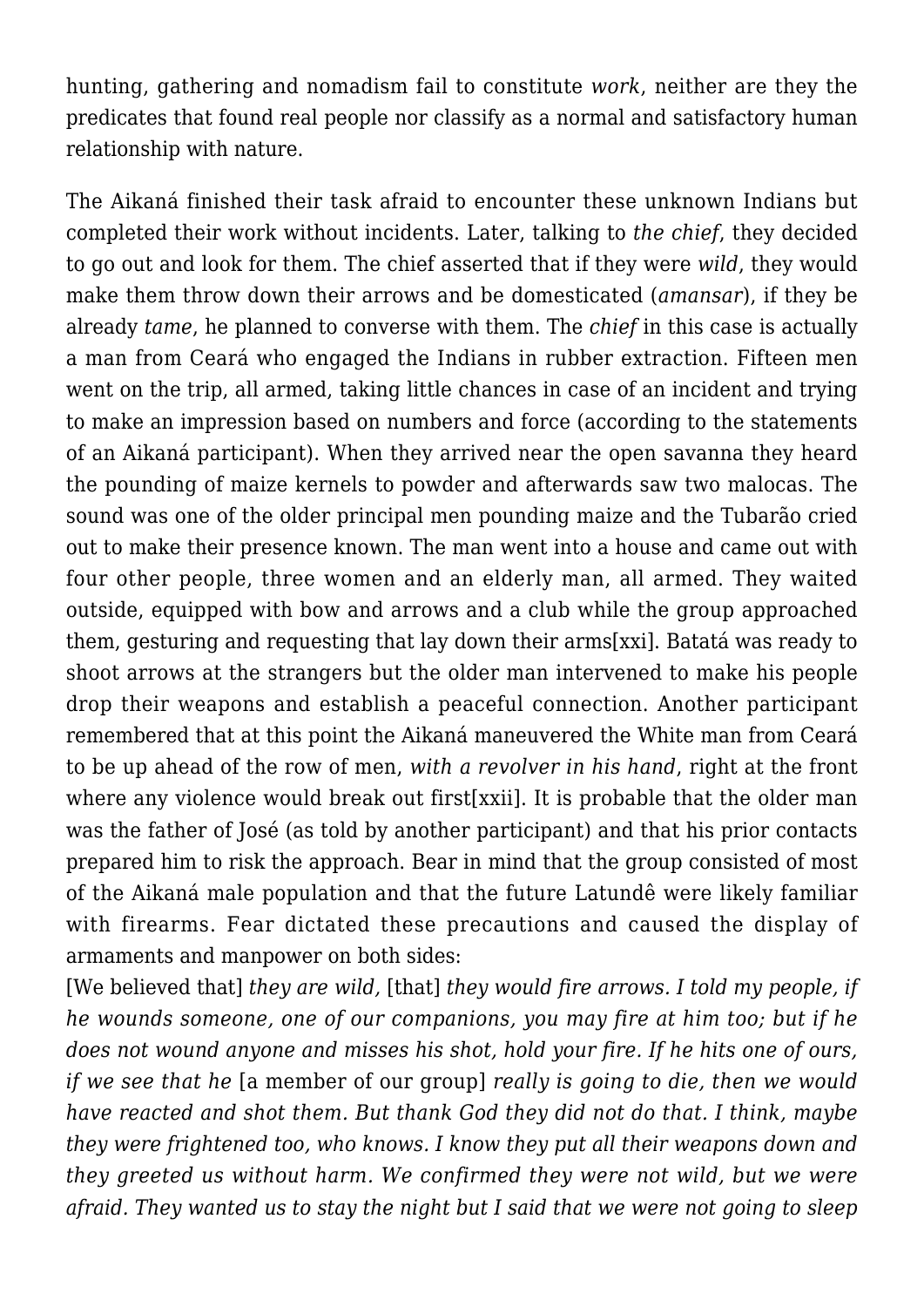## *there. We left*.

Evidently, violence was a real possibility and the whole expedition might have led to a bloody encounter in which doubtlessly the Latundê would be the primary victims. Such an accident would deeply unsettle the Indians' way of life and leave them with nowhere to flee[xxiii]. Violence is well known to the Aikaná and their neighbors, in pre-contact times, during contact, and obviously after *contact* with their subjugation and incorporation in the rubber collecting enterprises that often relied on weapons to subdue *wild Indians*. Luckily, the intervention of the older man carried enough influence to stop the outbreak of violence to these unexpected visitors appearing all of a sudden in his own village. This visit is even more terrifying when the native people have no allies in the world[xxiv]. This moment of courage was crucial to the group's very existence. By preempting a violent encounter, the older man, certainly one of the leading figures, avoided a situation that may have resulted in the demise of his people. His conduct was interpreted to signify that the group could be approached by people employing signs of peaceful intentions.

Even though it was clear that these people could be *domesticated*, prejudice and preconceptions still played a significant role. In this particular *pacification* effort lead by Indians and Whites, the Aikaná understood the *nakedness*, and their choice of habitat as indicative of a strange and wild people (note that the Aikaná lived on the river and in the forest). Moreover, before their actual approach, the Aikaná were already afraid because the older Indians of their group described the unknown people in frightful terms: *because these people kills us, eat us, and drink our blood*. One leading Aikaná told the others that *they kill and suck blood* and *roast* the flesh for consumption with manioc cakes. They attributed to these others a very dangerous quality and the initiative of the expedition actually may have resulted from the persuading of the White *chief*, their patron in the rubber business. In effect, the Aikaná admit having practiced a form of cannibalism, as did other peoples in the interethnic complex of the Pimenta River. They accuse the Kwazá of indiscriminately eating the whole body – possibly denoting the view that they hunted humans as they did any other animal prey instead of a mode of consumption demanded by this distinction. The suction of blood appears to be an accusation of another thing not done although the reason for this taboo is obscure[xxv]. Some Indians refused to participate in the expedition to the Latundê. These ideas infused the whole expedition with an atmosphere of fear of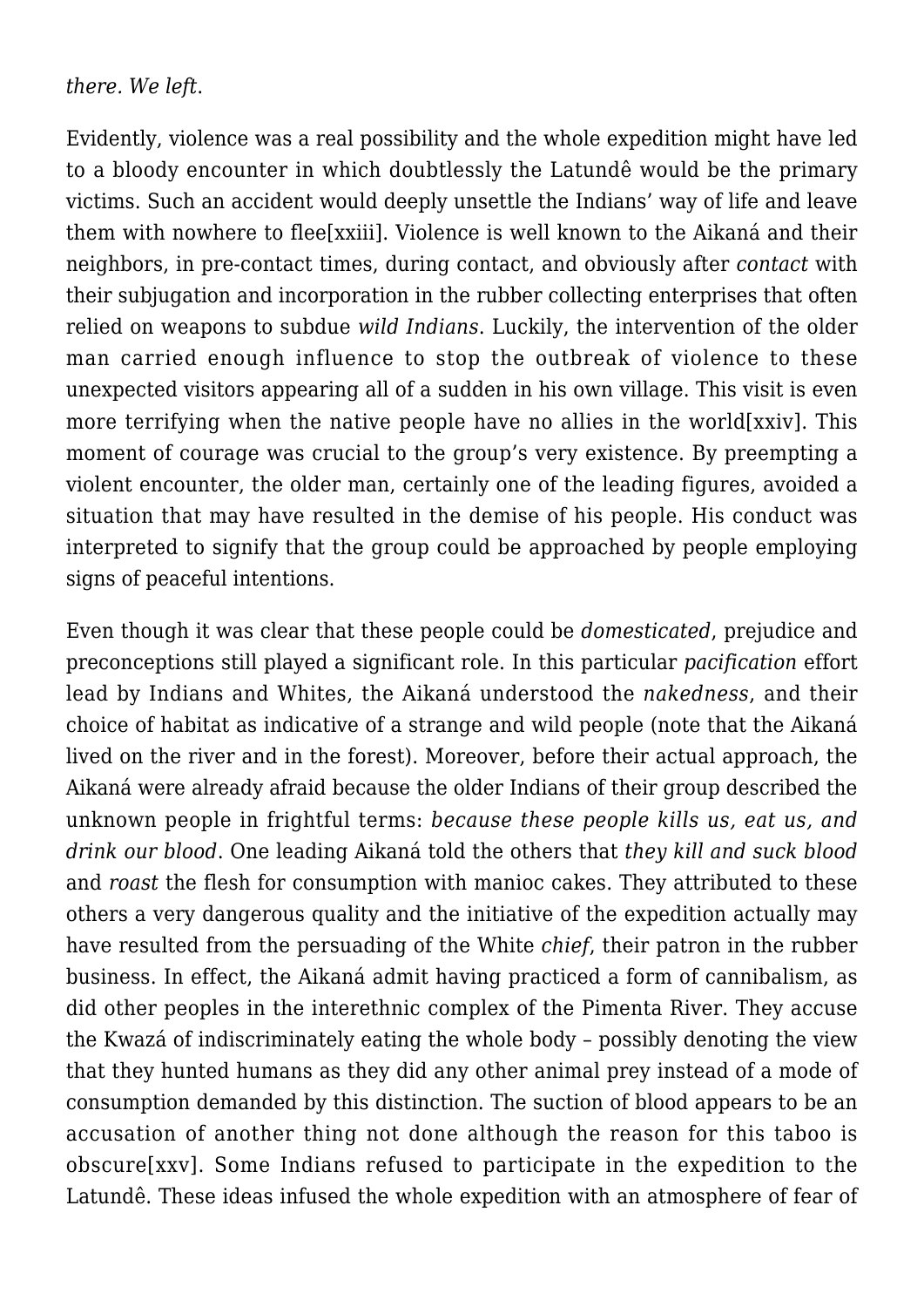violence because among the Aikaná the unknown also inspired the trepidation and dread of the uncivilized and unpredictable. Preconceptions on both sides shaped the actual encounter with a large amount of fear and potential for hostilities.

Attempting to speak different languages did not resolve the problem of oral communication but after the strangers *took his hand* and *greeted* the leading man, the Indians gave them *chicha* (a drink made from maize or manioc), smoked meat and manioc cakes (*beiju*). The main narrator I consulted attributed a prominent role to himself (he became one of the formerly mentioned *chiefs* who actually appear to have functioned as patrons) and reported that he insisted that his companions eat this food and did not throw any of it away. His perseverance illustrates the tension and lack of confidence prevailing in this first encounter. Although the food was said to be good – proof of the sustenance provided by the diverse productive activities – many were concerned about poisoning. In order to normalize relations one had to eat the food, overcoming a fear certainly not unfounded as the Nambikwara are notorious for their knowledge of natural poisons. Even if the Aikaná did not want to, they ate the food. After all, refusing the commensality of eating together implies the insult of refusing a token of amity. One Latundê Indian sneaked away to warn the others, at the other village, and some time later another seven people arrived at the gathering, threatening to use their weapons. The older man intervened again, took their weapons away and stored them elsewhere. These newcomers also brought food and they offered these to the strangers who ate even more.

Afterwards, according to one version, the visitors made their hosts understand that they were asking them to dance. Another narrator with a better memory affirms that the idea came from José's father. The Latundê then carried out their dancing and singing, without playing any instruments. One Aikaná wanted to reciprocate with a song but the flu had made him too hoarse. This casual remark reveals that he likely functioned as the vector that transmitted the virus to a previously unexposed population. Thus, the Tubarão[xxvi] seem to reproduce a template of initiating cordial alliances (similar to the customary proceedings before contact), somehow also reminiscent of their inter-ethnic relations with *Whites*. A short look at this history displays some features of this learning process. At a prior point in their history the various peoples of the Pimenta region lived together in one big village, but in separate malocas, because of the White mans' domination and want to gather them in one centralized area to collect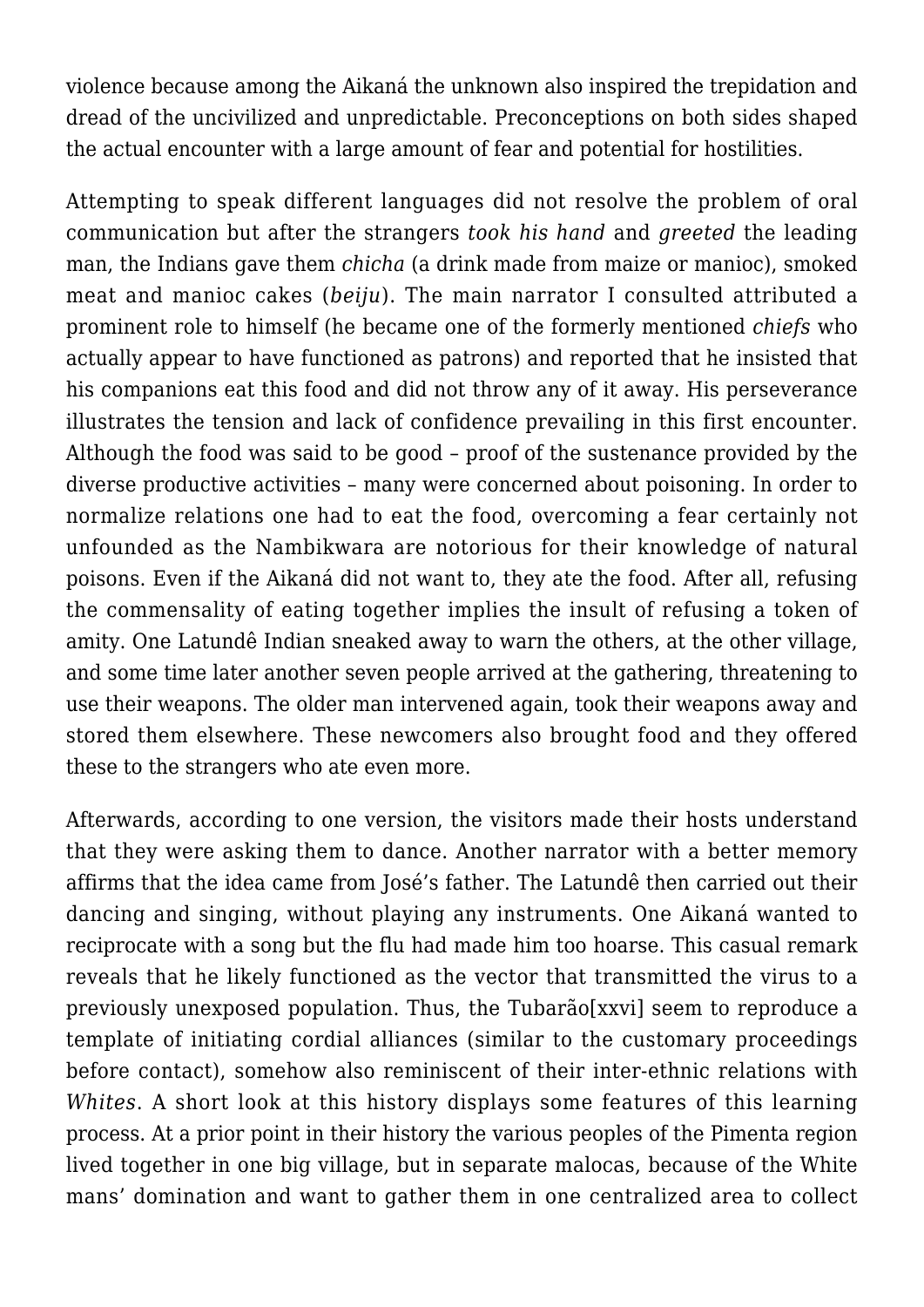rubber. During this period, the White dictated his will because of fear and factors related to real and symbolic violence (Bourdieu's notion) to the Indians. Among other things, the present-day Aikaná recall that the Indians thought the White man *killed Indians to mix with rubber and make tools*. This belief of fabricating the tools from Indian bodies possibly conceived of as conferring a superiority to the tyrannizing Whites is full of implications. One concerns the salience of bodily idiom and substance, a familiar feature in the ethnological literature of Lowland South America, to construct similitude and difference (more on this in Part II). In a way, it is quite true that the rubber and the subsequent tools were fashioned from their bodies; the coveted commodities served to assist in the subduing and extracting labor from the victims in a closed circle of substances. The circle, in turn, raises the hypothesis that it is modeled after previous notions about the circularity of predation in the universe. Without knowledge of the Aikaná these conceptions cannot be explored and confirmed. Regardless, violence, subjugation and the fear of this figurative cannibalism by the White man is an integral part of a historical experience that may have predisposed them to conceive and treat the Latundê this way.

After leaving the village, the party spent the night on the road and one participant remembers how they, despite the exchange, did not dare to sleep out for fear of a surprise attack. Nothing happened though, and three days later the Latundê took the initiative to seek out a rubber tapper that lived in the adjacent forest (perhaps at a two hours walking distance). They wanted industrial commodities, mostly metal objects like machetes, axes and pans. The tapper offered them some older goods and they returned home. The visit shows that the Indians knew the general direction their visitors came from and demonstrates the enticement of these commodities (a desire generally one the major causes for *pre-contact* contacts and the acceptance of *contact*). Afterwards the Aikaná made contact with FUNAI in Vilhena and the agency brought a lot of material as presents for them. The auxiliary Fonseca appeared in the history of both peoples at this moment. The chronology of events is to some extent resumed in this particular narrative, for the Aikaná claims that this must have happened in 1977. That, according to him, was the moment when FUNAI established itself in town and Fonseca was in charge of Aroeira (people of the Nambiquara Project were also present)[xxvii]. The Aikaná man and Fonseca jointly took the presents to the Latundê and that *domesticated them somewhat further*. The Aikaná remembers tools, hammocks, shoes, clothes, blankets, matches and tobacco as gifts. The Indians did not have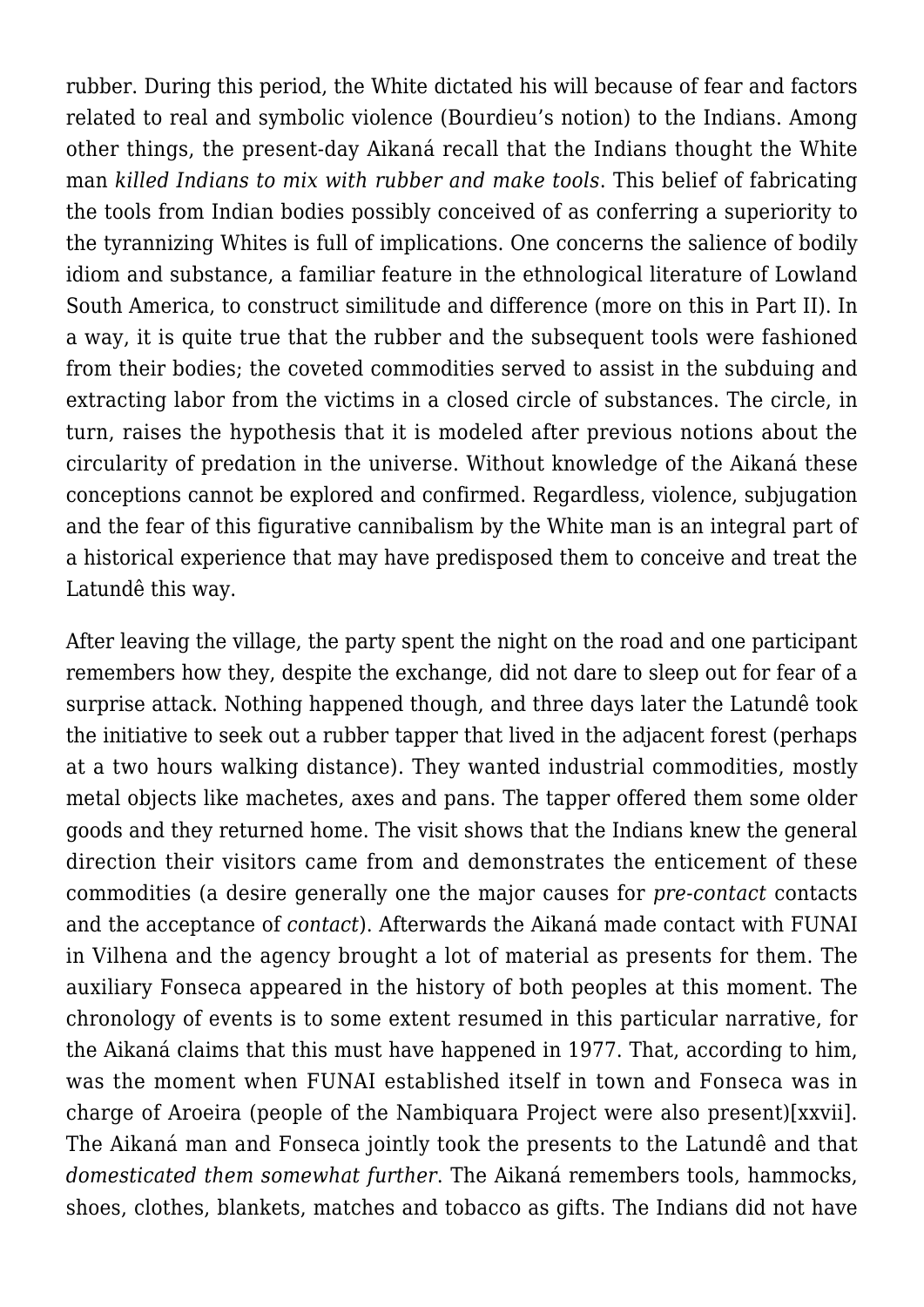any salt, rice or any foodstuffs. The clear memory of this distribution relates to the quantity involved and especially to the fact of receiving so many things the Aikaná themselves habitually worked so hard to get. Fonseca took Mané Torto with him as a translator on his second visit. Fonseca later left Mané with the group, claiming that as he did not have a wife, it would be best for him to stay. *He married Tereza and stayed there. And so they were domesticated*. And when, in 1979, the FUNAI agents from the base in Riozinho (in the direction of the town of Pimenta Bueno) sent more presents and, with Mané already living there, in his mind this signaled the end of the process: *they ended domestication*[xxviii]. The flow of gifts, the usual template of *pacification*, in his sense too correlates with taming wildness.

In the reports cited so far, the special role of Fonseca in this process and his relevance for both peoples is apparent. For one thing, he openly announced to Price what his project for the transformation of the Latundê implied. In fact, his proposition only resumes the essence of the colonial project of conquest. Nowadays the state does not directly order or condone murder of *Indians* and does not forcibly take away all of their territory (as in the *just wars* of the past). The slowly increasing recognition of prior rights to life and land does not dispense the states' general intention to transform both, and the society's individual and collective projects of appropriation of these *resources*. It has been unusual to recognize all of their lands as Indian Territory. A major contradiction experienced as a result of the *pacification* template always concerns the barrier all the *contacted* peoples run against: after the more or less liberal flow of free industrial goods in the *pacification* period, the flow inexplicably dries up. A new regime of trade terms is introduced where their values of industrial goods must be compensated for by values produced. A major problem, naturally, constitutes the fact that the appreciation of *value* is completely dictated by the economic logic of the national society. This generally has little, if anything, to do with the economic logic of domestic mode of sustenance with the sharing of produce and with the modality of direct equivalent trade prevalent between similar groups (as described, for instance, by Lévi-Strauss, 1984). The terms of trade are then translated into the *necessity* to produce within the framework set up by the dominant society, this entails the transformation of the, so to speak, valueless domestic economy into an integrated subordinate part of the *economy* with the production of valued products and the corollary modification of the independent worthless producers into *useful laborers* (and, less significantly, consumers).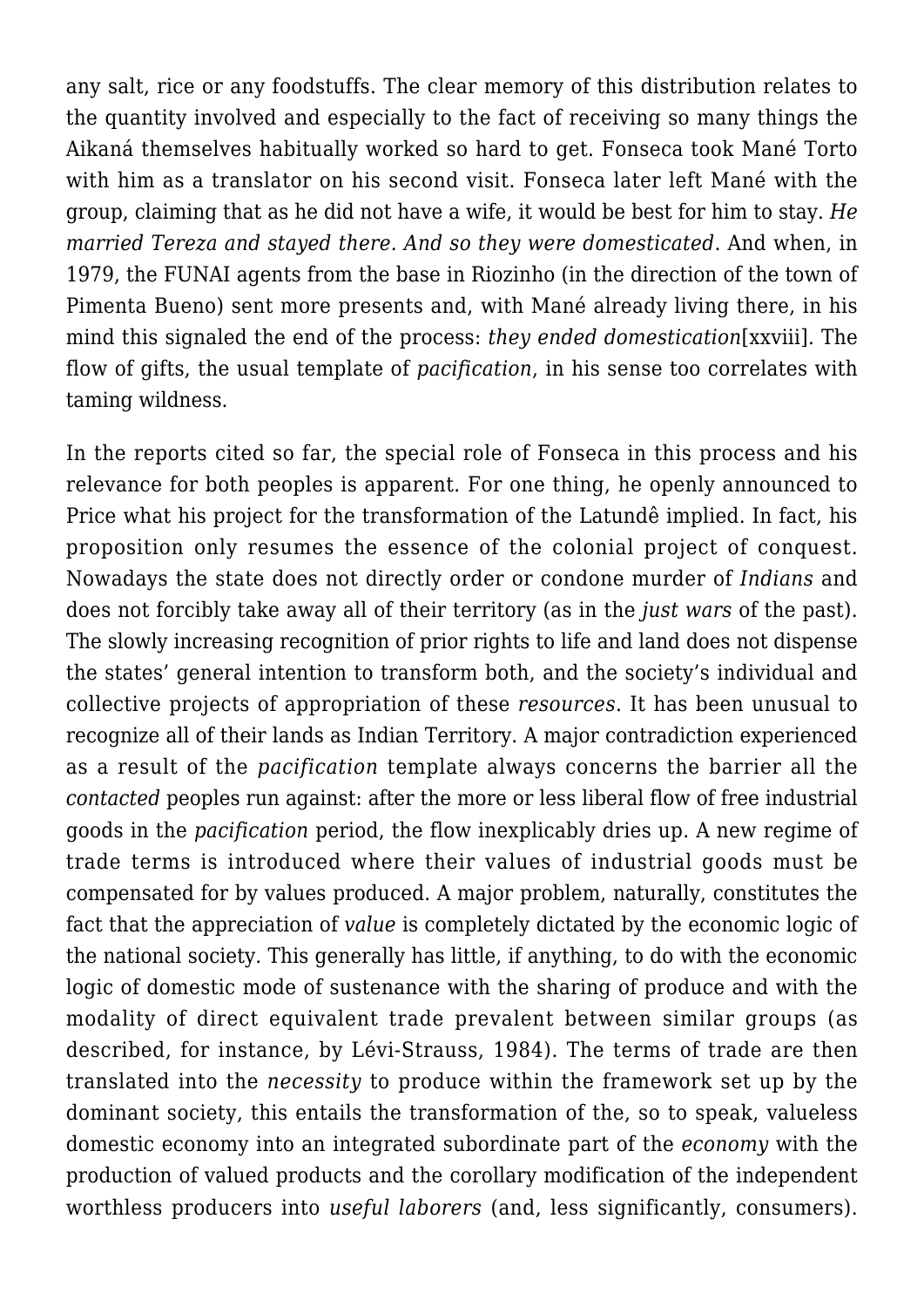Naturally, the *resources* of an Indigenous Territory, the *labor force* of the inhabitants, and the consequent economic autonomous production of sustenance when still an independent circuit of particular ecological adaptation and socioeconomic organization really is useless and *valueless* to the capitalist world economy. These areas are mainly viewed as *unexploited resources* and are thought of in terms of their exchange value instead of the uncomplicated objects with a use value to the immediate producer and consumer. More relevant are the variegated regional and national interests that now apprehend the entire independent Indian system as *valuable resources* to be incorporated. Such a perspective is only valid in the capitalist economy in which the Brazilian agents themselves are inserted, generally in a subordinate position, within Brazilian society. A perspective of a cosmology of *labor* that extracts *products* from *natural resources* represented, reified and objectified as the only natural and obvious reality of the world, especially in regards to its workings, the position and ranking of people, and the notion of personhood (on these points, of course, I am inspired by the work of Sahlins).

In his own way, Fonseca shares this perspective from the stance of his *humble* origin in a rubber collecting region of Rondônia. His own account solves one previous mystery and, from his own way of representing the course of events, demonstrates the negligence of FUNAI agents[xxix]. It is worthwhile to resume his own narrative and add yet another point of view. His career begins as a poor rubber collector where he earned valuable experience in the wilderness. Later he worked as assistant to a traveling boat trader, and learned about trade. Basically expelled from the interior by the economic crisis, he settled in the town of Porto Velho, with a quick passage through São Paulo. Later on during his stay in town he became a widower with children, with an experience more suitable to moving through the forest and a positive appreciation of rubber collecting and selling rather than being qualified for a job in town. One day he encountered a higherclass *friend* who immediately set out *to help* him and *arranged*, in the typical paternalistic fashion, a job with FUNAI (after another attempt that did not suit him). Francisco Meirelles, then in the FUNAI agency of Porto Velho, accepted him on account of his degree of excellence in forest experience (in 1970). First he went to live with three *qualities of Indians* up the Guaporé River, he *sent for the Indians of the Mequens River* (not so far away from the Pimenta River) because the Jaboti Indians at the post were *all lazy*[xxx]. *They did not have manioc, they did not have maize because they were too lazy to work*. Two Indian *captains* and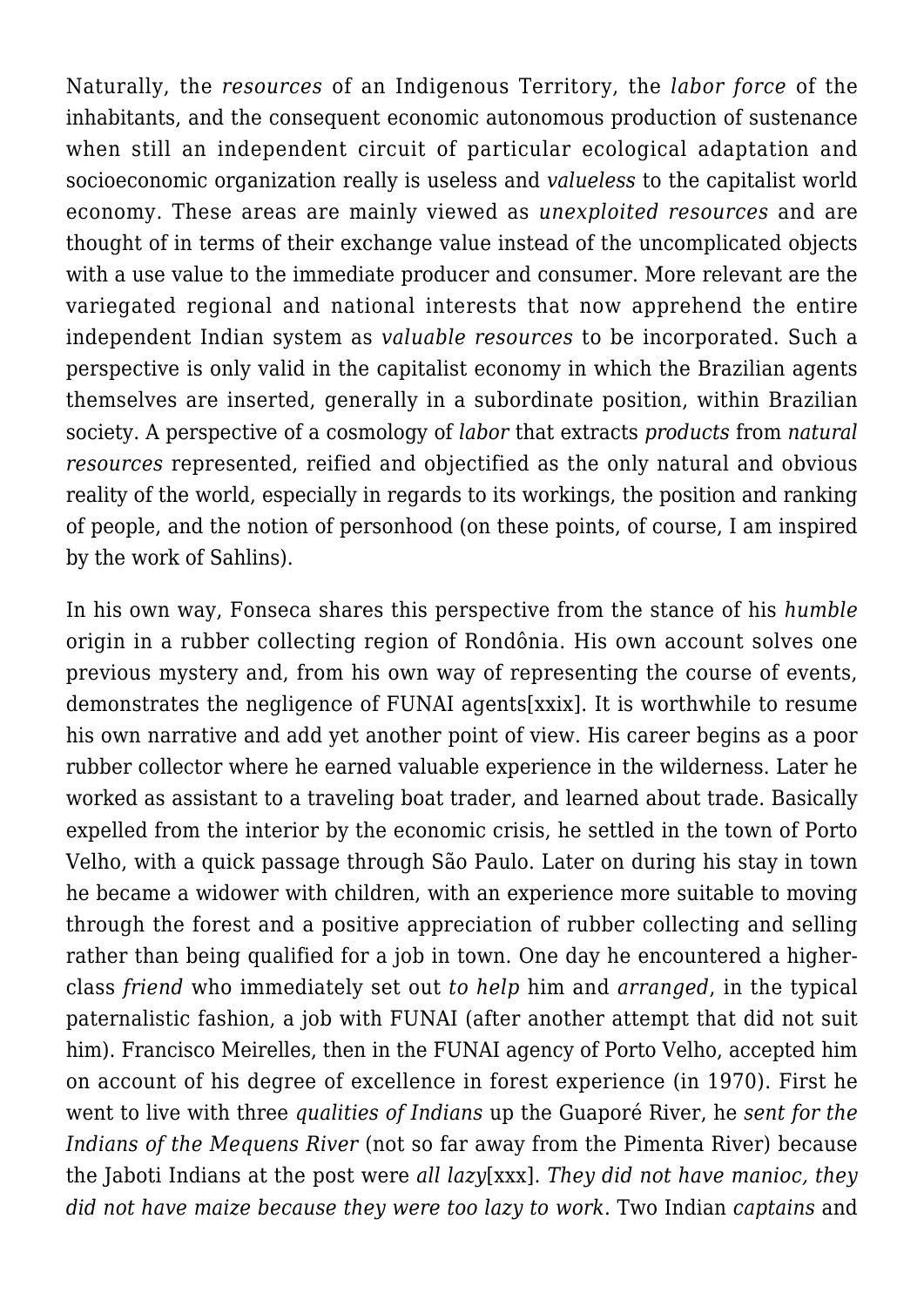*their people* came down river and *we* constructed a *row of houses* and *large fields* with lots of produce. Quoting an Indian he calls simply *chief*: *Here I like to work, Mr. Fonseca, here they are people*. Producing palm oil to sell at the market resolved the necessity to buy the lacking commodities from the outside[xxxi]. After a period of *pacification* with the Paaka-Nova (Wari) that did not go very well (being so wild as *not to obey* and who left him with a few arrow wounds), he was transferred to Cuiabá and the Aroeira Post. There he lived quite well and was pleased with himself. Once and a while he conducted explorations with *good Indians* (by implication, obedient ones) along the famous Telegraph Line. The land at the Aroeira Post permitted horticulture, and was said to be *good to work*. He urged the Indians to get manioc to plant, because before his arrival the Indians *hardly planted*. Equating work with ample and diversified horticulture and large amounts of produce, he condemned anyone who did not share these ideas as *lazy*. He, a man who claims to abhor the idea of being subordinate to someone in his own work, did not shy away from strong measures to enforce compliance.

Then an opportunity arose: *They sent me, FUNAI sent me*. He set out alone and later organizing a team of Aikaná, the first contact was not an immediate success. Once the expedition got on its way, it took a lot of effort to find them. After three days of searching, one of his companions, the tuxaua and guide, already wanted to return as the food was running out and they had not seen traces of Indians. Insisting in trying another direction as a last effort, he was worrying about what to say to FUNAI about this failure. Then, finally, they encountered a *caboclo* (Indian). Whispering, the Indians told him to lie down, just as the armed Indian they spotted had done. So he decided to encircle the other Indian, as he was accompanied by six Tubarão (one being *Arara*, Kwazá[xxxii]). When the Indian noted their approach, he stood up, trembling in fear. Both tried to communicate but the Indians of the party said they *did not listen* (i.e. understand). They managed to ask for the maloca, the *chief*, and the Indian, with a grunt, indicated the direction. The large house occupied the top of small hill in the savanna and was visible from a distance. Before arriving there, circumventing a lake (of the Barroso savanna), two girls were roasting yams. These people are still alive and when they see Fonseca embrace him exclaiming they owe their life to him[xxxiii]. He already had given some knives and mirrors to the man, Cinzeiro, when the other Latundê descended the hill, armed and with the *captain* in front[xxxiv]. He was so furious for some reason that he was foaming from the corners of his mouth. Talking did not establish communication but after leaving all the presents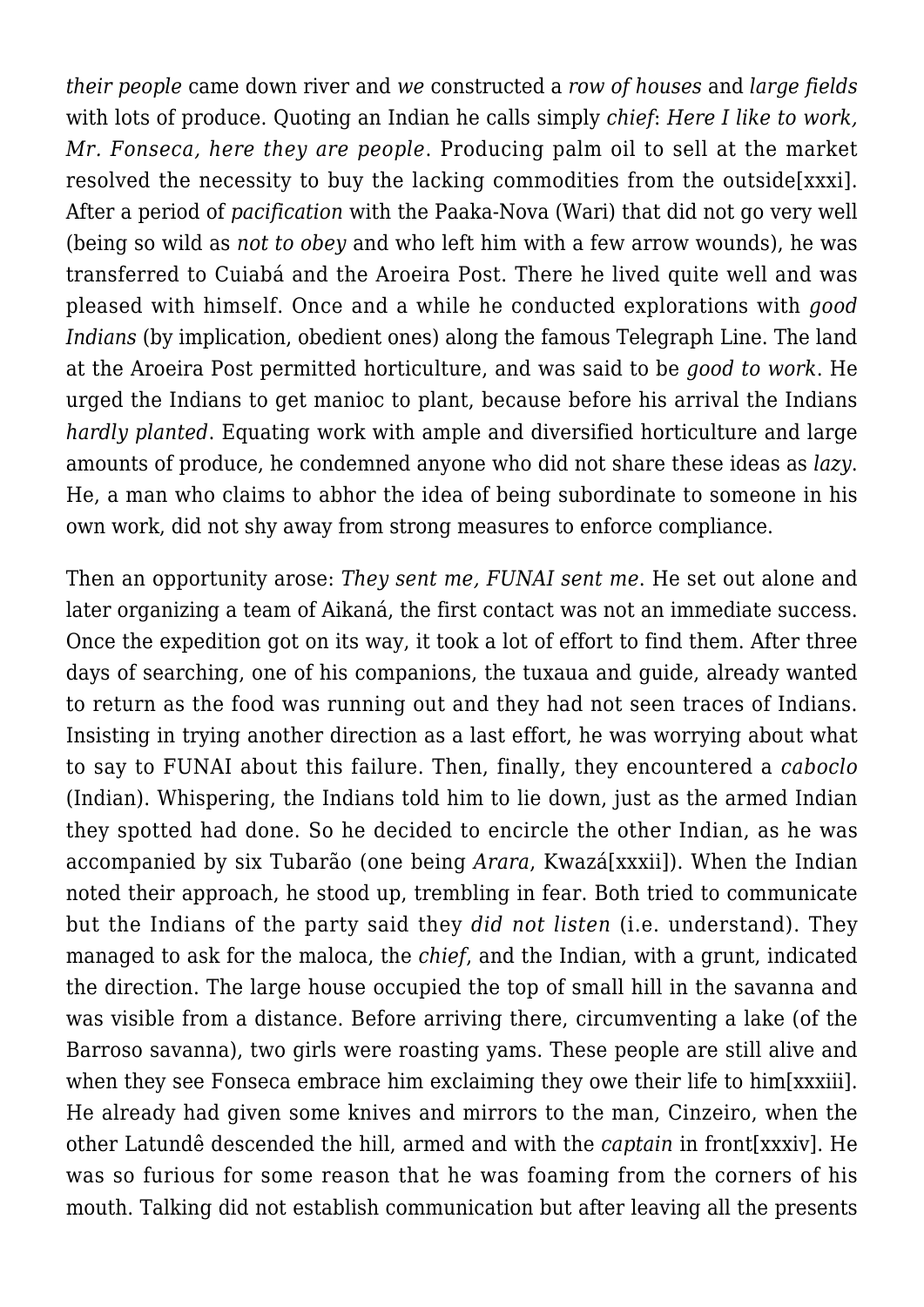which were not touched at all by the intended recipients, the captain of the Tubarão succeeded in gaining permission to leave and they left. So, apparently contacts had been interrupted for some time, possibly even some incidents occurred to raise the wrath of the leader and turn the whole encounter into a tense affair. Also, conspicuously absent and leaving no doubt whatsoever as to this point, no other FUNAI agent participated in this attempt to apply the classical *pacification* template.

At this point, Fonseca went to see a White man in Marco Rondon who *employed* a number of *Nambikwara* to produce foodstuffs like manioc flour. These are part of the Indians Price mentioned in the same report of 1977 as having accepted, with one exception, relocation within the reserved lands of Aroeira (see Part II). The solution was proposed to all the dispersed Northern Indians who customarily were integrated into a situation of subordination and exploitation, and who already had been alienated from their homelands. He then invited the leader of one of these peoples, a socially and historically important man named Joaquim, and mounted a new attempt with the assistance of these Nambikwara, in particular with this *Sabanê* who prized his capacities to speak languages[xxxv]. Fonseca alleged that the unknown others were actually not that *wild*, rather it was only that nobody succeeded in speaking with them. This, he argued, the Indian should be able to do. Fonseca not only paid him but also appealed to him to participate *as a favor* (presumably because he would be in dire straits without his help). At the time no road existed between the main highway and the interior. After passing through the Aikaná village, they reached the savanna and set up their approach, at about four o'clock in the afternoon. *Everyone carried a gun, to inspire some fear*. From then on the initiative rested with Joaquim, the Indian leader Fonseca appointed. He instructed Fonseca to stay behind him while the other Indians remained in the background. Then the *wild* Indians descended the hill, yelling, as riotously as the first time with their *captain* in front. Joaquim and the *captain* talked for such a long time that it made the expedition's nominal leader anxious. In effect, according to Dona Tereza Lakondê this was her *brother* Joaquim and not a Sabanê at all, hence his fluency and competence in the dialogue. To assuage his fears, the Indian said to Fonseca, *let him grow tired, let him blow off some steam*. The two leading Indians pursued their dialogue and even Fonseca's presence cropped up and, stamping his feet, Joaquin presented the auxiliary to the Latundê leader as a *captain*, a *chief*. After sending most of the accompanying wild Indians away, food arrived for the visitors, *honey*, *roasted*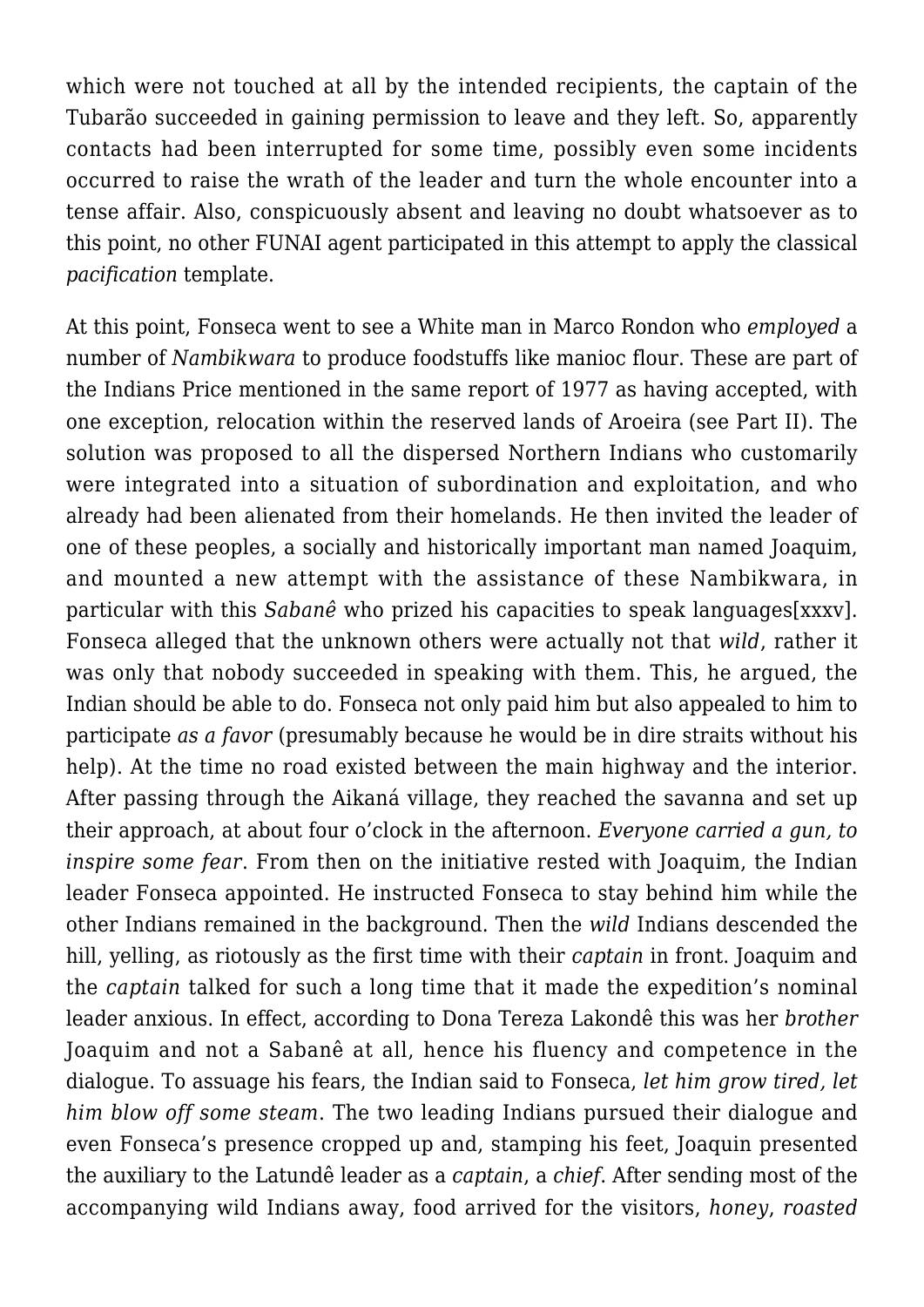*maize and yam*, *meat*, *everything*. The Indian leader told him that they would stay the night, as it would be much more comfortable then staying in the forest. Notably, no one saw any women, only men, the classic sign of distrust. At night the local Latundê leader authorized the outsiders to arrange themselves for their staying the night, to improvise beds and to sleep.

Here it is clear that the actual process of *contact* was conducted by the Indian leader and that the choice of this man proved to be providential to the whole effort. From then on the encounter followed Nambikwara conventions of confrontations with unknown others, firstly because effective communication proved possible and then ensued a tirade and dialogue which brings to mind the kind of encounter described by Lévi-Strauss (1984). At this instance, a meeting between two opposing groups with mutual complaints, the leaders voiced these grudges loudly in a reciprocal harangue. It does not seem far-fetched to presume these new ingredients are the essential novel features that guaranteed success. In other words, bringing in a knowledgeable leader that conducted the interaction in terms of a sociocultural Nambikwara template (as opposed to relying solely on other designs of interaction), was probably the only way to begin disarming the fear, anger, and distrust. It is clear that venting such strong feelings, short of complete and utter defeat, must be channeled through mutually comprehensible discourse and means. The show of arms, incidentally, is a normal part of *pacification* ( a term that is military jargon for bringing peace) with the connotation of gaining control over the *legitimate use* of violence[xxxvi]. At night the functionary resumed the command of negotiating the *peace*, promising that *I and captain Joaquim will send blankets from over there*. The Latundê leader *did not know what a blanket was*. The same leader sent one young *naked girl* each, *the poor child*, to provide a small fire for both visiting *chiefs* and they stayed on sitting there on the visitor's side. Then, later at night, all the men sang, but not the women, singing *eh eh e e eh*, brandishing their clubs (bow and arrow were used *more by the women than the men*). They passed close by his bedding, what did stir him into a little anxiety. Nothing happened, the singing stopped after some time and the Indians went away. Only the girls stayed to tend to the *blanket* of the Indians and a small fire (he believed the fire was very small, although it was likely the standard kind for sleeping next to). From then on he *obtained permission* to return whenever he wanted. Feeling *authorized* he did so and one time even took a priest to visit the Latundê.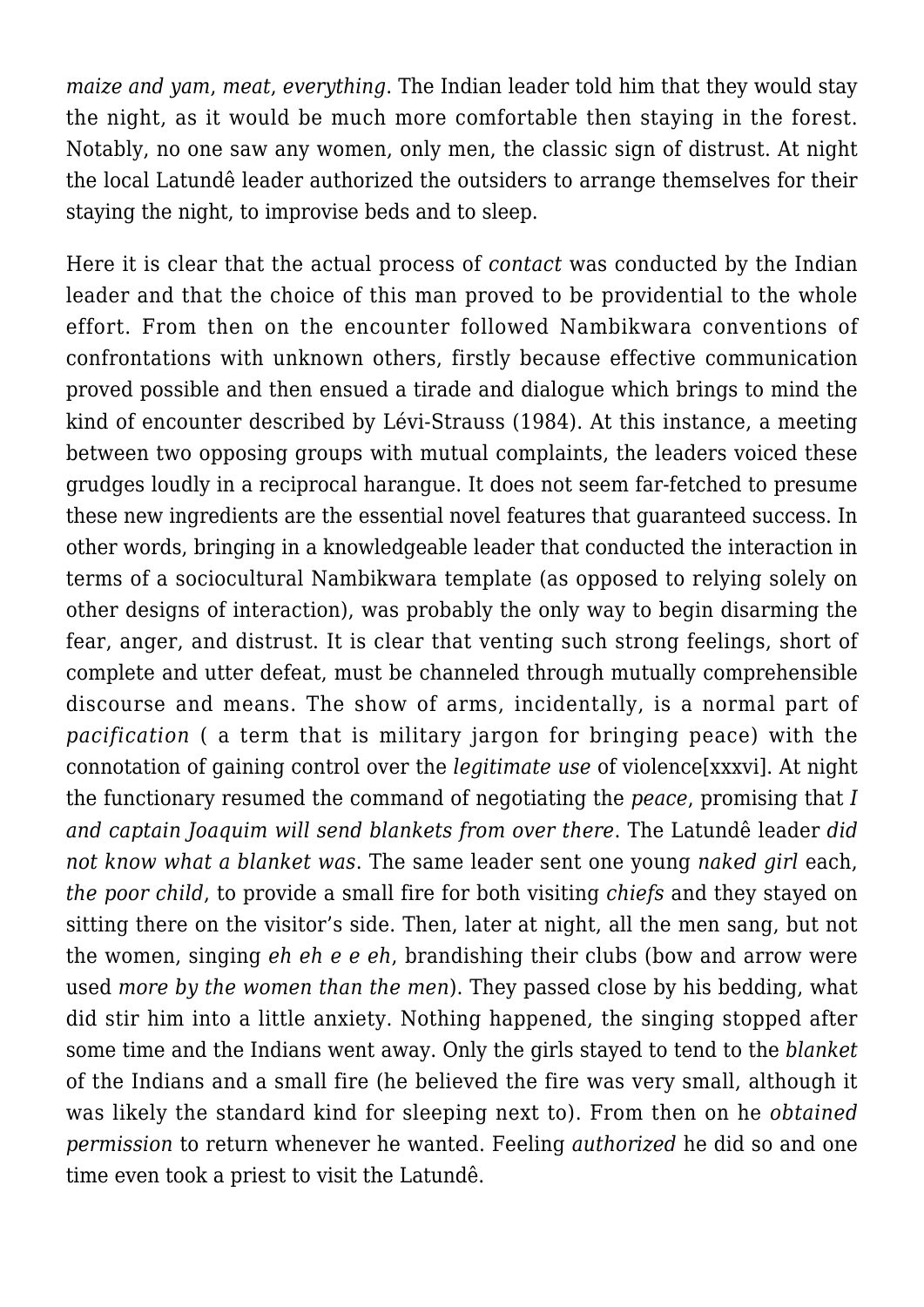It is remarkable that the previous and still ruling autonomy is recognized because Fonseca emphasized that he was *authorized* by the local leader. He proudly reports on these visits despite the fact the official rules clearly prohibit them. He mentions with pride the episode of *a priest from Porto Velho who had heard about my pacification* [of the Indians]. Naturally, the whole description confirms that the enterprise shows signs of practices that are in stark contrast to the rules. Most strikingly at odds with the rules is the original *order* that sent this man on a mission for which he was totally unprepared as an *Indian agent*, a sertanista. This remark is not intended as a personal criticism, as his inventiveness and persistence shows, rather it must be observed that his action was shaped by a regionally accepted common sense that FUNAI should do its utmost to expunge. The preparedness for the especially delicate task of approaching an autonomous people draws only from his own resources and has nothing to do with any FUNAI training. The *pacification* template contains its own very questionable premises but it usually functions to establish a relation. What really motivated Fonseca to assume the task was the promise by Tolksdorf, the man who was officially charged with *pacification*. As noted above, the same sertanista who claimed in his later report to have succeeded in *contact* and who later in the same year abandoned the official command of the process of dealing with the Latundê people. This was the same *sertanista* who had experience in conducting the delicate operation and who, on paper, refused to initiate such an operation without sufficient funds and medical support. Nowhere in this narrative is there any indication of special measures and precautions taken. For example, the basic safeguard of avoiding bringing in people infected with influenza or to bring in a medical team for consultations and vaccinations. No precautions seem to have been taken and Fritz Tolksdorf delegated his task to his subordinate in a completely irresponsible manner. Fonseca claimed he *was sent by FUNAI*, by *Fritz*, who promised that *if I went he would compensate me with the post of sertanista*! Or, *It was ah …Fritz*, *you go, if you pacify this village, I guarantee that I*, jointly with the personnel here, will give you the post of (...) indigenista, and *you will earn well for the rest of your life*. From his perspective, the previously mentioned opinion of the Aikaná corroborate that he carried out his activities as a solitary agent: *I pacified them*.

Fonseca believed that he was not promoted for two reasons. First, there was Tolksdorf's death shortly after the effort[xxxvii]. He further attributes being relieved of duty after pacification to the personnel of the Nambiquara Project,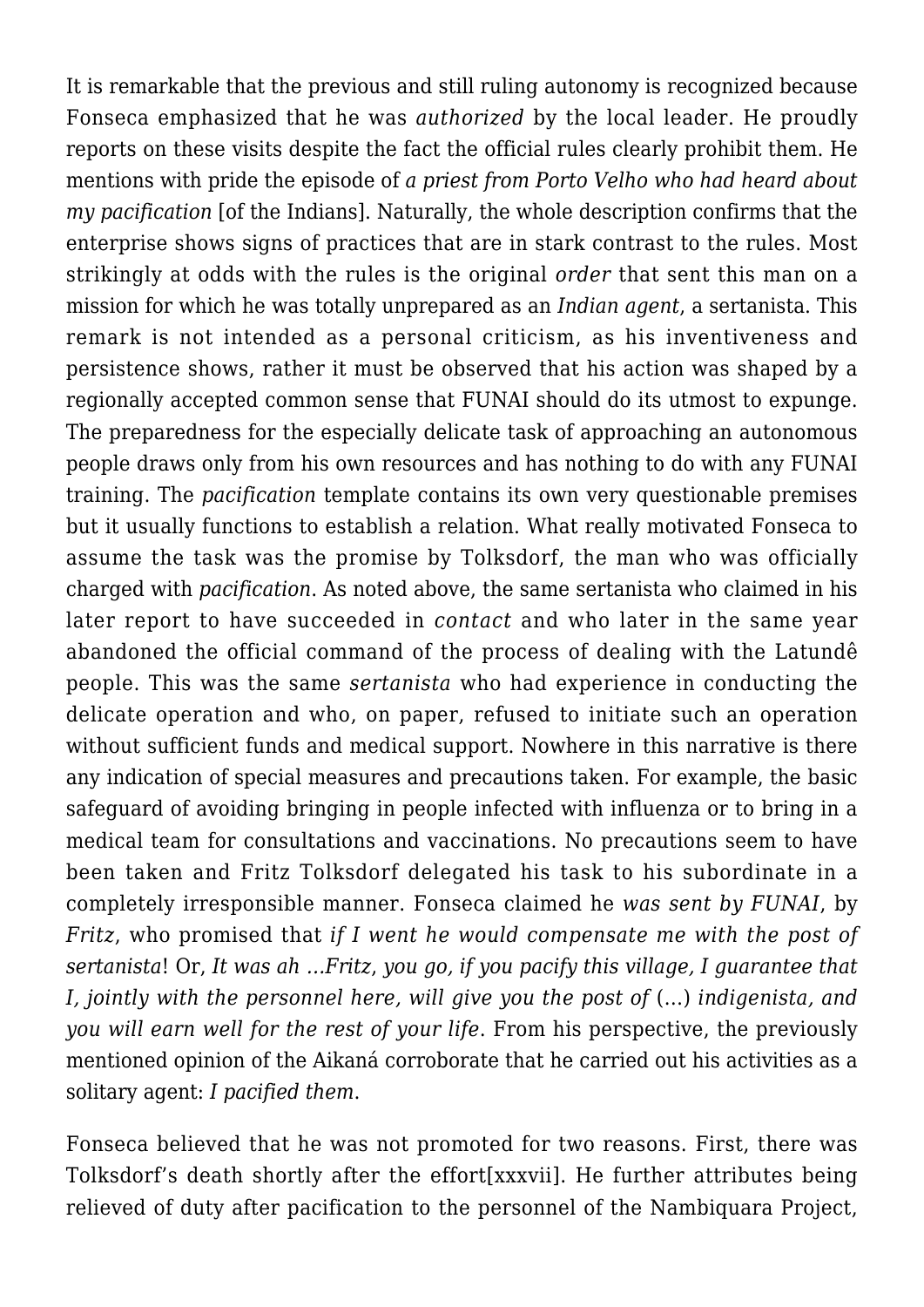particularly to the agent of the Post at the Negarotê (at the time, of the Mamaindê, Marcelo Santos who Price suggested to replace him). Afterwards, receiving another task, he continued to maintain a presence in the area. While living in the Aikaná village, he concurred with the Latundê leader to go to the Tubarão village and get the goods over there. Then, after *giving* commodities like tools and ornaments, he gave *shorts to the women, as they could not walk around* [naked] *they must be clothed, I clothed them*". Then *everything was beautiful*. Until this point, the Latundê tore up and threw away the gifted clothes, blankets and hammocks in the forest, in a place separate from normal refuse in the savanna. Nakedness was an offense that must be *remedied* as fast as possible and the fact that *now they do not want to know any more about that* (that they once went *naked*), implicitly recognizes the evident superiority of clothing. These culturally insensitive beliefs ignore the subjectivity of such judgments. The aesthetic pattern of *beauty* does not inhere in the clothing itself, it acceptation rather epitomizes dominance. Like many others, Fonseca believed that ethnocentric patterns are cross-culturally valid. For instance, an old woman threatened the strangers during their visit. Joaquin advised him to leave her alone, and let her vent her fury. He agreed and found that the strategy worked, *because it was a woman*. Perhaps the same woman was renowned for her hunting and later she insisted with him that she did *kill, kill*, *roast* (imitating their Portuguese, limited to a few words). Aside from his remarks about female hunters, Fonseca attested to a sufficient food production. Even though their *field was small* in comparison to his standards, it contained *many yams* (called *batata* in Portuguese, a generic term referring to potatoes and in general to similar tubers) and a specific variety of *soft maize, good maize*. Complementing this life style, the village was *full of birds, parakeets,* [and]*macaws*". In other words, his testimony of savanna life indirectly confirms its resilience and apparent viability, at least around the time of *contact*.

He was also proud of constructing the road from the Aikaná to the Latundê village and of establishing a mule train to make the monthly delivery of the *goods bought* and to collect the rubber produce, saving the Indians the trouble of carrying everything on their backs. Indeed, a number of feats were worded in the typical Brazilian construct of what *I have done and accomplished* (a phrase especially prominent in politics when someone claims credit for a collective or state enterprise[xxxviii]). In his opinion, his merits are obvious, as he oriented the Indians in their productive activities and kept the records of all transactions with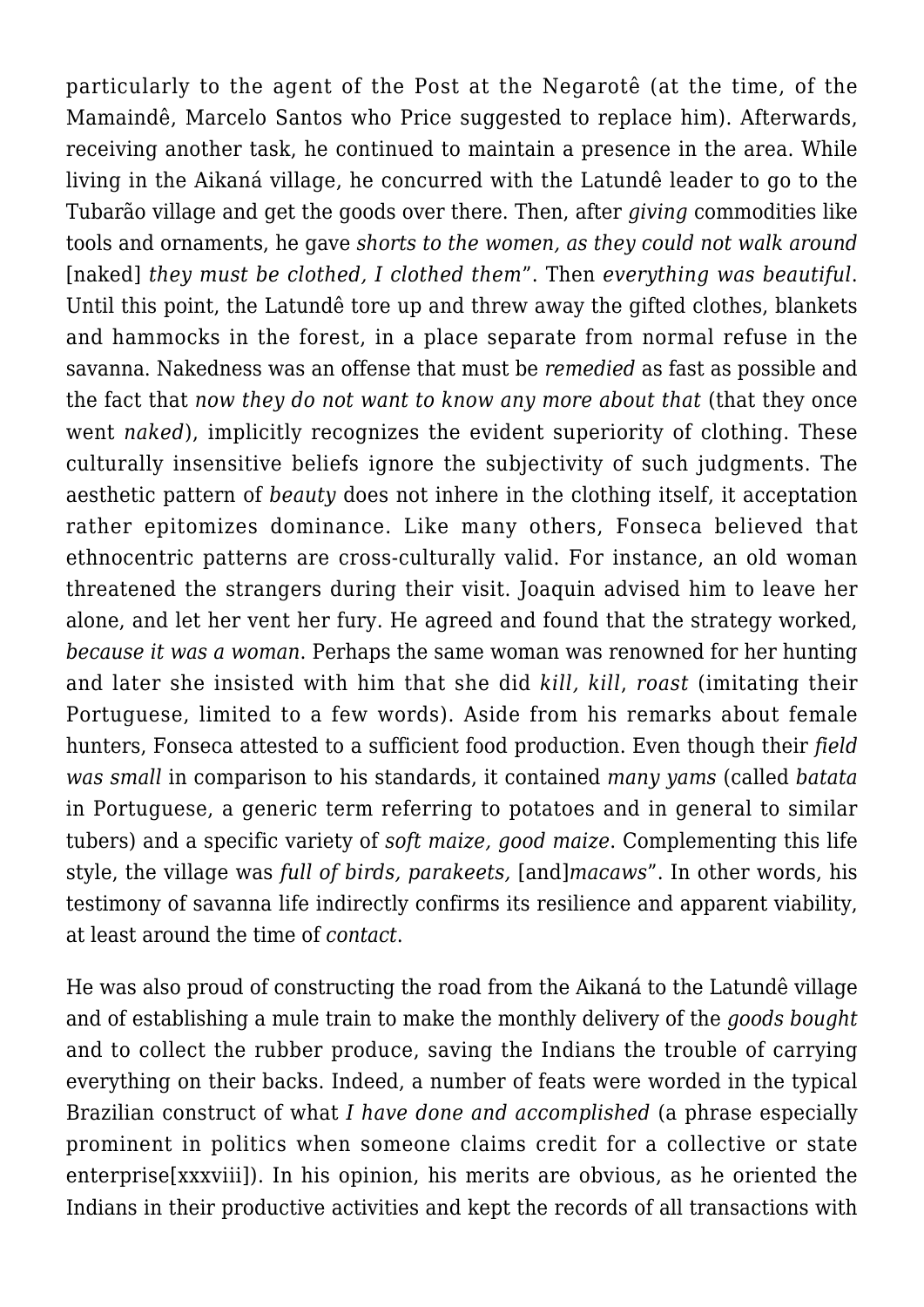rubber and the commodities bought with them. Again the mode employed to depict the years with the Aikaná is couched in the amity idiom that subsumes the paternalistic attitude of *teaching what is good for them*. He employs the same style to assert he was *helping* them *to grow* (economically) and points to the signs of mutual assistance and care (receiving meat and manioc and treating the ill). He even includes joking relationships. Such amity does not exclude command. At one point he mentions that he called the Indians together and *I appointed* the captain, who was the son of the former captain, and as there was another group, indicated another man, expecting *to be respected* by both leaders. If this is how this happened, then he appointed the leaders through which he relayed orders for the organization of rubber production and commerce[xxxix]. With his management, the Aikaná apparently did conform to reasonably productive standards that permitted a surplus large enough to buy a light generator for the village, as noted by Fonseca. It is noteworthy, in this respect, that he ascribes the incorporation of the Latundê into this system to the insistence of the Aikaná, who accused them of stealing. This *stealing* is still mentioned by the Aikaná today, especially by those who used to live in the forest closer to the Latundê village. Even in the present, the accusation recurs with respect to certain individuals during their visits to the Aikaná village. For a while this caused such visits to be stopped. Here occurs the same problem of the formerly free flow of goods, at times abundant and apparently easily replenished, a contradiction to *teachings* about the notions of property and scarcity, and of the concept that goods are to be exchanged for products in accordance with supply and demand. The latter scheme functions quite differently from former notions of reciprocity and is not universal, as Fonseca knew very well when expressing the idea that *he* was going to teach them to work. What he did, however, was not so much teach the *wild Indians*, as set up a system of rubber exploitation with the more experienced Aikaná neighbors.

### *Conflicts of competence and conflicts of the truth*

The interruption of Fonseca's activities with respect to the Savanna Indians partly sprang from Tolksdorf's withdrawal of support. Fonseca believed that in consideration of the degree to which advancement depends on one's personal connections and how much FUNAI is riddled with factional strife, the motive of his being dismissed from *his pacification* can only be personal; he missed his reward because of a *persecution* essentially representing Santos' jealousy or discrimination for something similarly unconnected to objective operational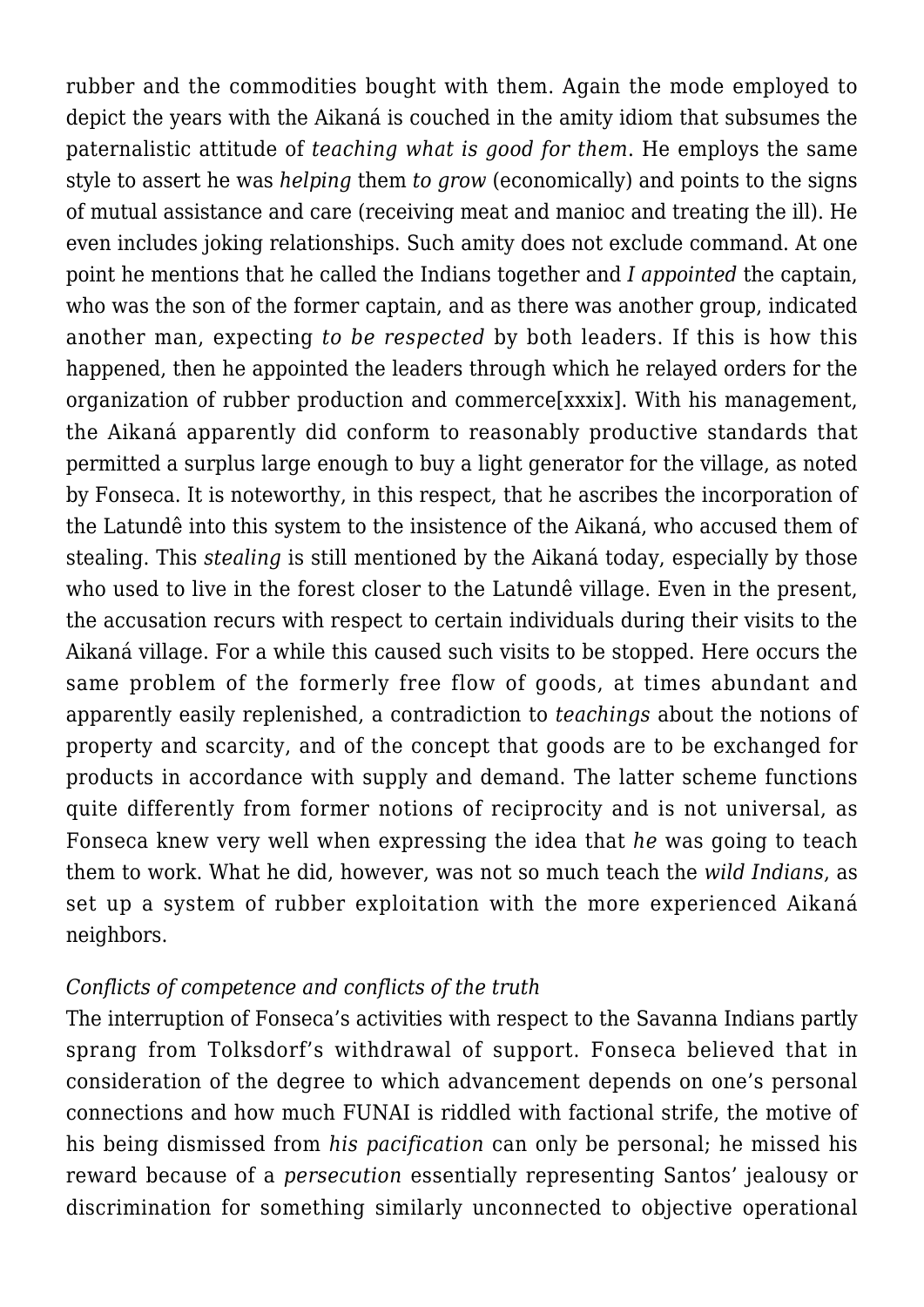reasons (enumerated by Price). On the contrary, his version of an inquiry to determine if he was misappropriating funds only served to confirm to him his efficacy in rubber collecting and commerce. Once the rubber collecting system had been set up and Fonseca was working among the Aikaná, some wealth accumulated and rumors about unfair distribution began. According to him, the rumor that he was getting rich at the cost of the Indians motivated the FUNAI commission to investigate his financial operations. The complete records of all transactions and the transparency of both the records and the registration of all labor and produce earned him an easy acquittal. Moreover, the commission expressed their praise for the total system put in place, even remarking that this was the best organized Indian village they knew and that the model should be copied in other areas: *beautiful* (in the Brazilian colloquial). In effect, given the circumstances of the time, it is quite possible some member praised his efforts. Purporting to live off his own salary, supplemented with meat and manioc furnished by the Indians, he said to have led an easy enough life and did not in any way embezzle funds. This was a period when FUNAI pushed *community development projects*. Such projects were designed to put Indian labor and resources under the auspices of national economic logic so as to make the Indians produce a surplus to pay for their *needs* and, preferably, for the costs of their *protection* too. In this sense, the efficient system of exploiting rubber and the market integration really proved to be a windfall for FUNAI. The changes in Indian society and the aspects of domination and coercion implicit were either not seen, or considered the unavoidable concomitant of *progress* and *integration*. The same goes for the Latundê, where the engagement of Mané Torto and others into the system resolved the particular problem of the demand imposed and created by *contact*. Customarily the FUNAI more readily paid for *attraction* then for the resultant situation created by the permanent relation.

The introduction of Mané among the Latundê is a disputed issue and there are several versions. The former Aikaná tuxaua asserts without a shred of doubt that his former collaborator Fonseca took Mané with him on his second visit to the savanna to translate. Then, arguing that Mané did not have a wife, Fonseca later left him with the group. *He married Teresa and stayed there. And so they were domesticated*. The presence of a man accustomed to the regional society, trained to *work* (in the gardens, he learned rubber gathering skills later), speaking a variant of the language and a smattering of regional Portuguese certainly makes sense as a mediator in a *civilizing* project. As he is Tawandê or Tawaindê (both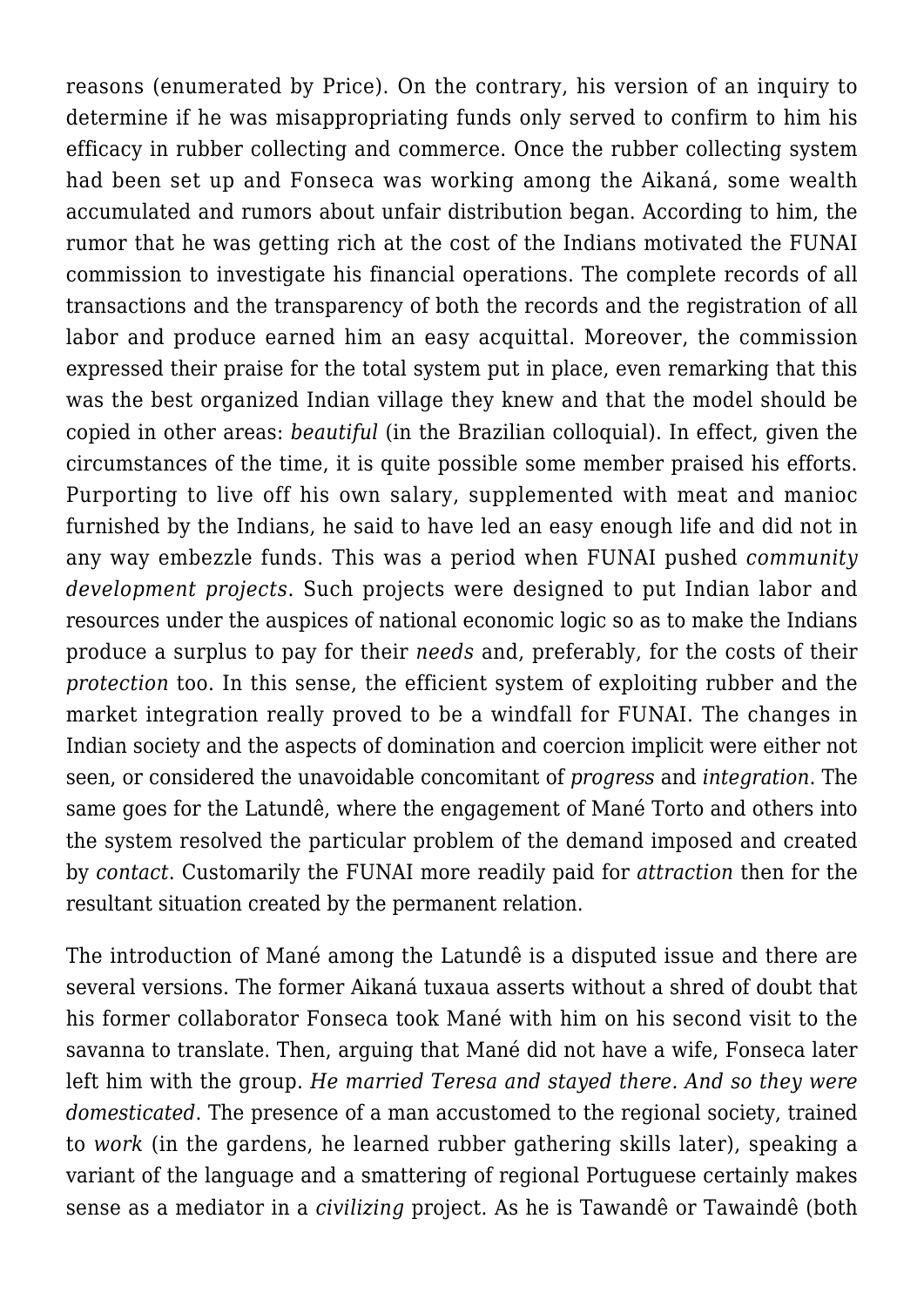names appear in early writings on the Northern Nambikwara), the Aikaná narrator actually thought that the name of the group should have been *Tawandê*, but *they put Latundê*. He claimed the FUNAI employee that registered the name did not know how to say it correctly; she pronounced the name *Tawandê* as *Latundê*[xl]! Whatever the case, the mystery of his arrival persists, because Fonseca himself insists Mané's arrival had nothing to do with him. "*Mané used to work with Crusoë in Marco Rondon. But the thing is that this guy, the one I am calling, oh* [Santos]*, got it in his head that he should go there that there I don't know what. He fetched him and took him there. He, being still very young land* should be interested in the] (…) *girls, they arrange one for you, you stay here, in no time you are the chief, they all died* (…) *It was he who took Mané Torto*"*.* Crusoë produced manioc employing Indian labor and in his memory Mané lived with them, a mistaken belief[xli]. Fonseca began to hear of Mané's presence from a rumor about an Indian *with no shame*, one who would teach the others to drink *cachaça* (sugarcane alcohol). As it no longer really was his concern, he did not attempt to intervene. Fonseca later concluded his deal with Mané and drew him into his productive orbit, as was probably the intention of the overseer, the White boss, who led the Aikaná to make first contact. On the other hand, the agent, Marcelo Santos (then stationed at the Mamaindê Post), denies all of this. On the contrary, he avouches that, unknown to him, someone took the Indian to the Latundê during his absence from the region while on vacation[xlii].

To the main interested parties, Mané, his wife Terezinha and their family, the answer is quite clear. After the *pacification* and the visit of Price with his former assistants from the Nambiquara Project, the latter pursued the intentions mentioned by Price to take charge of the new group. The Latundê belong to the Nambikwara ensemble, and thus the claim that they should be included in the Nambiquara Project is valid because of the linguistic and sociocultural affinities. The marked difference with their immediate neighbors and the danger of their incipient domination by neighbors tied into a rubber exploitation system fully justified a differential treatment by Nambikwara experts. If it is true that the Project in some way influenced naming the Latundê, at least some of the people of the Project possessed the most intimate knowledge of the Nambikwara ensemble. The Project originally conjoined personal dedication and novel indigenist practice. In a way, this conception ended up clashing with the older constellation of ideas common among sertanista factions within the agency and the commonsensical definitions of progress and backwardness held close by higher echelons of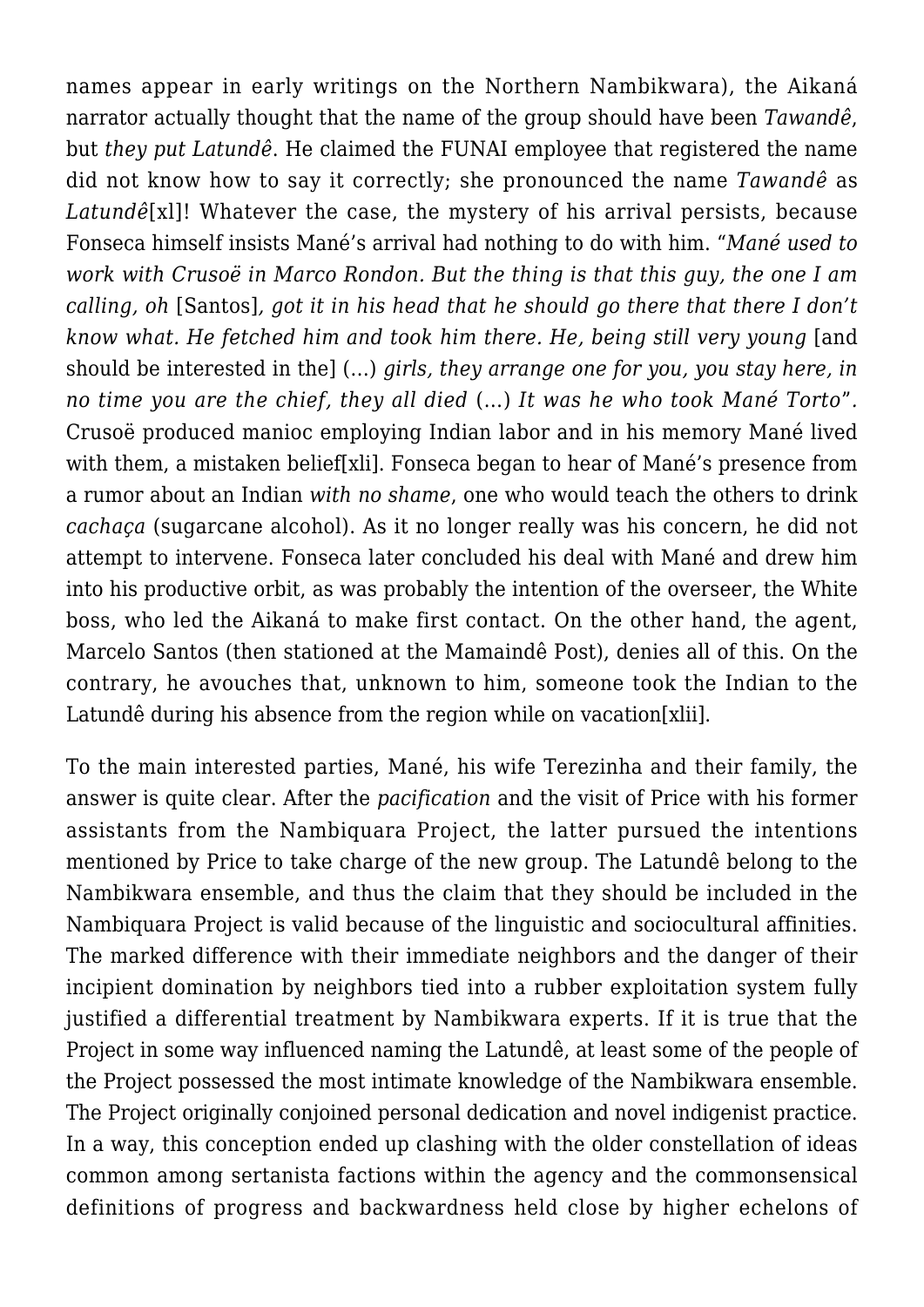bureaucracy and politics. The prevalence of endemic factional strife about the power distribution and the material and symbolic spoils at stake within the agency itself, engendered the permanent antagonism which shaped a difficult context for the innovation inherent in the Project's practices and for its far less ethnocentric ideas of indigenist intervention. The result was Price's dismissal as Project head. The ironies in his report about his successor, a clear representative of an affiliation to another more romantic and prejudiced generation, speak for themselves[xliii]. In another ironic twist, the Latundê invoke a part of the general *pacification* template, the taming of the wilderness, as the reason for the introduction of Mané Torto: his entire household concurred in attributing his mission as their own *domestication* – exactly as the auxiliary formulates his role – mentioning, for example, buying clothes and teaching them to wear them.

In effect, the agent who was proposed to deal with the post-contact situation did take charge for a while, although the dossier discussed above does not contain any material about these actions. For instance, he took the Indians to visit both Aroeira and their traditional enemies, the Mamaindê. No doubt he aimed to diminish the fear of the outside world and achieve some alliance with other similar groups (already after Mané's arrival). Later on, pressed by the bureaucratic decision to change the formal responsibility for the group (as noted in the above report of his one-time boss Tolksdorf), he halted direct action with this group. From the Indians' point of view, it was he who proposed that Mané marry into the group and they hold him in high esteem[xliv]. That is, it is a double contradiction that a member of indigenists faction with an alternative view of what should be Indian policy should have introduced this non-member outsider with some criticized credentials. That is, at the time, the death toll had not narrowed or eliminated marriage possibilities within the group. Accordingly, on the contrary, his entry was logical to Fonseca who had little reason to deny his role except for the antisocial behavior that rumor attributed to Mané. The same accusations lead Fonseca to accuse his supposed rival Marcelo Santos of mismanagement. On the whole the migration does not make sense within the kind of Indian policy Santos adheres to, except as a mistake or the unintended consequence of some other action. I may conjure up some ways to reconcile the conflicting versions but the truth remains difficult to envisage without some deception on some part  $x|$ vi, For the present purpose, on the other hand, it is enough that the conflicting versions demonstrate the strife within the agency and the way in which these affected the course of events of the treatment of a people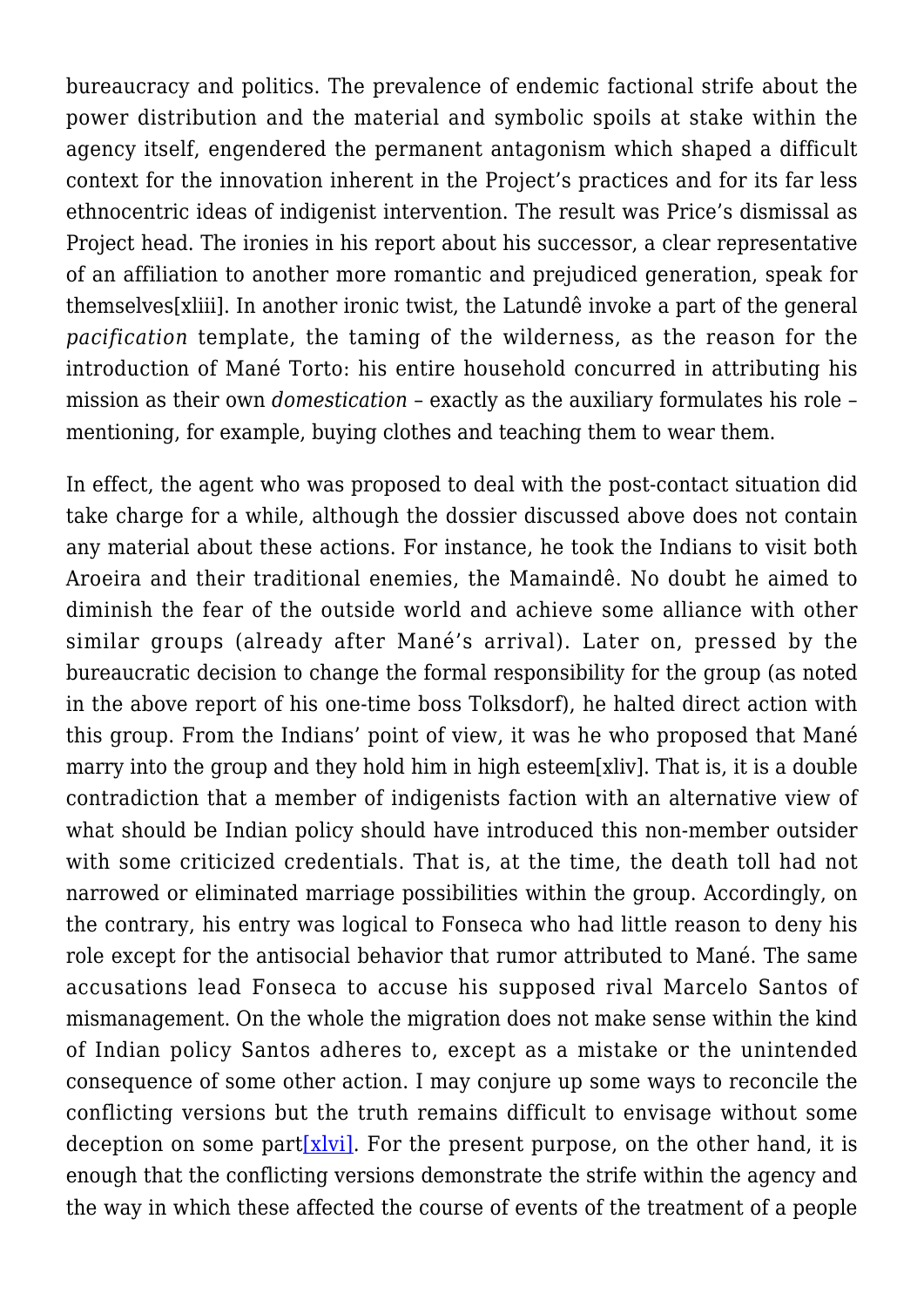who were thrown into a realm of interaction completely foreign to their usual appraisal and conceptions. One wonders how this ended up legitimated in the eyes of the Indian protagonists, essentially putting the latter on a route of sociocultural and linguistic change.

The reports discussed so far document the negligence of FUNAI's responsibility and the way the higher ranks left room for the reservation functionary João Fonseca to realize his plan for economic integration of the Indians. Jointly with the Aikaná, as seen, who in this respect were heavily constrained by dependency and lack of alternatives because of dearth of FUNAI action, to some degree are not just impassive victims but partially implicated in the constitution of the paternalist regime implanted. The drawing of the Latundê into the rubber collecting system was at least partially due to pressures from the Aikaná neighbors fearing for their own meager means and objects; implicitly (or perhaps explicitly), they partake in the ideology of work and progress. The reports obviously simplify their plight and present their abandonment as the sole cause of their sorrows and the lack of official assistance as a sufficient cause for the adoption of a passive attitude. Given the commentaries in all the reports there is a surprise: the land on which the contemporary village of Gleba is situated is not very appropriate for horticulture or agriculture (the situation is somewhat better at the other settlement Rio do Ouro). Until today, no effort has been made to relocate the village or even to furnish greater access to the more fertile lands bordering the Pimenta River. At the risk of the anachronism of projecting the present into the past, this may have occurred because of the rubber regime that downplayed the importance of self-sufficient horticultural practices. Today most of the Indians participate little in horticultural production and consequently depend largely on buying their food in town. This is perhaps no surprise in light of the situation during the rubber period coupled with the prevailing FUNAImanaged infrastructure. Comparatively, the contemporary implementation of some *community gardens* largely depends on the initiative of the local FUNAI agent[xlvi]. In 1979 or 1980, when all these Indians engaged in rubber collecting it was necessary to produce provisions for the collectors and Fonseca arranged for Mané to come and live at Gleba (the main village).

According to the former Aikaná captain Luis, in 1979 Mané came to work the gardens at the Gleba owned by the other captain, Manoel, planting rice, beans, and manioc for flour. Two men and a woman worked with him before they died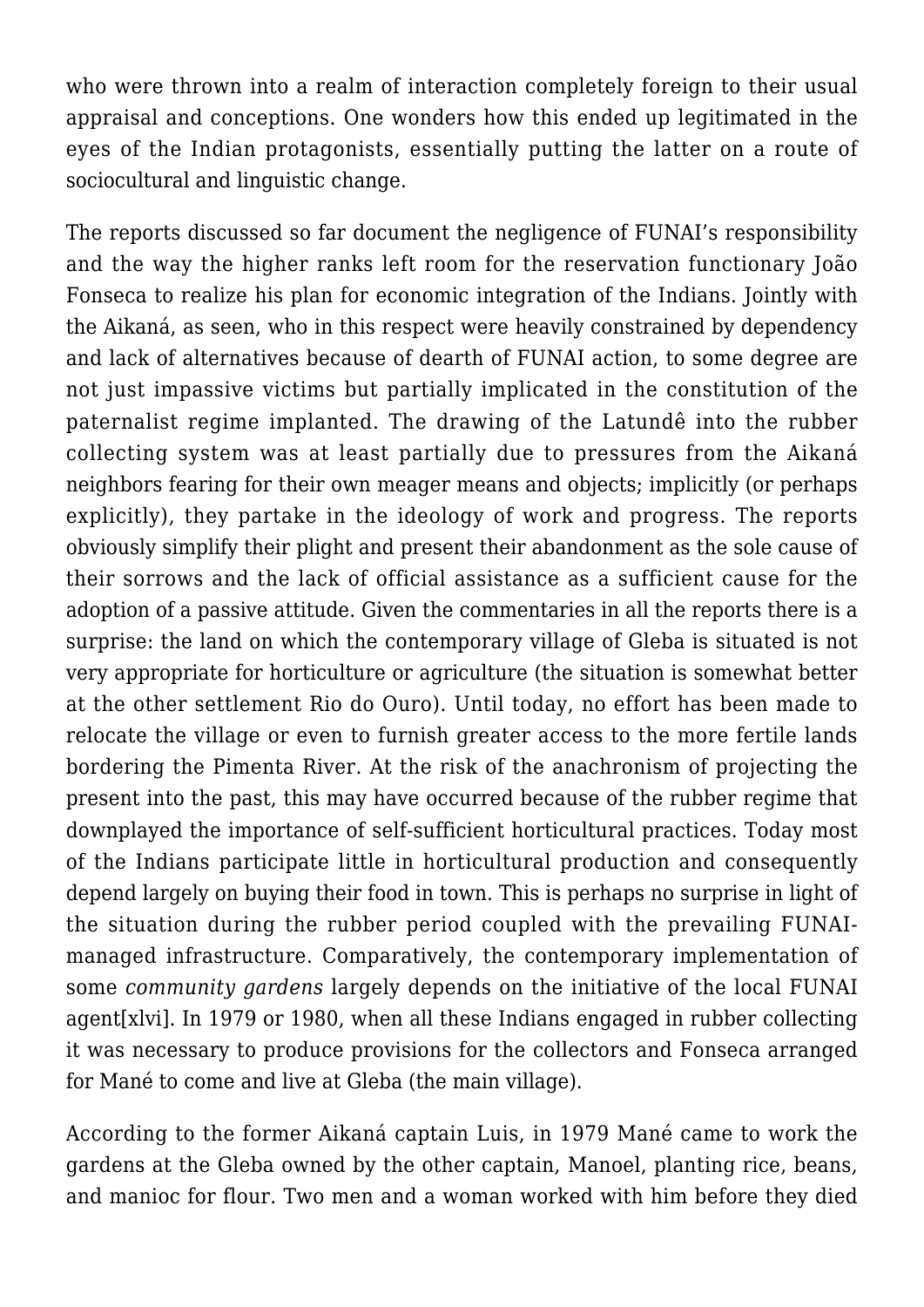from measles. He was *presented with clothes for himself and the women,* [as well as] *hammocks*. After the deaths, Mané and the remaining Latundê went away and Mané never returned, even though the Aikaná continued visiting very occasionally. The epidemics also reached the others who had remained in the savanna. Mané learned to extract rubber and after 1980 he worked fully integrated in the system. Then the *goods bought* (*rice, sugar*, *whatever you need, clothing, we will furnish*) used to be taken to the Latundê in exchange for rubber gathered by workers. He went to work his own crops and continued collecting rubber. Until 1990 the Latundê participated in this trade, others like José, also entered this system until the prices fell and the whole system collapsed[xlvii]. After this, the other *captain*, Manoel, now also called *cacique* in an effort to be modern, left the area because his wife separated from him. The other former Aikaná captain, Luis, remained *cacique* for ten years, selling Mané's rubber and taking the goods to his house. To both men's minds, things like hammocks and shotguns were necessities. As an Indian patron, he did everything he could to help Mané and the Latundê: [I gave him] *everything he wanted, really helping him*. After his retirement from the post, he asserted that the new village leaders never *aided* Mané or his people. The latter being largely true, his own former *help* consisted mostly of taking care of the delivery of the goods at or near the Latundê village, i.e. ensuring that nothing was stolen when these were first delivered at the house of other Indians living near the Latundê and who were more easily reached through the existing road. Thus, this delivery was liable to theft before the Latundê received the goods. Notable are his repeated paternalist idiom of *helping* in selling his rubber for Mané and delivering his commodities – and the general supportive attitude as if the system put in place is a neutral exchange, even some sort of favor rather than a relation of exploitation. The same evaluation applies to the period in which Mané and others worked for his colleague Manoel, as well as for the time when Luis was directly involved as the intermediary situated one place up in a chain of commerce. This formed a relay system that reflected more than just the economic dimension but shaped the sociopolitical matrix of dominance. Although it is left unsaid, his standard of evaluation probably accepts this relation as just.

It was not just the deaths that caused Mané Torto to return to the interior. At least today, in his judgment the exchange did not satisfy his criteria for a fair trade and he still holds a grudge against Luis. Previous observations make it very likely that the Latundê were treated as *savages*, or at best, as primitives, and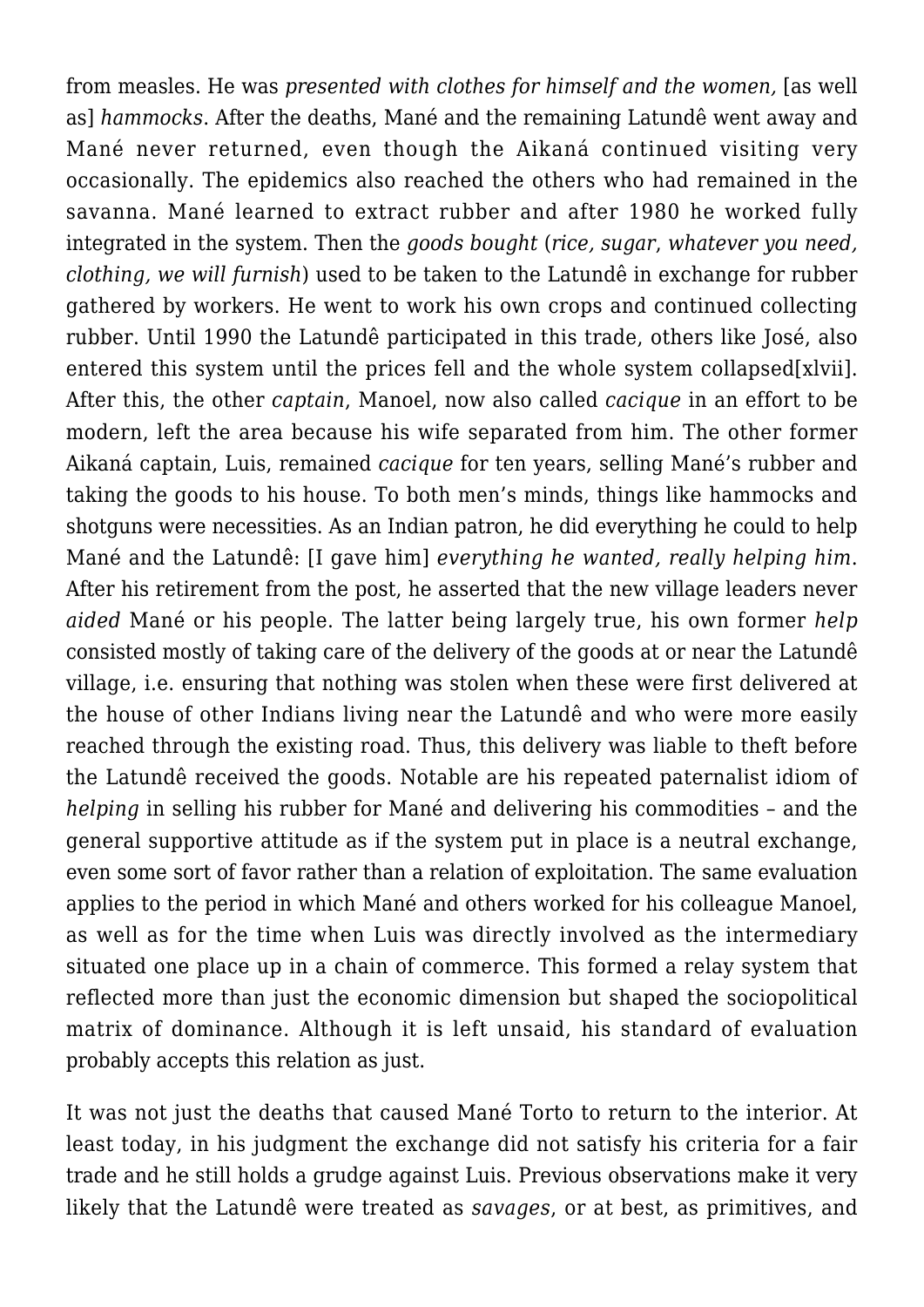were consequently not entitled to the same treatment as the Aikaná Indians. Certainly it is unwarranted to claim Mané and his group had *everything they wanted*, all signs indicate the probability that Latundê were being exploited more than the others. On the one hand, the sharing of this point of view between Fonseca and one of his *ex-bosses*, who actually were being patronized, shows what FUNAI could and should have avoided. In particular, the establishment of a strong connection between the Latundê and the Tubarão part of the Indigenous Territory and the conduit of the Indian Post in this system should have been examined with care and rejected. There was never any FUNAI action to remove the Latundê from the influence of the Aikaná. In reality, the Latundê's retreat to their own lands only occurred because of the deaths of the mother and a brother of Terezinha at Gleba (and one other unidentified man, possibly José's father). Fonseca buried them in the graveyard he *made*. According to the Aikaná, their people also suffered deaths in this period. According to Fonseca, the ex-manager, his actions and those of his wife (a *nurse*) succeeded in limiting the number of deaths[xlviii]. In the savanna, Terezinha's father had held out to the force of attraction and the attempts to turn his people into a cheap workforce at the service of the Aikaná rubber collecting system. The leader persisted in living traditionally and kept his two small boys, the youngest members of the group, with him. Nevertheless, the epidemics reached the interior, possibly transmitted by frightened Indians fleeing to the woods because of this very illness. He died at the savanna, and, just as the documents discussed above confirm, all these deaths virtually deprived the group of the majority of the older generation and thus of its sociocultural memory and lifestyle. Terezinha commented that *he was not old*, indeed, her last sibling was born during the time of the initial *contact*. Worse still, the death of the leader left the group without the only person with shamanic capabilities and hence without a *curer*[xlix]. She also emphasized that her mother engaged in rubber collecting and thus was a productive and capable person; she even learned to speak some Aikaná. For obvious reasons, these traumatic events impressed her so much that even today she hesitates to talk about them and, on one occasion when we attempted to elucidate some events, her grief rendered her unable to speak. Examining this period entails traumatic and painful memories of suffering and loss. According to some others on the Indigenous Territory, after the outbreak, the Latundê collectively decided not have any more children and to terminate their ethnic existence (Van der Voort 1996: 380).

Thus, the absence of vaccination and the attempt to socialize the Latundê in the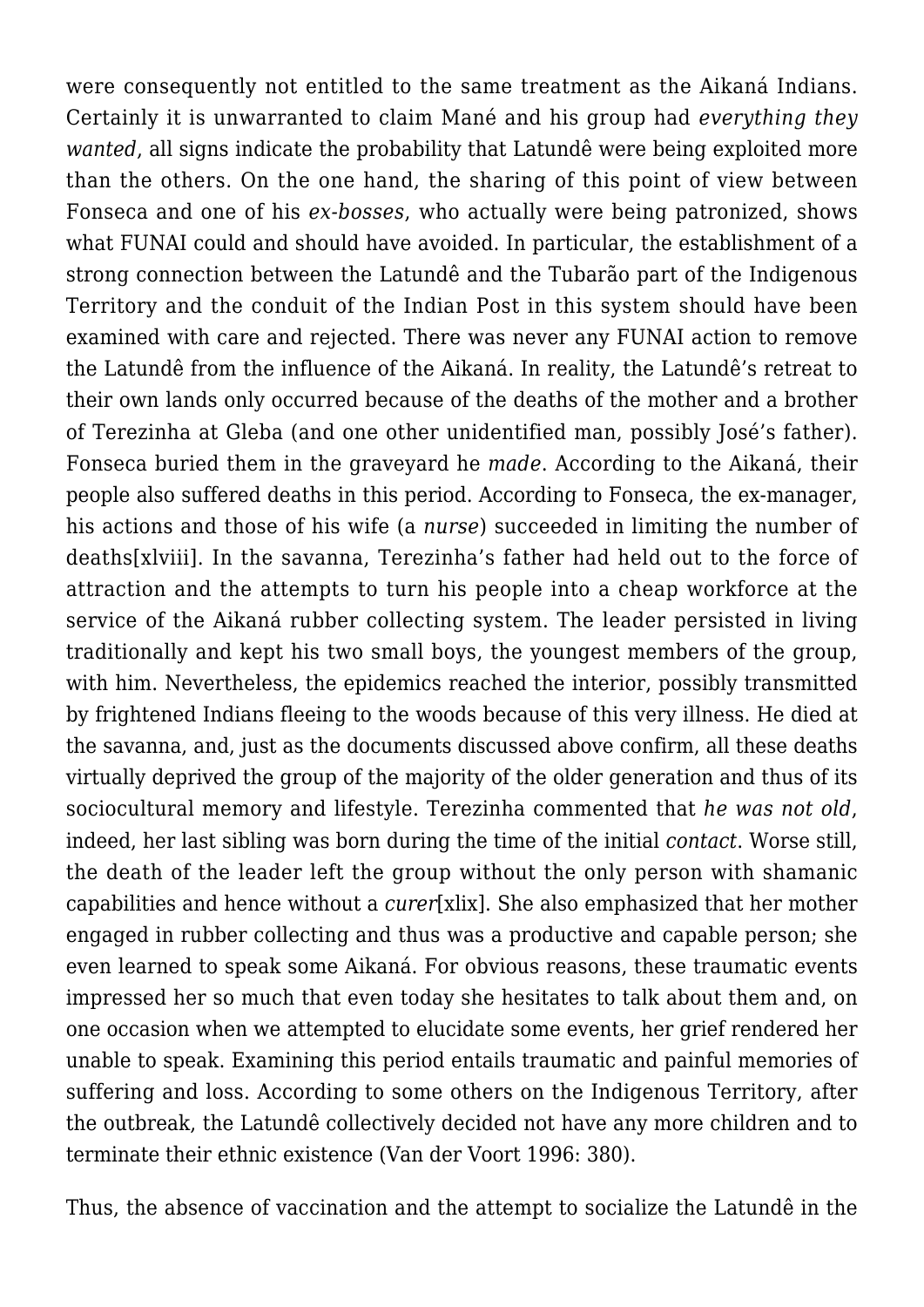ideology of *work* caused the partitioning of the group and exposed them to devastating viruses. At first sight, this could be thought of as unintentional genocide or genocide by negligence. Yet, this blame rests with the state, whose obligation to know the deleterious effects in advance transforms disregard into genocide (Palmer 1998: 89-90); the definition of genocide implies intent and centuries of experience characterizes negligence as intent and the UN convention mentions as one of its reasons to qualify for genocide: "(…) *2. Causing serious bodily or mental harm to members of the group*" (Hinton 2002: 2-3; and that such harm could lead to death should aggravate the charge). Take the following example. A similar situation occurred in Paraguay in April 1978 when contact was established with a Northern Ache group of 22 people of whom only two children, already ill before contact, died as a result. This low number is because of the immediate permanent medical assistance. In 1979 in another group of 37 people only one child died (in both cases the death rate is measured for the first five years after contact and hence represents precisely the most difficult period for the Latundê; Hurtado et. al. 2001)[l]. Of course, the accusation does not hold for all of the individuals involved, some of whom were not in a position to judge the risks and effects of their policy and did not intend to cause harm to the Latundê. Those who should have known for some reason either withdrew or hardly paid attention. The bureaucratic confusion of responsibilities after *contact* probably generated an administrative gray zone where particular people in command did not feel responsible, or felt that they could not be held accountable for non-action. Their conduct contributed to the general malaise[li]. For Fonseca inspired as he was by the charitable aim to put the Indians to *useful work*, the condescending attitude towards this group came naturally. For instance, Indians without Brazilian names themselves chose Christian names freely. When Fonseca later spoke of the naming, he added that if nobody did so, he *could have* assigned them new names. Reminiscing about the time of his visits, he affirmed that when he *would like to eat bacaba* [a palm fruit] *and they would fetch it in the savanna*; *I could go there today*, [and] *take Cinzeiro to dig and see what is there*. The implication about authority and *respect* already mentioned is present in these examples; to him they illustrate the naturalization of command with which he condescendingly gives orders.

The commentaries about the nature of the relationship with the Latundê occur in unusual contexts, as when Fonseca confirmed the story of the helicopter *discovery* of the Latundê. Some time later, the pilot of the aircraft turned up at his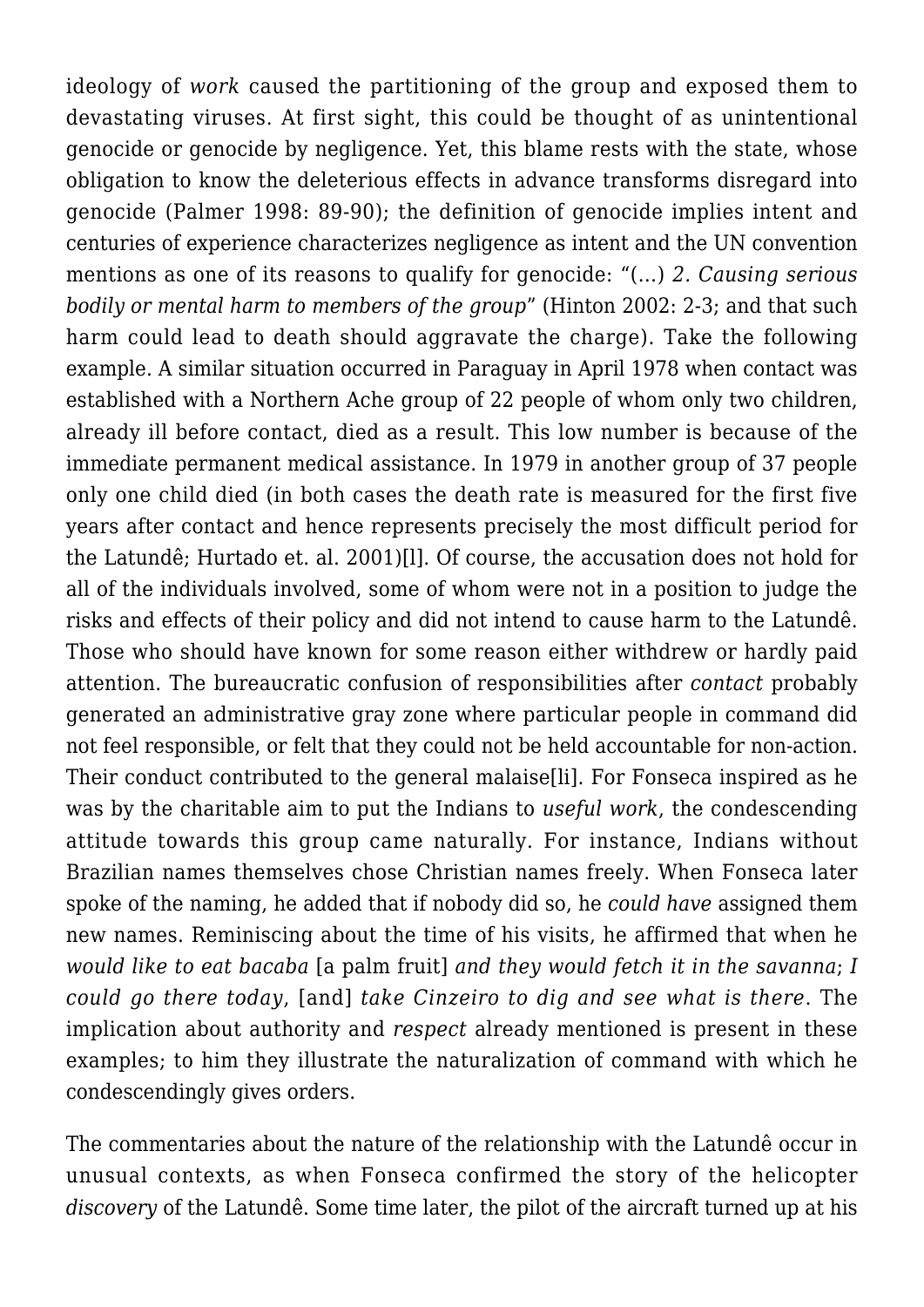home. The pilot wanted to examine the possibility of some kind of mineral present in Latundê territory and offered to engage Fonseca as his guide into the area (FUNAI's presence inhibited his attempt to go in alone). The pilot confirmed one of the versions of the discovery of the Latundê Indians, the one that attributes the first sighting to people likely involved with the RADAM Project, a federal research project that intended to take stock of the inventory of *resources* in Amazonia (land, soils, minerals, etc.) using radar and satellite pictures to support research on the ground. During a reconnaissance flight, a team supposedly detected some resource but did not verify this on the ground as the Indians shot arrows at them[lii]. Much later, the pilot tried to penetrate the area on foot, but after he failed to locate it, he resolved to employ an experienced guide. After all, he was formally prohibited from entering the former heartland of the Latundê. Meeting Fonseca at his house, the pilot explained the case and offered money. Fonseca accepted with the assurance that *I can take you there, through Gleba*, [because] *I am authorized to pass through everywhere*. So, despite leaving FUNAI, at that time of the visit and actually until today, his sentiment of being "*authorized*" (and in that sense being an authority himself) is strong enough to make him feel free to enter the area. He acted as if no restriction applied to him and as if to look for some mineral deposit is a normal, legal activity. Note that the pilot's belief refers indirectly to the older regional story that some sort of gold vein is waiting to be discovered in the area (see Dequech's writings on his search for the legendary mines of Urucumacuan[liii]). Only a few years ago unknown men penetrated the Latundê region and were seen from a Latundê house. At that moment only the women were present but the strangers went away after Batatá threw things and made a commotion at the forest's edge (Telles witnessed this). The pilot never returned and news reached Fonseca informing him of the pilot's accidental death. Once again, the opportunity to earn a fortune vanished with the death of a superior high-class person.

### *On politics and economics*

After the deaths and the integration into the rubber collecting system, the Latundê, now headed by Mané Torto, moved to the forest, closer to the rubber trees and the adequate plots to grow food. Despite moving from the savanna, they were, a Fonseca observed, *still on their land*. After the collapse of the rubber market and the group's leaving of their manager, the Indians of both groups searched for alternative income sources and fell easily into the trappings of the demand of regional and national society. The small town of Chupinguaia grew in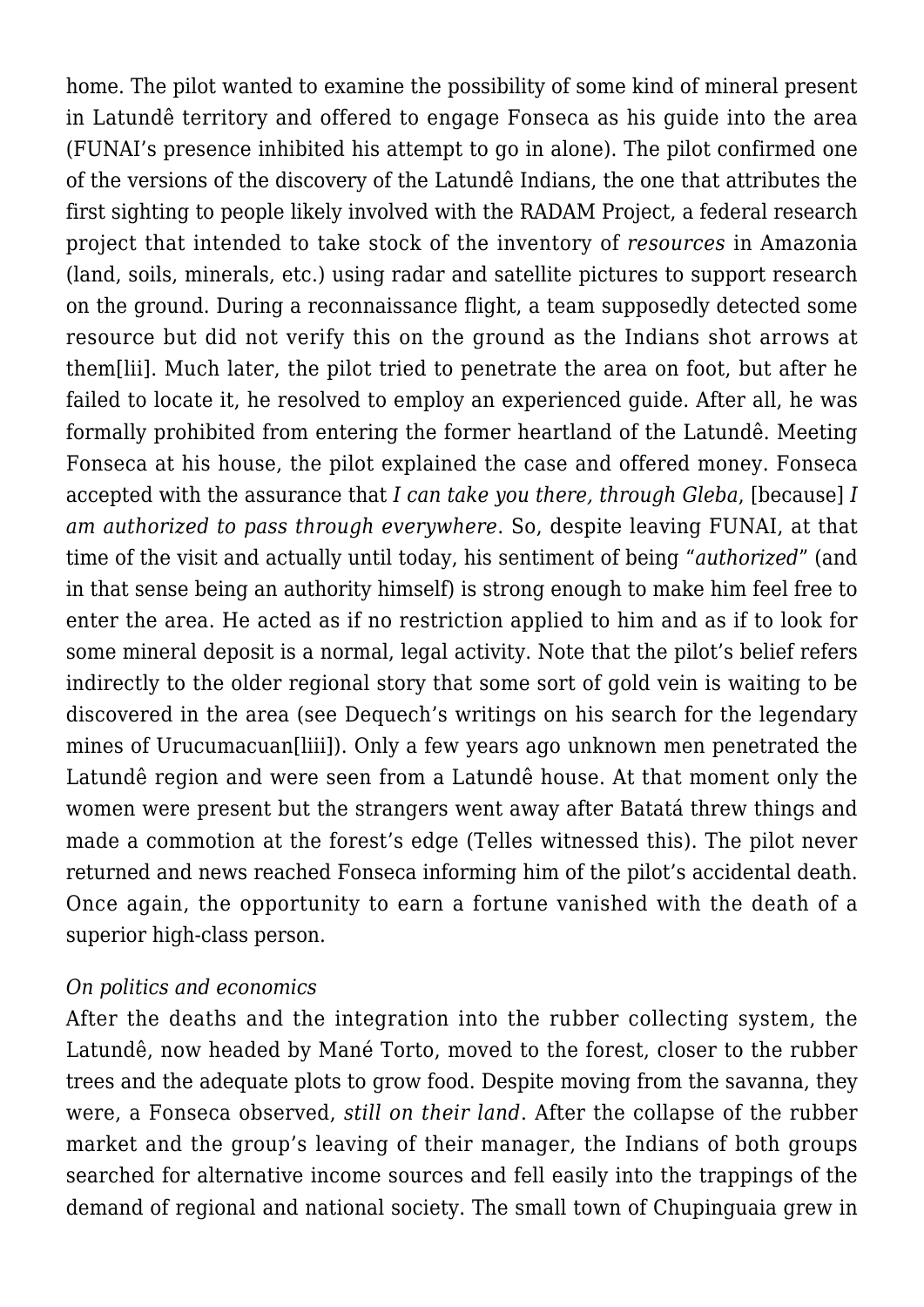the eighties and nineties due to the forest *resources* and in a significant part of that growth was sawmills. The opening up of *fazendas*, which made necessary the felling of forests for pastures, supplied these mills with timber. After the *fazendas* were developed, the pace of this so-called development slackened and the lack of new clearings later made the sawmills look out for alternate sources[liv]. The Indian forest resources naturally caught their eye, as in light of the rubber crash and the few assets at the Aikaná village, there was little opportunity to earn money. The Indian reserve was an easy target. According to Fonseca, the Indians did not know how to manage the land and resources and simply sold the timber. In reality, it is more complicated to assess how the newly renamed roles of *cacique* and *leader* performed the mediating role with outsiders[lv]. The persistent problem persists that even though the Indians chose their own leadership who *represent the community*, the profit redistribution almost always caused dissatisfaction and accusations of preferential treatment or excessive personal gain. Allegations of bribes paid to FUNAI agents in this process are also very common in the entire region. In part, by the way, these rumors are further augmented because they issue from the intra-agency strife where such charges form a key part of internal politics in order to disqualify opponents[lvi].

Thus, after the rubber market dried up in the early nineties, some important economic and ecological changes occurred. Looking for alternative sources of income to pay for industrial goods, the timber in the Indigenous Territory often served as the substitute for rubber[lvii]. The traces of these logging operations are easily noticed when going through the reserve to the Latundê village and particularly in its vicinity. One especially notes the existence of some now abandoned roads, and even some felled trees. These trees could not be removed because a few days prior, there was one of the rare official actions against illegal logging. As a result, in parts of the total area these operations impoverished the forest and diminished the availability of game. Although this wasteful and ecologically harmful practice disturbs the forest, the immediate Latundê area did not suffer major environmental changes. Though it is difficult to assess the real destruction inflicted in this study, the environmental damages in terms of forest and game seem relatively contained. Latundê damages, however, are evident in other aspects of exchange with the loggers. They *earned* (*ganharam* is the original Portuguese verb) food like rice or biscuits *given* by the loggers who also cut wooden planks for their houses and provided them with industrialized plates for roofs. Thus, they provided them with the kinds of building materials commonly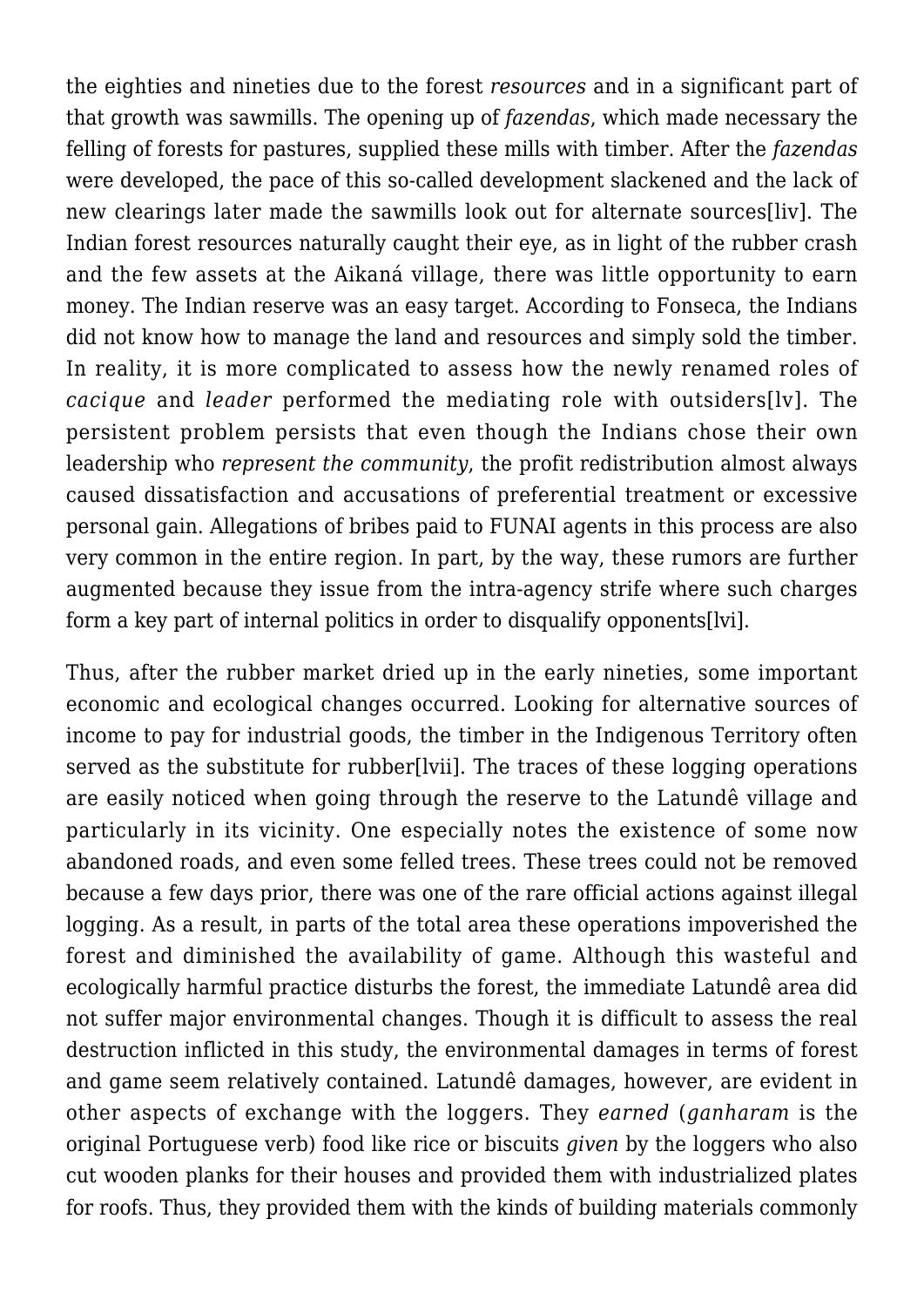used in the region for the construction of the simple, basic houses of the poor. The Latundê, as far as could be established, considered this to have been a fair trade and Mané still waits for their return to collect the cut trunks in the forest in expectation of some such rewards.

This type of house is present in the majority of the Nambikwara villages, signaling earlier trading with loggers and the distribution of spoils. With the notable exception of Aroeira, almost all villages in the Guaporé valley engaged in this trade at some time. As expected, the Indians usually profit very little from this in comparison to the lumber mills. The mahogany trade was officially prohibited somewhere in the middle of the nineties but at a time when most reserves already had been exhausted, including the ones in Indigenous Territories. One mill owner in the Guaporé Valley was asked by a missionary why he paid so little to the Indians, the original owners. He responded that he could only pay them from the money left over after he paid off federal officials (notably those from IBAMA, the agency most concerned with forestry and preservation, local FUNAI agents, and even the Federal Police). Of course, such admission is rare and made off the record. The speaker made clear that he would deny everything if ever questioned officially. But in truth, it is common knowledge in the whole region and in Amazonia that the timber trade is fraught with corruption and Indigenous Territories within the Guaporé Valley are said to be exhausted in the highest valued timber, particularly mahogany[lviii]. The Latundê do not posses the slightest notion about the workings of the capitalist economy in general and the export values of wood in particular. Even Mané, raised in a post-contact situation of labor exploitation and engaged in wage labor as a young man, does not have the necessary skills to deal satisfactorily with money or to correctly evaluate the values of extracted forestry products. The group only began using money a few years ago. Today some of the adults are starting to learn to count money, and to distinguish between different denominations of paper currency. Many are starting to appreciate the monetary value of goods and services. Contrary to the presumption of complete and equal access to market information of the economist's model of the capitalist system, the reality of ignorance more easily allows for continued realization of profit for the local entrepreneur and the *de facto* transfer of value of exported products like mahogany to the so-called developed countries. There, such products are significantly marked-up thereby grossly minimizing return to the original providers insuring a vested interest by these different actors in keeping the Indians in ignorance[lix].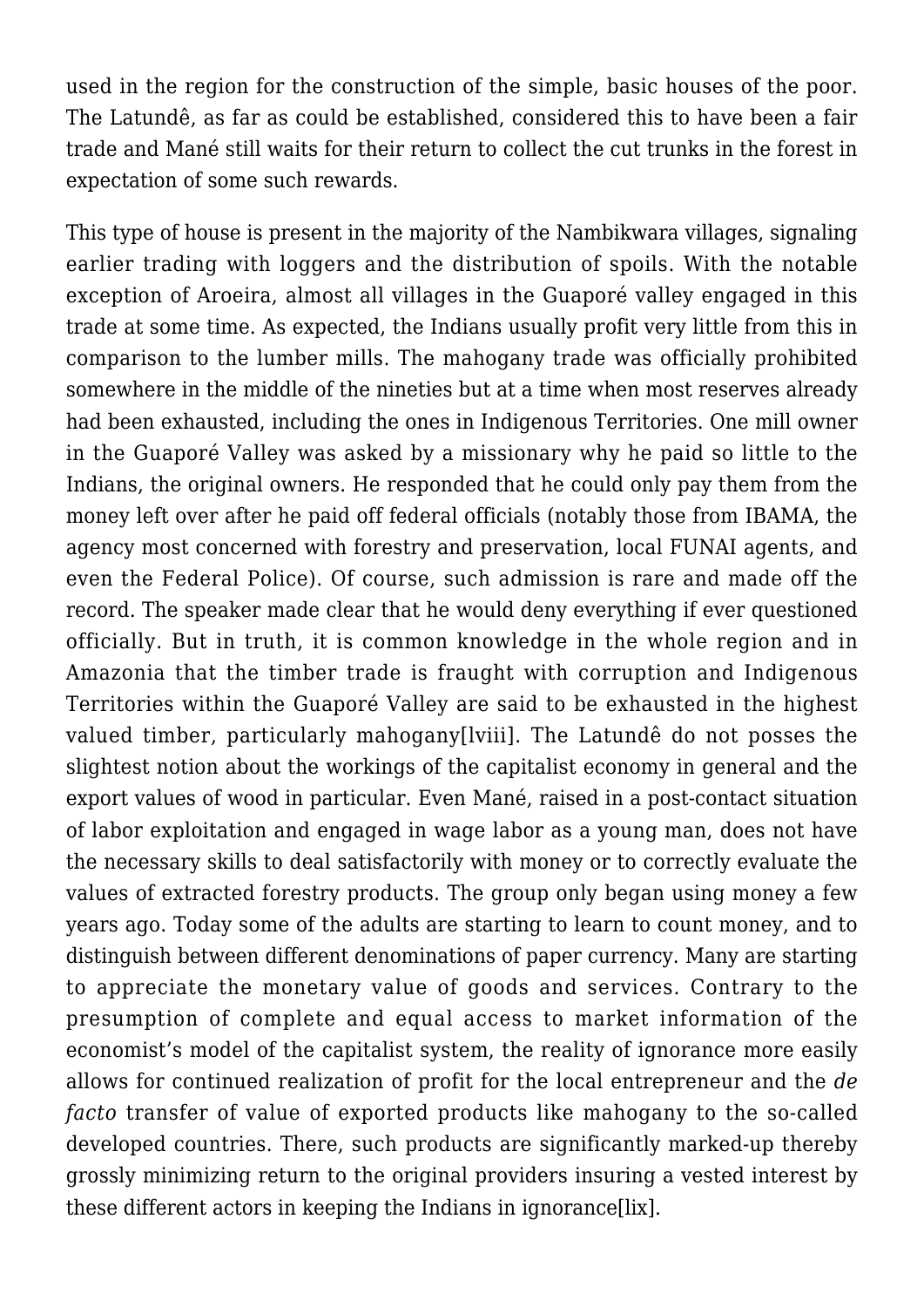The Latundê's circumstances are complicated because of the peculiar political arrangements in which their land is considered one shared area. Instead of a clear 'one people in one area' concept, the bureaucracy created a single area named after both groups, as if this was a totally reasonable solution. The single unit approach applied to the one *Indigenous Post*, located near the main eastern entrances of the Territory and at the Aikaná village, while the Latundê occupy a village reputed to be roughly thirty kilometers away. Currently the road that runs from the east to the west has fallen into disuse, although there is an Aikaná-Kwazá Indian who owns horses and mules and is repairing the major part of the road so that he can use his mule-drawn buggy[lx]. He lives and exploits lands to the south of this road, using the thicker forest soils towards the Pimenta River. Also, he is one of the very few Indians who own cattle. The animals graze on the pastures of the abandoned *fazenda* near the Latundê, which technically must fall within the boundaries of the Latundê area. His house is likely the best made amongst the other Indian houses at the Latundê and Gleba villages. Such patterns of land use seem to indicate the lack of firm notion regarding the boundary separating the Aikaná and Latundê. Although there is a definite conception that the land around the Latundê site is theirs, this is not the true size. The actual locally recognized territory is smaller, particularly the southern part which does not seem to have been especially occupied by the Latundê. This territory is called *Barroso* and when the Indians obeyed the necessity of implementing the general political indigenist template of choosing a *cacique* and selecting representatives, they instated only one *representative*. Accordingly, the representational system condensed the *Barroso area* into the single unit construed in accordance with models that echoed FUNAI's bureaucratic vision of simplistic convenience.

The net effect of this mold of representation has been to the detriment of the Latundê and their visibility from FUNAI's point of view as well as the actual happenings within the Territory. Owing to the Post location and the obvious practical difficulty of reaching the Latundê, the group receives at best minimal attention from FUNAI agents. Some regular routine assistance was furnished and occasionally some commodities reached the Indians. For example, the agent then delegated to the Post visited the Latundê roughly twice in 1999 but, impressed by the large clearings for horticulture in comparison to the lack of similar activities among the Aikaná, resolved to support these efforts and distribute an ample measure of tools. Such favorable comparison is rare and partial to this particular point, because largely the agents and the Aikaná mutually recognize the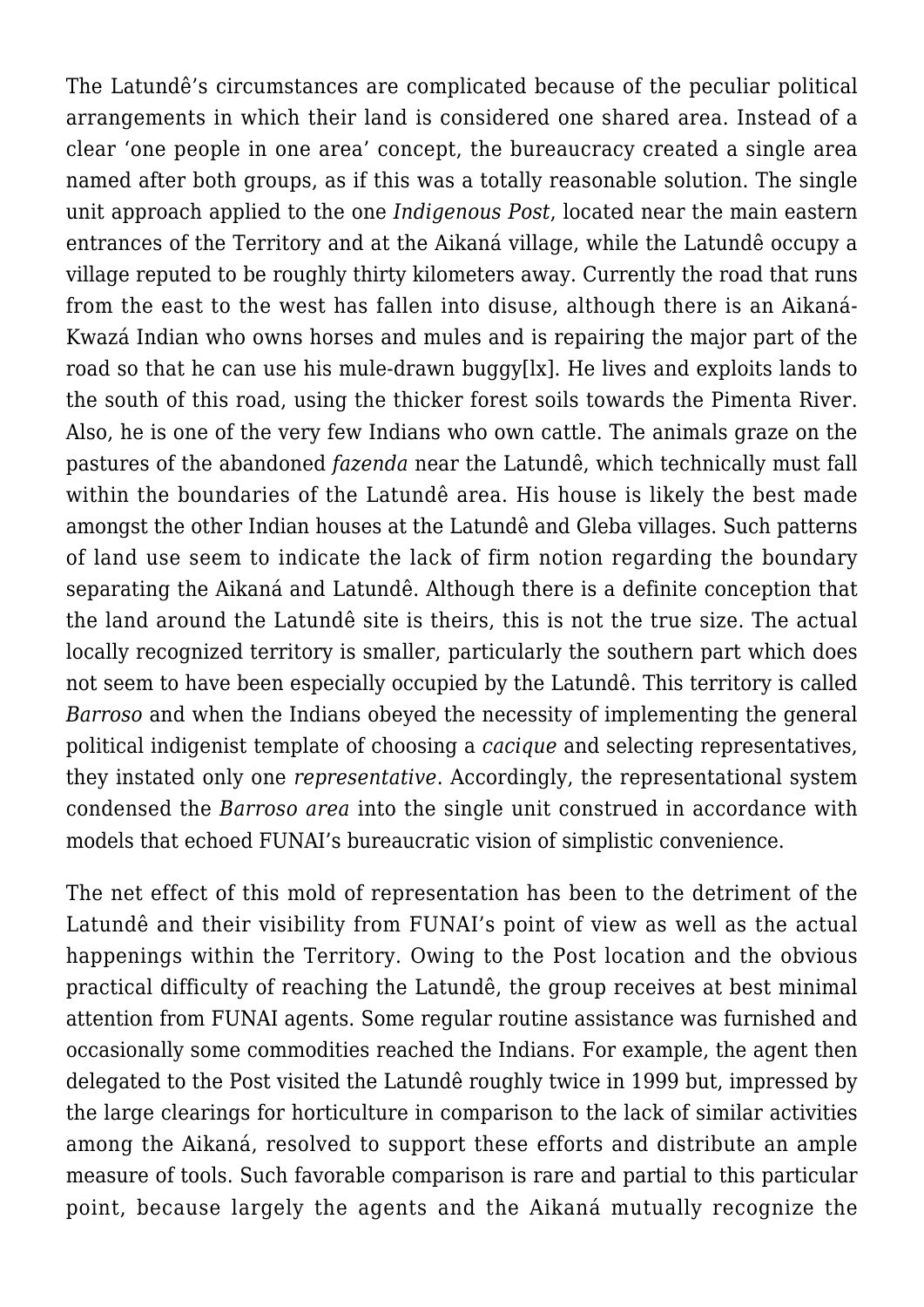primitiveness of the Latundê. To aggravate further this unfair comparison, the Aikaná also have a demographic superiority that helps them maintain disproportionate political control over the territory underrating the representativeness of the small Latundê. Thus, until October 2000 the Latundê did not have their own representative in the general council. Adopting the geographic criterion of constituting a representative for the whole of *Barroso*, mixing the Latundê with other Aikaná households (one or two), the mentioned Aikaná-Kwazá (married to an Aikaná), one pure Kwazá, and one headed by a couple of Northern Nambikwara and of Aikaná-Kwazá origins, the representation until this date had been solely by one of the other area inhabitants. In effect, the representative all but left his house and gardens to live in town. Here this man kept a broken down Toyota jeep as if it was his own. Actually, this jeep was the result of the timber trade and the return for *wood* taken out of the Barroso territory. The Latundê complain the vehicle very rarely has had any use for them and do not think of it as theirs. The *owner* was bankrupt after the trade came to a halt, and the car remained in town awaiting repairs, leaving the others deprived of a means of transportation. The Latundê hardly benefited from this spoil of their own area and although Mané thought about investing in the necessary repair, the owner hardly seemed disposed to accept sharing the car.

The proposal of the Nambiquara Project to open and maintain a separate entry road connecting the Latundê directly to the BR 364 highway or in the direction of Vilhena never materialized. The whole of the FUNAI operation after initial contact utilized the Aikaná entry and always oriented the Latundê towards the Tubarão villages (especially after the relocation of the Post at Gleba). The presence of FUNAI thus privileged drawing the recently contacted Indians into a pattern where they occupy the last and most distant tier of the relay chain of bureaucracy and state control. This model of subsuming the Latundê people in a geographical unit is very unfair to the Latundê as they have hardly any autonomy to represent themselves. While I and Stella Telles stayed in the Latundê village, the local Aikaná-Kwazá man spearheaded a political change. The Latundê felt that they were not being adequately represented and wanted to oust a representative who mainly lived in town and put his own interests first. We discussed the subject with the oldest son of Terezinha and Mané who is groomed to be the group's future leader and representative[lxi]. Of course, we emphasized the necessity for the Latundê to select their own leader, as they were a quite distinct ethnic unit. In the subsequent community meeting the young man did speak up to talk about his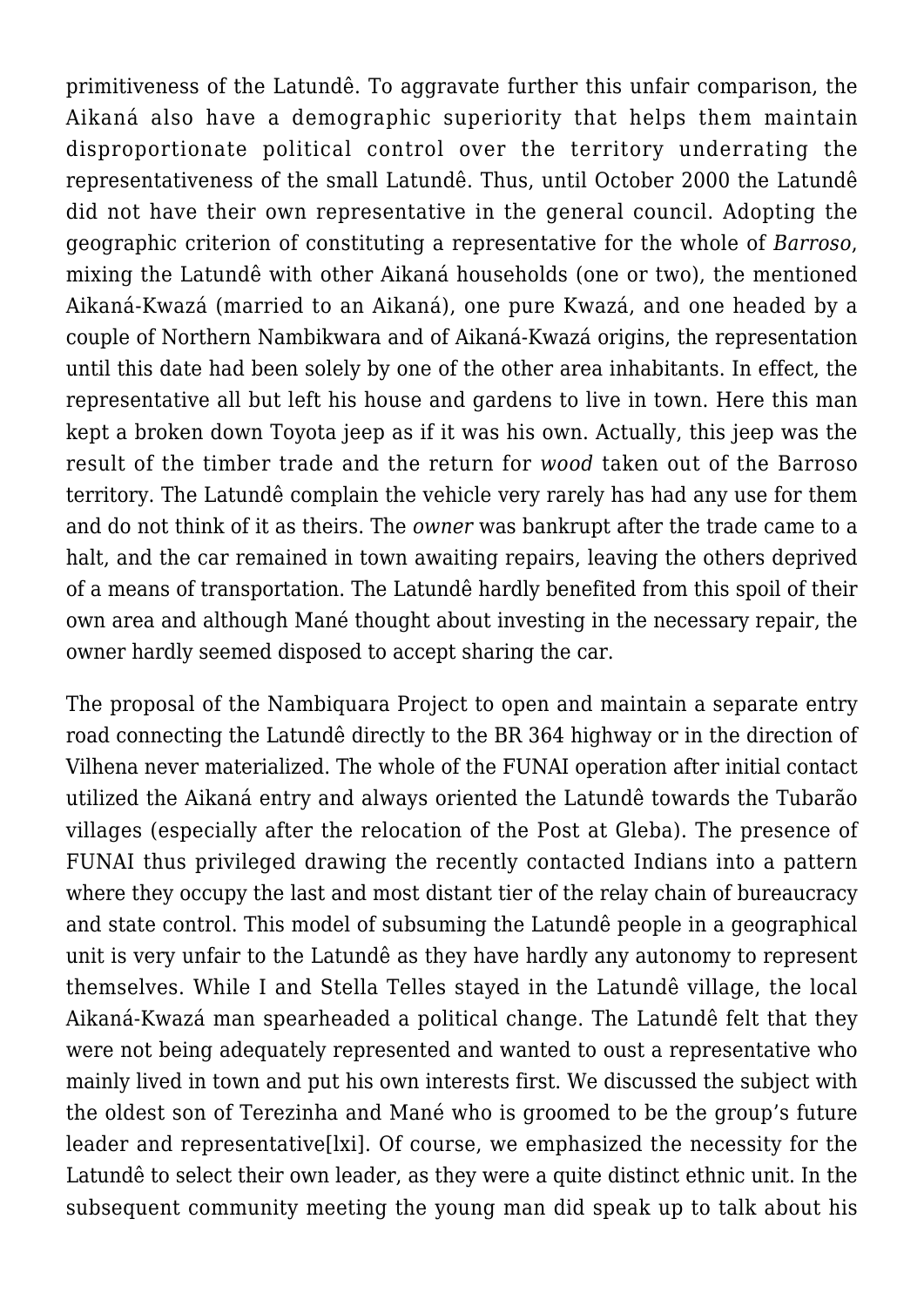fathers' position and in fact was elected to be the representative of *Barroso*. However, though this signifies a small step in strengthening the socially shy Latundê, the political situation is still dominated by the Aikaná. This is primarily because of the election in itself. The choice of the Latundê is not independently made but later sanctioned by the Latundê and Aikaná together who could have chosen a different person. Previous comments by the ex-captain of the Aikaná, Luis, now an affine to the Latundê are revealing: *We put Luis as a leader* [of *Barroso*] *at the meeting.* He knows a little writing, and he added *next year I am going to put him in school*[lxii]. From the perspective of Gleba, the recognition of the Latundê plea did not endanger political hegemony and structurally the relations between the Latundê within the territory remain essentially the same.

The period after the Latundê deaths at Gleba motivated Mané to enter into isolation with few intermittent contacts with the people of Gleba. The relations with the neighbors in the Barroso area were always somewhat strained and alternated between cordial alliances and avoidance. For example, some neighboring people asked for seedlings at various times in recent years but only one returned the gift with a counterprestation. Due to such happenings, Mané's opinion of his neighbors fluctuates, but in general he adopts a suspicious attitude likely similar to the pre-contact Latundê opinion (and with grievances we do not know about). Post-contact reality is unlikely to have improved relations between the two groups. Note that for the Nambikwara, death is rarely caused by natural reasons and is often attributed to supernatural interference by others. Only in recent years with the coming of age of the post-contact generation, the Latundê are seeking closer contact with Gleba and are making a few trips to nearby towns (mostly for medical services). Mané, the group's leader, had not left his area for several years because he suspects the neighbors, especially at Gleba, of unfair treatments. This tension accumulated in his one-time suspicion of a plot to assassinate him. The younger generation, not having passed through the traumas of their parents and grown up in a context of contact, are becoming less shy even when influenced by the fears of their elders. They are becoming better accepted by the Aikaná, as the indication of the young leader evinces. Acceptance mostly comes from a compliance with standards like the one expressed by Luis that the young man is liked because *he is not lazy*. Observations imply this activity to be helping others at certain activities and participating in the newly initiated *community projects*. The social shyness at least partly stems from the evident low regard in which group members are held by the majority. The Aikaná appear to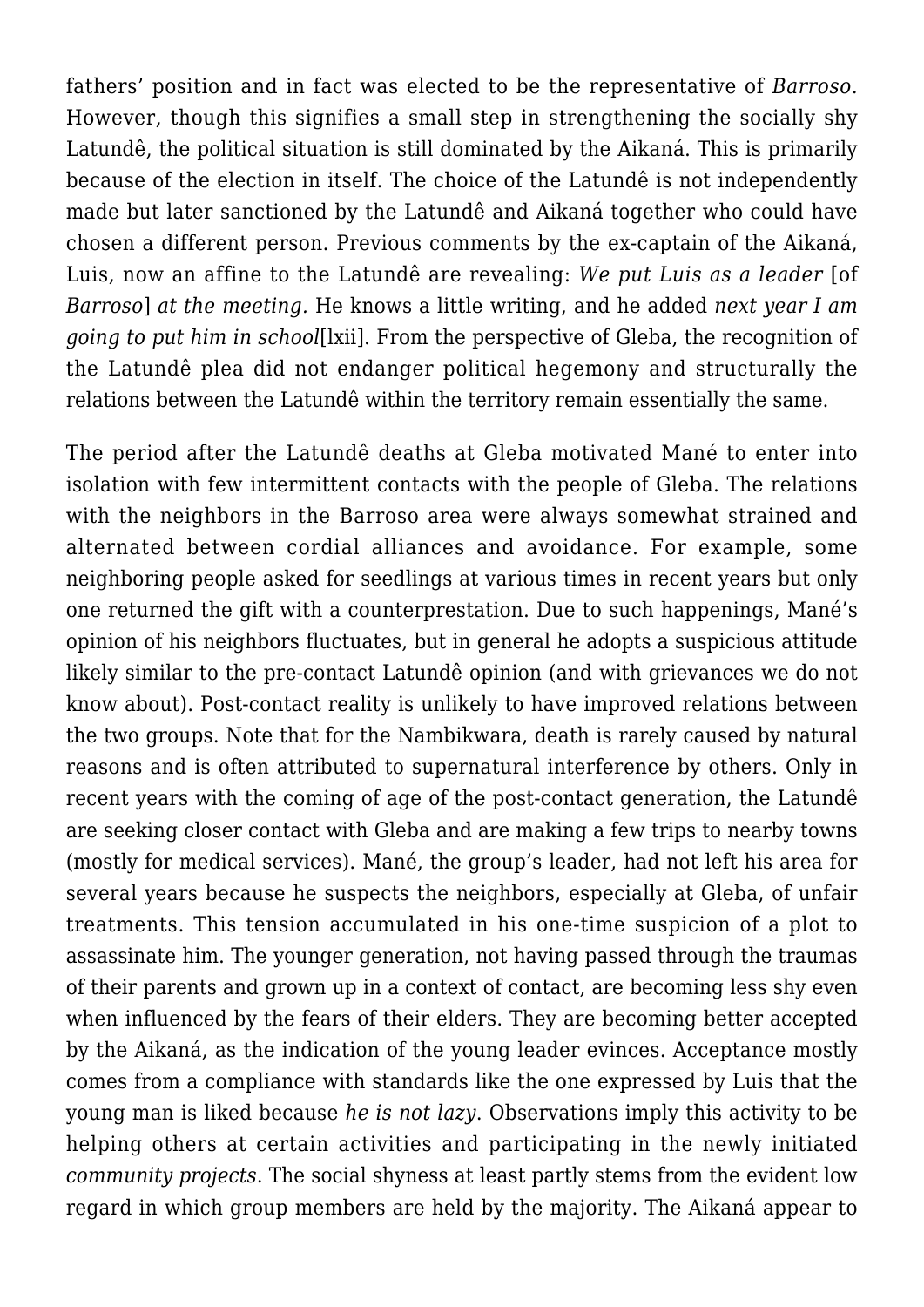have changed their minds about Latundê cannibalism but not about the basic backwardness of the Latundê. When asked whether they are still like before, Luis (then recently married to a Latundê) answered: they are still *meio brabo*, still somewhat wild and unruly, *all of a sudden they may want to do anything*; *they cannot be trusted*. Even without the cannibalism rumors, the Latundê still are considered unequal, prone to unpredictable conduct. The presumption of primitiveness, a kind of refracted premise by others who themselves are already placed in the position of the primitive, perseveres.

In this context the sociopolitical emergence of the Latundê can only be slow. They are thoroughly distrustful of the outside world and at considerable distance from the main site of the majority ethnic group and the employee at the FUNAI Post who marks them as primitive and volatile. Resultantly, they gradually conform to Aikaná social norms in dress and custom, as a sort of compensation for their ethnicity. This is obvious in differences in clothes worn in the Latundê village and the clean and proper clothing carefully chosen to wear when visiting the Aikaná village. Here they customarily wish to present themselves in their best clothing. The second oldest son, for example, did not feel up to visit the Aikaná village because he did not have a pair of jeans. In becoming aware of money and local standards, some Latundê (and particularly the oldest member of the post-contact generation) are gradually learning to find his way around at Gleba and acquiring familiarity with the nearby town and its inhabitants. The same younger brother is following suit. After succeeding in obtaining proper clothes he went to stay at Gleba to study at the local school, with very little success, until August 2001. When the young new representative of the Latundê (the oldest of the younger generation) attempted to create an independent household and also to wander about, he followed a pattern of young bachelorhood similar to other Indigenous peoples, like the Sararé. A year after our stay he remodeled his parents' house in order to close one room and constructed a single independent entry that he locks when he is away at the Aikaná village. This happened after a short period where he and Terezinha's youngest brother joined her other younger brother at a house at the *fazenda*. This change did not last, probably by virtue of the difficult personality of Terezinha's brother and the lack of a sufficient cash income to provide food and industrial commodities[lxiii].

The notion of *food* highlights the political and economic dimensions of interethnic relations. By the presence of Mané, raised in the context of the Tawandê who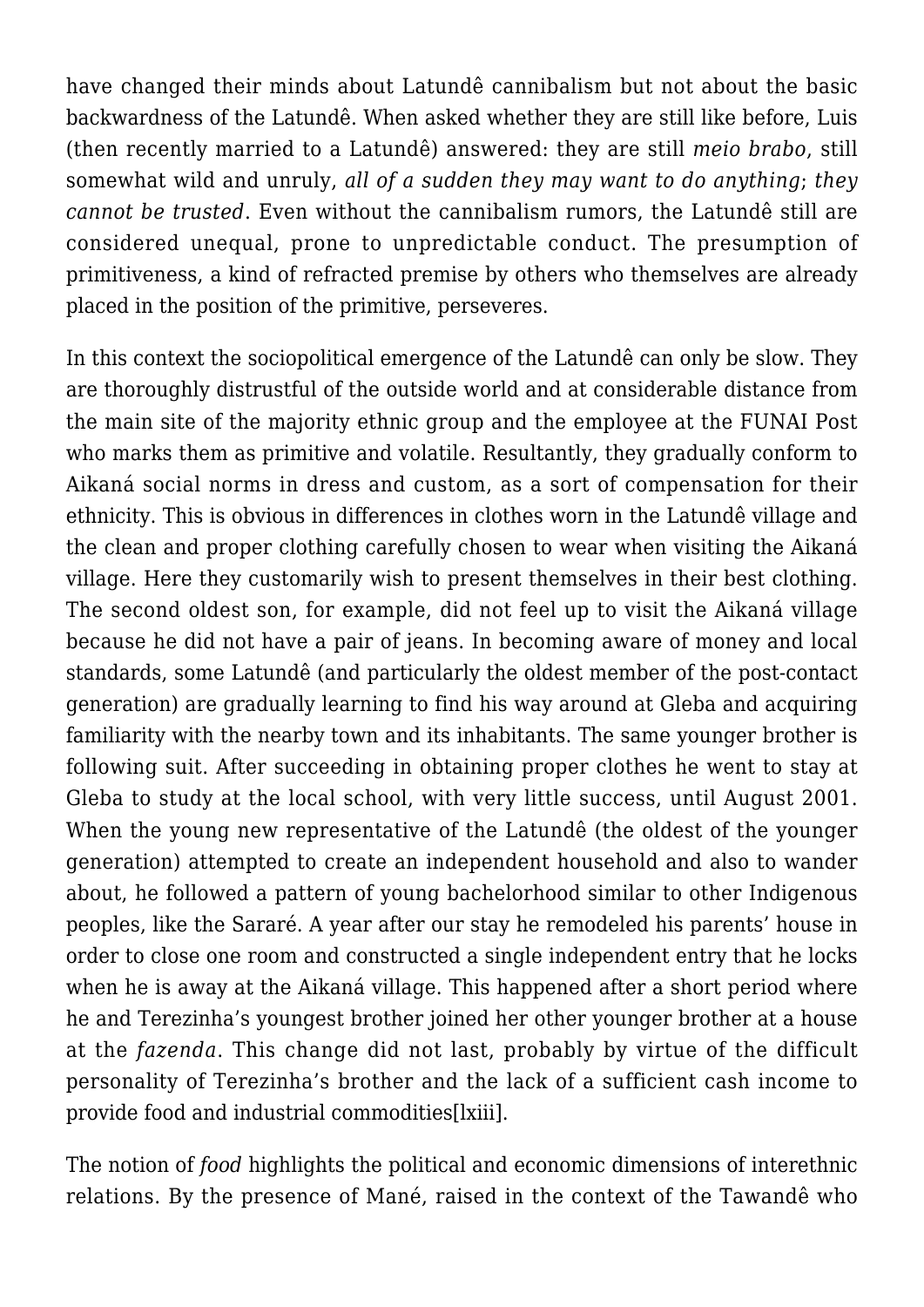were exploited by a local *patron* and therefore became accustomed to the regional Brazilian food staples rice and beans, these foods entered into the village. When the Brazilian foods were introduced, it seems to have received a certain preference to their fare. In contrast to the general Brazilian preference for balanced proportions of the two products, however, these Indians tend to prefer less beans and more rice[lxiv]. Interestingly, when the processed imported food is consumed, they say that *the food is finished*, as if the potential abundance provided by their gardens would be irrelevant. Of course, practicing shifting cultivation and field rotation within an ecologically ideal area (as evident by the tree height) and raising various crops, ranging from maize to fruits and manioc, the dearth of the food bought is more then compensated for when the women revert to consuming locally cultivated foods. Considering the group's *work* ethic which was already further motivated with the equipment provided by the FUNAI agent, cultivated produce certainly exceeds the necessities of daily sustenance (so much so that resources can be used to raise domestic animals. Note that this probably entails an increase of horticultural activity since 1977). The continuation of the Nambikwara style horticulture supplies enough food. This is evident in the comparatively little clearing of the felled vegetation used for planting in opposition to the mainstream regional practice of *cleaning the field* by burning this mass as much as possible. Typical food includes manioc cakes dried and roasted over the fire for days before eating the flour as *beiju*, a kind of pancake, epitomizing a common Nambikwara practice. Interesting is a tendency to copy the Brazilian timetable when eating Brazilian food, and a dispersal of eating activities throughout the day when consuming traditional produce. The latter type of foods and the mode of preparation and consumption are sometimes clearly presented by themselves as being traditional, as *Indian*, in opposition to the outside food and their cooking methods.

As with the clothing apparently worn at home even when no stranger is around, cooking rice and beans are known to be imported habits from the outside incorporated into the customs and tastes of the small group. These habits prevail among the outside ethnic groups, both Aikaná and regional Brazilians, and were adopted mainly through Mané's influence and under the pressure of the conscience of discrimination on both scores from the adverse ethnic outside. One may conclude that there is a relative effectiveness of these acculturating constraints to conform to certain key sociocultural practices. The Latundê's increasing visits (with exception to Mané and Cinzeiro) signify a type of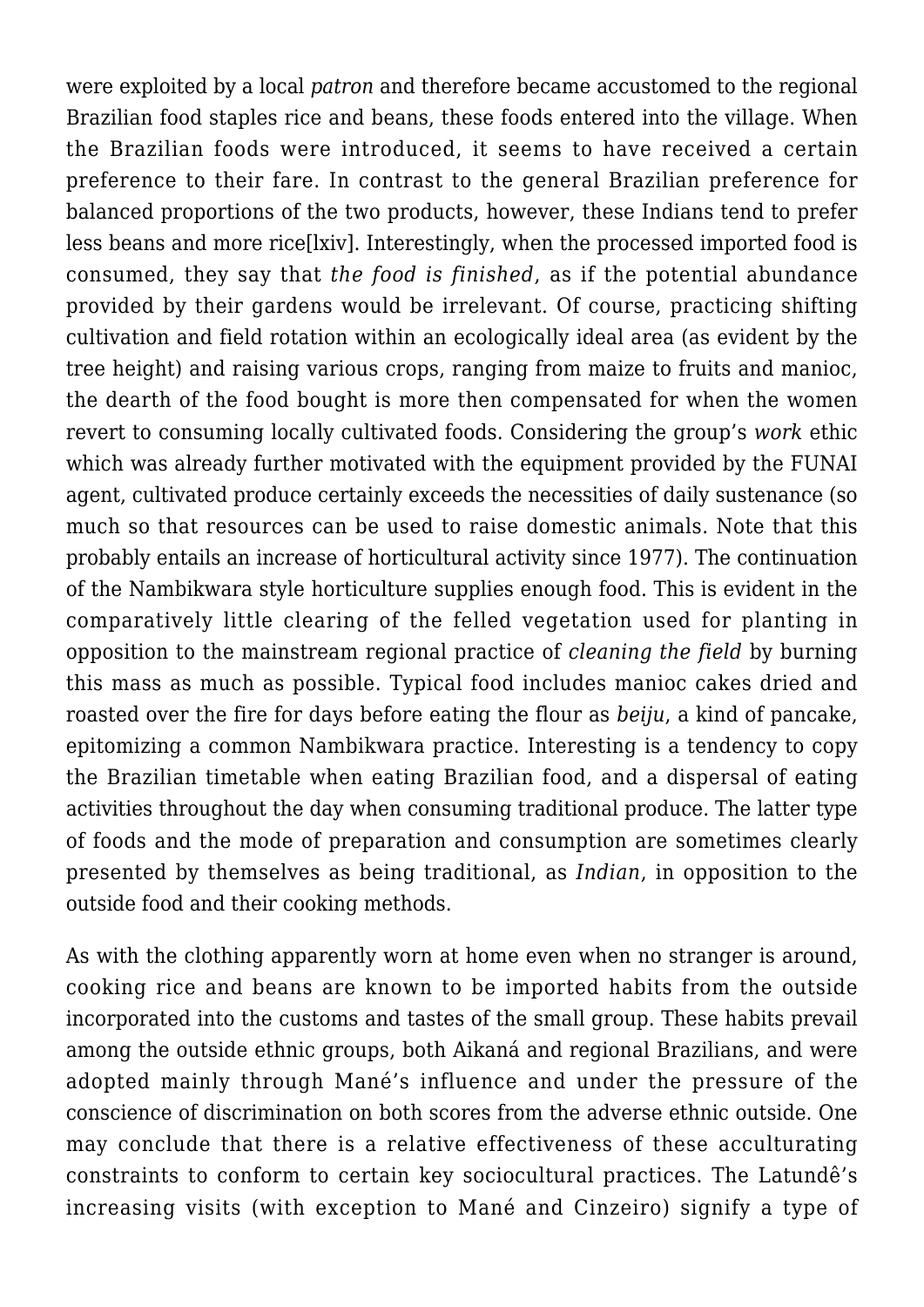*glebalization* (excuse the pun). On a miniature scale, the Latundê are drawn into the orbit of other Indian groups and the regional local society within the framework of Brazilian society. It is also clear that the relative isolation that prevailed since the return to the Latundê Territory preserved them from the brunt of outside coercion and from being forced into incorporating external sociocultural practices. As such, the question of food evokes this precarious balance between their own economic and sociocultural autonomy and the felt necessity and desire to import certain commodities from the exterior[lxv]. Industrialized foods constitute a prominent part of a shopping list that every month goes to the FUNAI agent. This small but steady flow of commodities ensures a permanent but limited channel to provide for some of the prized material objects, presently, for all practical purposes, considered necessities, to a certain degree. Apart from fabrication of the occasional artifacts like necklaces, the participation as a workforce (rare and only by the few younger male adults), or the sale of something gathered from the forest, this shopping represents the most constant relation with the encompassing economic system. The surplus production of the contemporary gardens, inspired by the FUNAI agent who believed that this might afford them an alternative source of monetary income is actually very likely valueless as it seems impossible to bring the goods to market without adequate transportation[lxvi].

With the decline of the rubber trade and the group's subsequent withdrawal from the market (Mané being the first), it would have been difficult for the Latundê to earn an income and a saleable produce had it not been for an arguably fortunate coincidence. Without any *product* to offer in an extraneous *market* – with the incomprehensible sociocultural construction of a totalizing exotic economic system – no easy avenue of access to *commodities* exist. After much delay, in the mid seventies the Brazilian government implemented a law that grants a small pension to rural laborers above a certain age. Some time later FUNAI started to *pension off* the oldest Indians in the entire Nambikwara region. Price wrote about the possible political repercussions of the pensions among the Southern Nambikwara as it may affect the traditional way of constituting the authority of a leader (1977). In the case of the Latundê, on the contrary, the regular influx of goods of the *compra* (purchase) that has been established by the pensioning of Mané, Cinzeiro and Batatá actually benefits the whole family. Mané's purchases are shared with his household; Cinzeiro's benefits the family of José and his wife. Batatá's goods used to go to her house and were pooled with the neighbors, but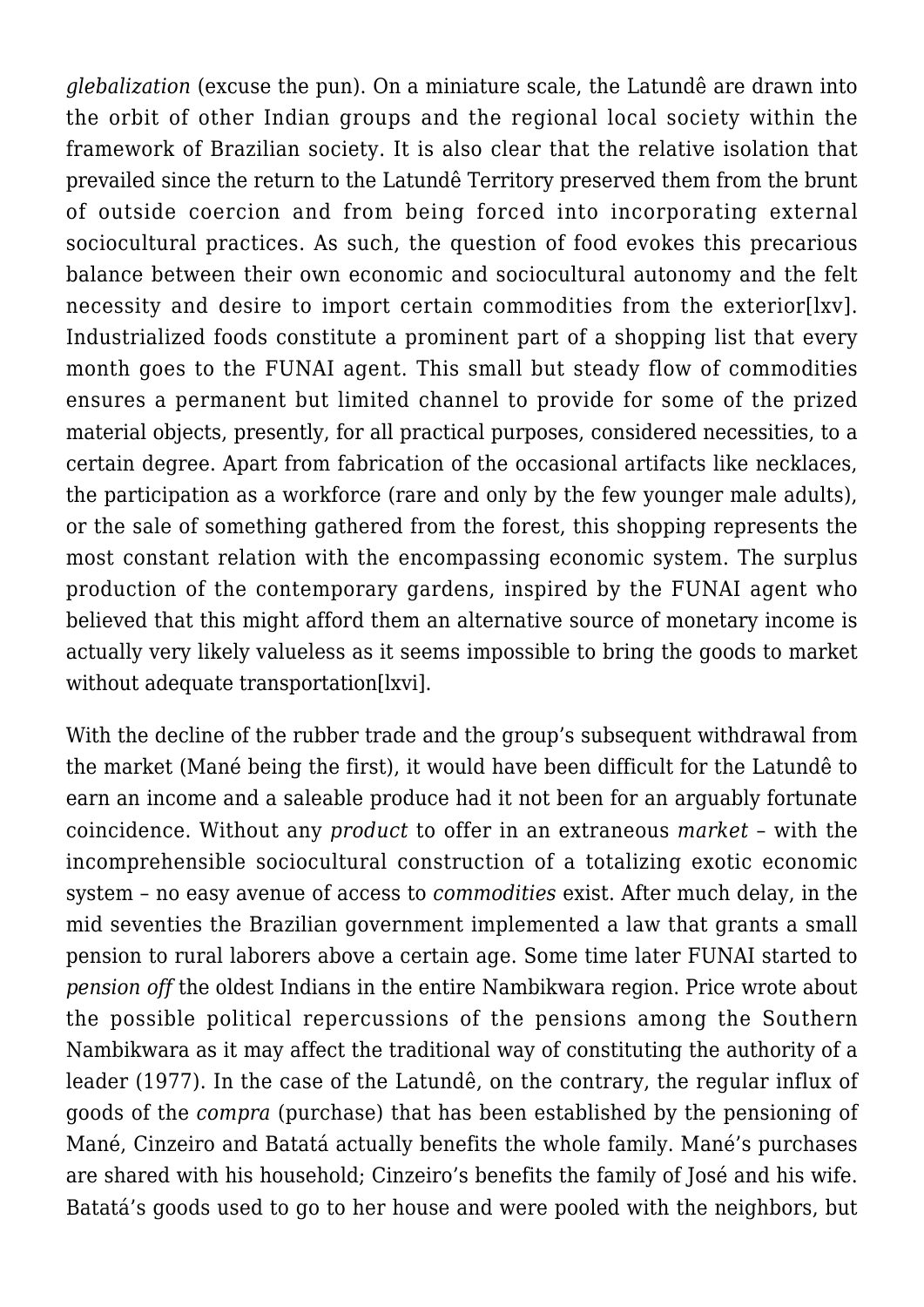now that she stays at the Aikaná village, resources may be shared with her *granddaughter* and her Aikaná husband[lxvii]. The FUNAI profits very much from this arrangement because it alleviates the demands upon this agency and it is certainly no coincidence that it organized the necessary identity cards and subsequent registration. It is this source that enables the FUNAI agent to buy the monthly provisions mentioned above. The pensions guarantee a small but steady trickle of goods that contributes to minimalizing the necessity to find permanent solutions to the acute problem of economic articulation within the wider economic system (compare Kearney (1996) for articulation theory and peasantries) . This is epitomized by the major problem of navigating between autonomy and dependent subordinate integration, of the 'balance of payments' between the local, usually low valued produce and the costly (by local standards) import of commodities[lxviii].

The shopping list of sought-after goods, as dictated to Telles and me in Mané's house, resembles more the enumeration of perceived necessities and consumption desires than a valid notion of purchasing ability. With little concept of the monetary value of the pension and the price of the commodities, the list of items requested inevitably exceeds the meager funds available. On the other hand, as the pension is always expressed in the same monthly delivery, it provides a tangible measure of the deterioration of real buying power readily assessed and certified by the Indians in recent years. The fact is, it is impossible for one such pension to furnish a household as large as Mané's and Terezinha's with food that lasts the whole month along with other necessities like sandals, clothes, shotgun ammunition and shotguns for hunting. There was also the issue of paying off installments for expensive repairs for the gun. The perceived needs, therefore, exceed the value of the pension and enlarge the temptation to sell timber and palm hearts[lxix]. The new scarce means entering into the reservation by way of the official appointments of the positions of local *Indian health agent* or the newly introduced *bilingual educational agent* is coveted for being low salary but steady income. As the Latundê are politically subordinated within the reserve all these jobs go to other Indians; in the case of *the Barroso* the post *health agent* is occupied by a young Aikaná living at Gleba. He rarely visits the area[lxx]. The current building of a school in the Barroso Area expresses the same reality; the building is farthest from the Latundê village, much farther than from the other houses. Also, the already nominated schoolmaster is the brother of the informal Aikaná/Kwazá leader of the whole area who designated another brother as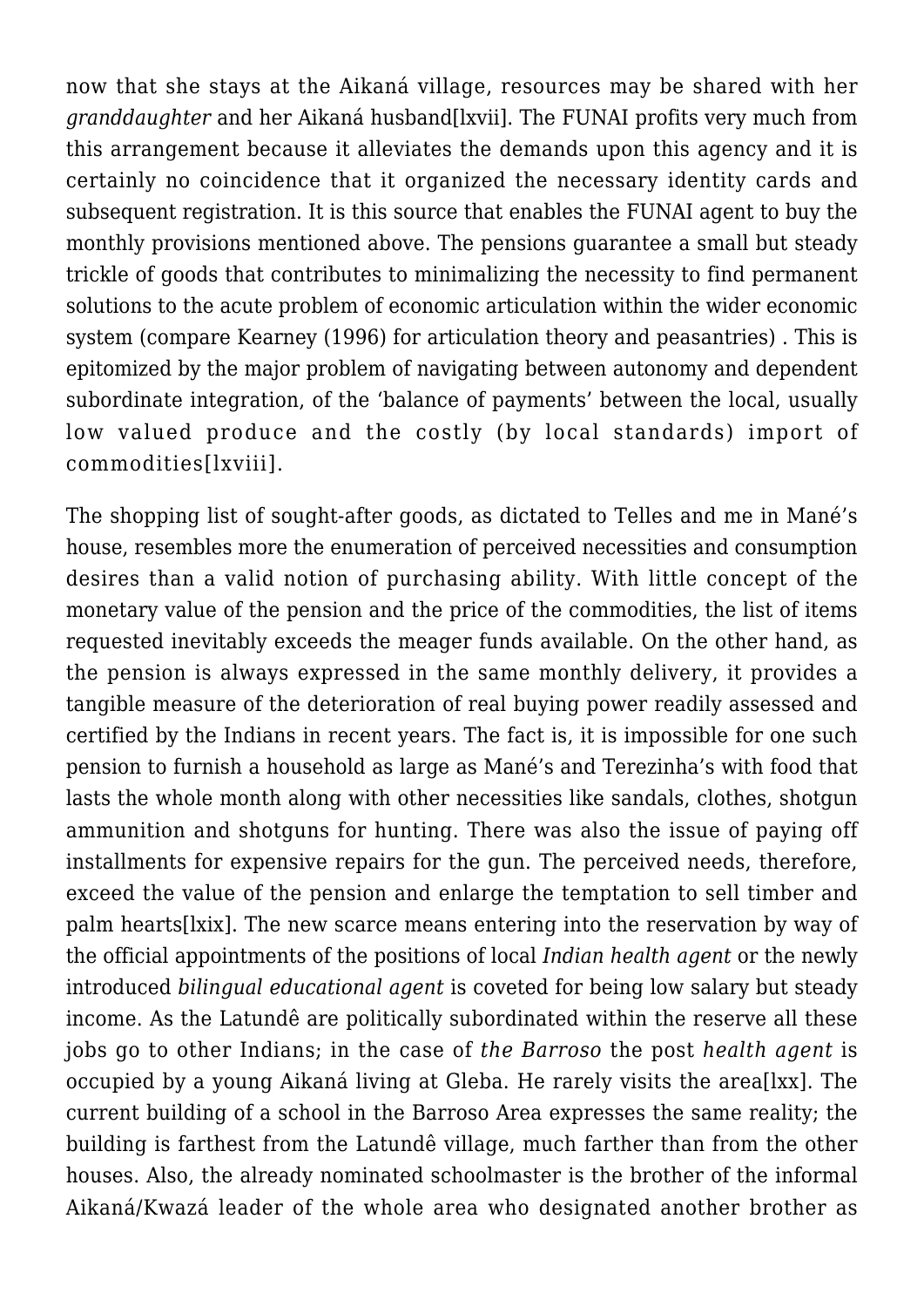general *cacique*. To be fair, as the Latundê are only relatively dependent on this extraneous flux of commodities, they do not seem to feel the need as acutely as the Aikaná who, from an overall perspective, do not appear to have a sufficient harvest and depend much more upon the buying of even basic foodstuffs for their survival. In conclusion, the economic articulation remains quite precarious but does not yet seem to be a decisive factor of destabilization of the group's material reproduction.

## *Language, society and reproduction*

Bearing in mind observations made so far it is clear that the future of this group and the survival of its unique culture and language is dependant on a variety of external and internal factors. Of obvious primary importance is maintaining a sustainable population. This is largely influenced by individual capacities, proclivities and trajectories, the sociocultural dynamics of the group within the encompassing framework of their territory and interethnic relations. The Latundê are keen and curious observers of sociocultural differences and are aware of the respective particularities of the other groups. For instance, in the case of the food mentioned above, they are aware of the specificity of their former varieties of domesticated plants and their own way of food preparation; particularly the method of roasting meat, either in or under the ashes of the fireplace, or on a rack above it (for both meat and manioc). This is perceived as representative of their practice and is the kind of food occasionally rejected by strangers. The food and its modes of preparation materialize the dissimilarity of the opposing cultures and societies. Among these distinctive features perceived by the Aikaná, Latundê, and the Brazilians are their respective languages. The deculturation brought to bear on the Aikaná has not hindered their use of the native language, even among children. Many of the oldest group members speak very little Portuguese. All of the younger generations apparently grew up with Aikaná as their first language while the learning of Portuguese is, in the contemporary younger generations, simultaneous, resulting in bilingual speakers (apparently perfect speakers). Even when the pressures and historical contingencies of the Aikaná made them suffer and, in general, their culture lost some important features (like shamanism and certain rituals), they showed a strong adherence to their language. Normally everyone speaks and small children continue to learn the language. Nowadays, contrary to the deculturation pressures from the past that used to consider the Indian languages as inferior and useless in the *modern* world, such languages officially receive an encouragement from government institutions like FUNAI and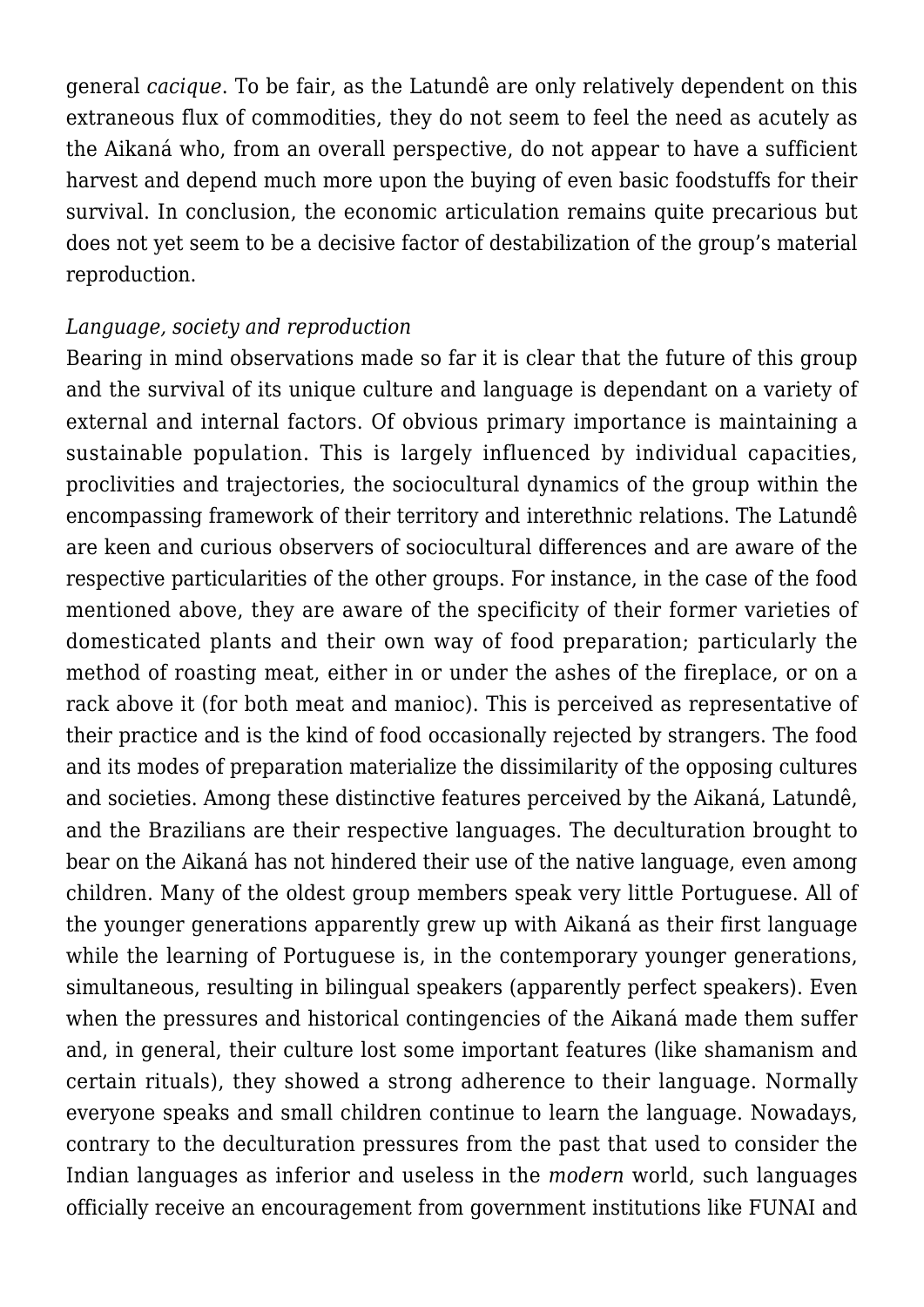the Ministry of Education. Thus, beginning in the nineties, the new appreciation of Indian languages is a positive feature for the Aikaná and actually aids them in *being Indian* as the *lack* of *original culture* militates against their supposed purity and generates specific prejudices against them among Brazilians and the FUNAI agents stationed at the Gleba[lxxi].

The Latundê do not easily suffer from a deficit of symbolic *indianidade* (Indianness), the general conception of their *backwardness* grants them the undisputed right to be *Indian*. Their relative autonomy and isolation shielded them from the major deculturating forces and sustained exposure to prejudice and discrimination notwithstanding the other Indians and temporary invaders. This might have helped preserve the linguistic and cultural patrimony. However, the arrival and integration of the outsider Mané changed the biological, sociocultural and linguistic reproduction among the small group of Latundê. After the extremely unfortunate and traumatic disappearance of the leading part of the older generation, Mané Torto became the group leader. First, he married all of the three sisters but the presence of José without a wife obliged him to cede one of them to this Latundê. José suddenly had been made into the oldest normal man present (Cinzeiro is older but thought mentally deficient). Being a young man at the time of the upheavals of contact, he did not possess the knowledge of Portuguese and of the outside that enabled Mané to deal with the socioeconomic agencies meddling with a people in search of the gestation of a new lived world (Gow 2001: 29). For some time, Cinzeiro was married to José's deaf-mute sister, until an Indian from Central Brazil came along and, when working on a nearby ranch, took her away to live in Vilhena as his wife. This reduced the group to one Latundê couple, one mixed polygamous household with the addition of two young brothers and the two older survivors of the formerly leading generation. In this respect, Mané seems to have been transformed into the focal point of the social and biological reproduction and social renewal of the village and the birth of his oldest son with Terezinha marked the return of natural fertility and a renewed capacity for survival. The sister who left with José also is said to show signs of incomplete personhood, for example even her Latundê language phonology is criticized by other Latundê. Thus, it may be said that the major vital capacity for economic and sociocultural reproduction rested in the hands of Mané and his household.

During the years after the debacle of staying at Gleba, the population slowly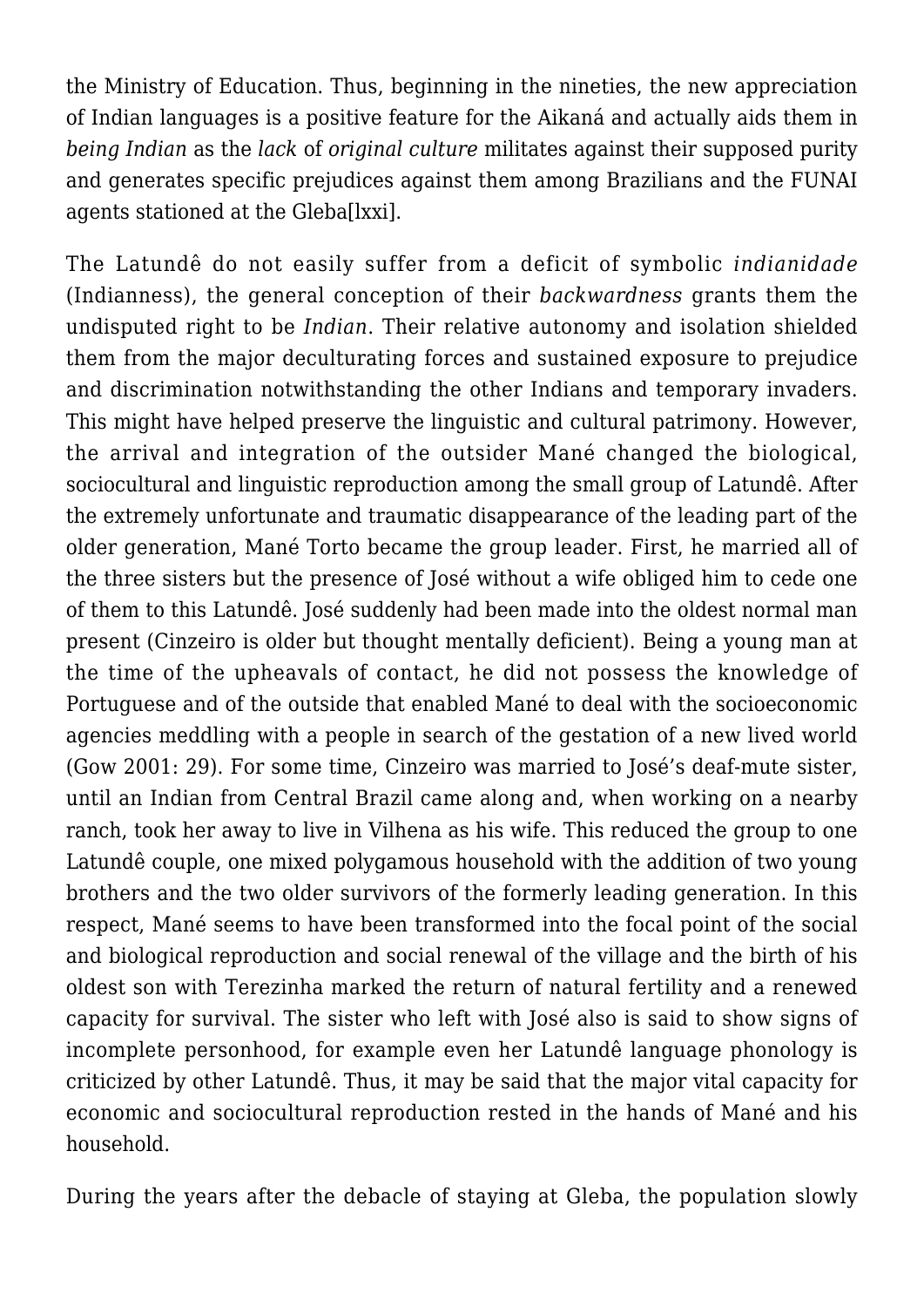increased and almost doubled. Terezinha (as seen the oldest sister of the surviving siblings and Mané's first wife) had children roughly every two or three years. She had many children, at present there are two young adult sons, one preadolescent daughter and three younger sons one of whom is about three years old. This household also raised the two younger brothers of her own sibling set. Terezinha's younger brother is only slightly older than their two nephews; hence the youngest uncle seems almost thought of as an older sibling. Mané's younger wife and Terezinha's younger sister, only a child at contact, has a very different reproductive pattern then her older sister. Her daughter, her only living child, had just entered adolescence. She had another child but he died young, the cause of death is in dispute between the mother and her former co-wife and household members. In fact, the mother is accused by her elder sister of purposeful negligence, an accusation that reveals the tensions between the former co-wives. Having brought up the younger sister after her parents death, the older sibling considers herself as the first and rightful wife. On the other hand, the usual Nambikwara pattern shows a preference in certain kinds of domestic and sexual activity of the husband towards the younger wife and thus, usually, the woman less affected by age and childcare responsibilities. This pattern was not evident in this household. The older wife jealously attempted to maintain dominance. For instance, she normally shared the bed with her husband in their house while habitually a husband favors the younger wife for sexual relations and a certain companionship (Lévi-Strauss 1984). This permanent tension may have been a factor in the much lower birth rate of this ex-wife. It also accounts for her recent fleeing to the Gleba and subsequent marriage to the Aikaná Indian Luis. Her former husband was displeased and imposed the condition that their daughter would remain living in his household.

Though this crisis ended up in the gradual return of more amiable relations, the older sister also saw her own plans for a possible separation preempted by her younger rival and some tension remains. Furthermore, the newly allied brotherin-law although apparently quite satisfied with the marriage, still holds his affines in an offhand manner as not totally reliable and somewhat backward. Some friction arises, mostly implicitly, when Terezinha and her children spend a few days at the Aikaná village. Their other sister, on the other hand, hardly seems to play any prominent role, for the reason mentioned above. Worse than just mere mispronunciation of Latundê, she suffers from a culturally attributed inability to act as a normal adult. In fact, contrary to her older sister, when it was her time to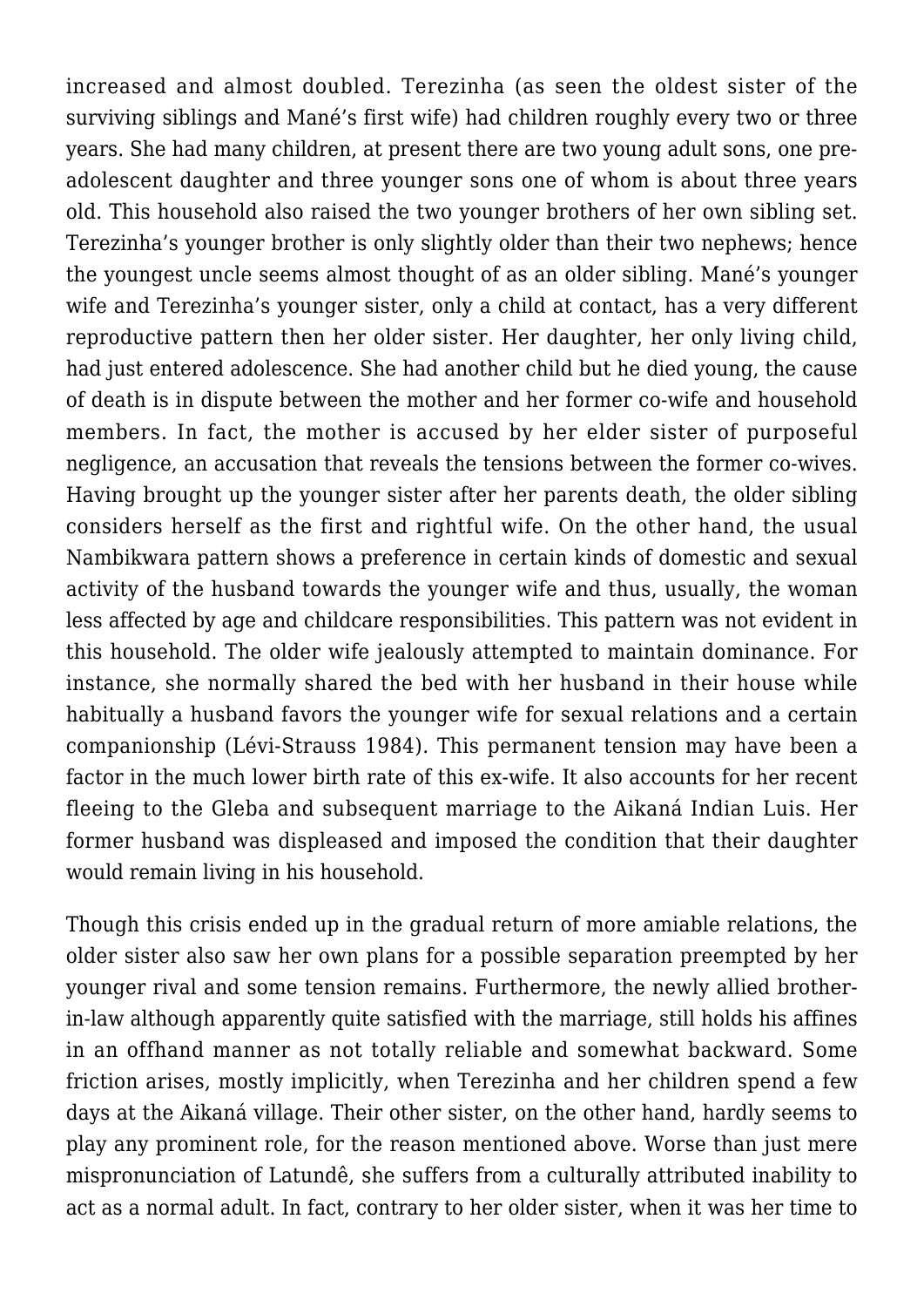participate in the female seclusion ritual after her first menstruation, the turmoil caused by contact prevented her participation. This used to be one of the major Northern Nambikwara rituals. The seclusion of the young woman is thought to be necessary in the formation and shaping of the adult body, particularly by means of a special diet. The new adult tends, at least among other peoples, to marry immediately after the final ceremony when she comes out of seclusion. This is congruent to a more general Amazonian indigenous belief that the body needs to be culturally constituted a conviction supported by the tenet that the food intake literally constructs the body. Accordingly, the Latundê seem to conceive her body as incompletely transformed into an normal adult. In the local interpretation, this explains not just her flawed social capacity but also the passing on of these attributes to her children. Most of them seem somehow affected genetically and display some sort of physical or behavioral disorder. The two oldest boys, one almost an adolescent, usually appear normal, but there are some anomalies that may indicate handicaps. Their younger brother of approximately four or five years old suffers from epilepsy, for which he has been irregularly treated, and clearly shows to be mentally retarded. The youngest boy is still an nurturing infant and it is unclear if he is affected in any way. The Latundê believe that these evident bodily defects arise from the mother's deficiency and it is not irrelevant in their opinion that they consider one child to be sired by her own less capable brother, and one or two of the others to have been born out of liaisons with outsiders (one being a harvester of palm hearts). An imperfectly constituted body shelters, in principle, an imperfectly socialized human being[lxxii]. That, incidentally, may be the reason why they admit to the incest while not being very forthcoming to discuss some other tensions within the group.

The population growth must be evaluated as less promising than their numbers alone suggest. The complicating factor stems from the fact that there is no offspring fathered by Terezinha's older brother owing to the dissolution of his marriage with José's sister. All of the new generation came from the three sisters, making them either half-siblings or parallel cousins, which in the Latundê framework is equivalent to being siblings. Thus, all of the new post-contact generation belongs to one set of siblings or parallel cousins, all share consanguinity[lxxiii]. This implies an incest prohibition inherent in the preferential marriage with a cross cousin I hypothesized above that they believed this conduct to must be obeyed by normally constituted human beings who, as one of the Latundê said, are *not beasts*. It ensues that the whole generation cannot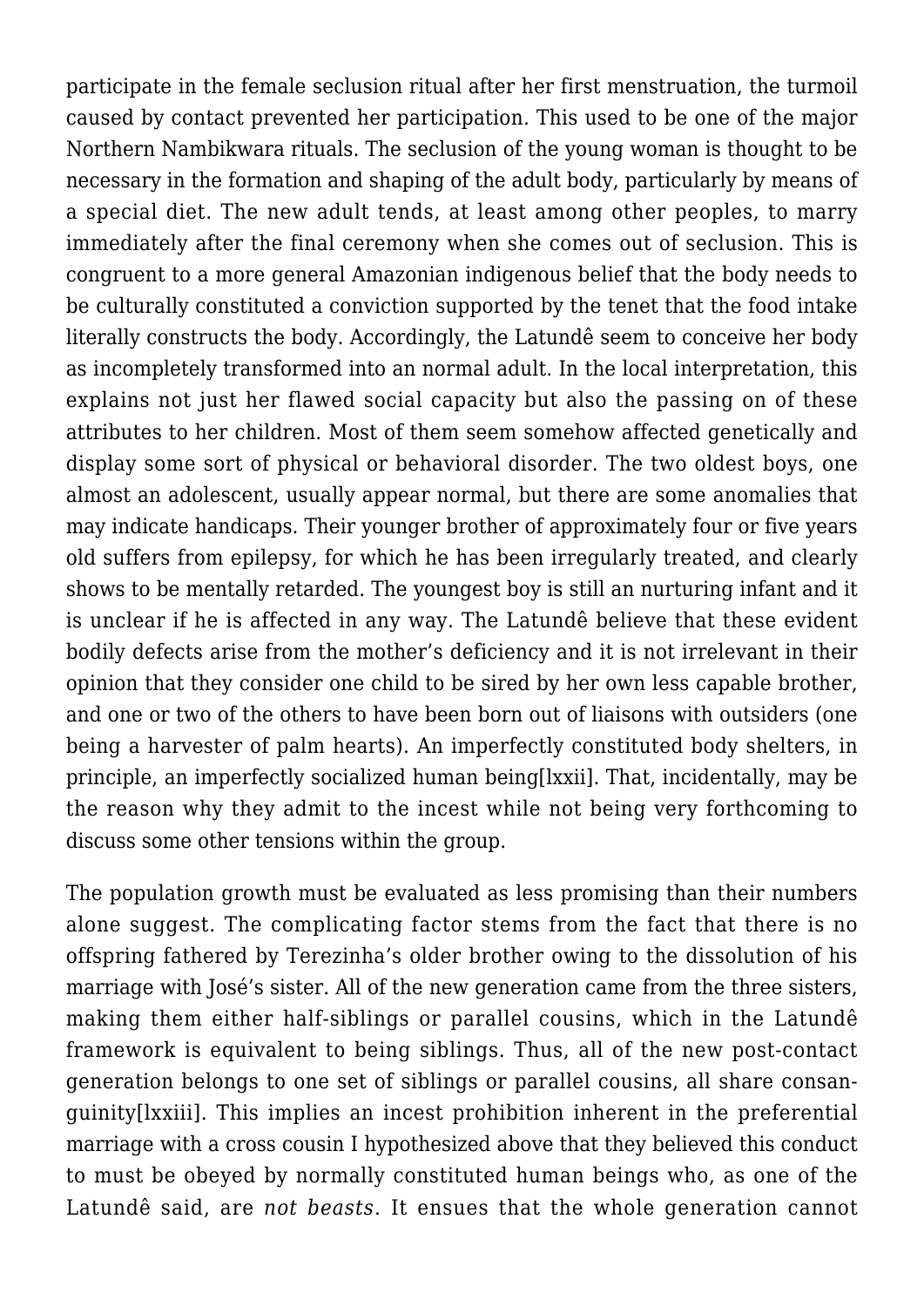reproduce within the group. Endogamy foreclosed, this raises the acute problem of finding exogamous marriage partners for all of them. Additionally, their two slightly older uncles are also without any marriageable partner. Their other uncle, José, is dissatisfied with his marriage, possibly for the reason of his wife's problems. It is for obvious reasons that at least two men of the older generation expressed a strong interest in their niece, the sole young woman coming of age. They attempted to establish a relationship in contradiction to the wish of the parents and her other *mother* (her older aunt), all of whom intend to see her married to a younger man. Thus, of necessity, they prefer an outsider, and discourage an incestuous endogamous relation. If the Latundê resemble their very close kin of the Lakondê and general Nambikwara practice, they disapprove of avuncular marriage. Of course, necessity may cause them to break the law (some Nambikwara broke the rules in Price's time but did feel quite uncomfortable about it and tended to hide the fact; the same holds for a Wasusu case reported by Fiorini (2000), personal communication). José is some kind of cross kin[lxxiv]. In other words, he does not stand a direct prohibited consanguineous relation, but is a potential affine and hence marriageable.

In reality then, the social field of the small group is strewn with potential and actual tensions between the constituent composing people, aggravated by the lack of possibility of endogamous reproduction and the imperative to search for alternatives outside the group. In part this procurement started at the Aikaná village, where there are a few eligible young women. However, the betrothal with some girl or woman from another people obviously creates a range of problems, including different life expectations, sociocultural background and language barriers. Mixed marriages are notorious for the implications on the language spoken by descendants. Depending on the context, the potential effects include an array of possibilities, ranging from adopting the use of a third language spoken by both partners up until the child learning both parental languages as a fully bilingual speaker. One family at the Gleba demonstrates instances of this continuum. The older couple (Aikaná-Kwazá) still experienced some of the life of the independent Indian peoples and villages before their subjugation to the rubber extracting regime. The Kwazá suffered more from the ravages caused by conquest and resultant the dispersal and population decline. They allied themselves with the Aikaná and this resulting marriage produced the sibling set of the current cacique and the informal leader, all of whom, by influence of their mother are bilingual (up to the point that the leader served as the primary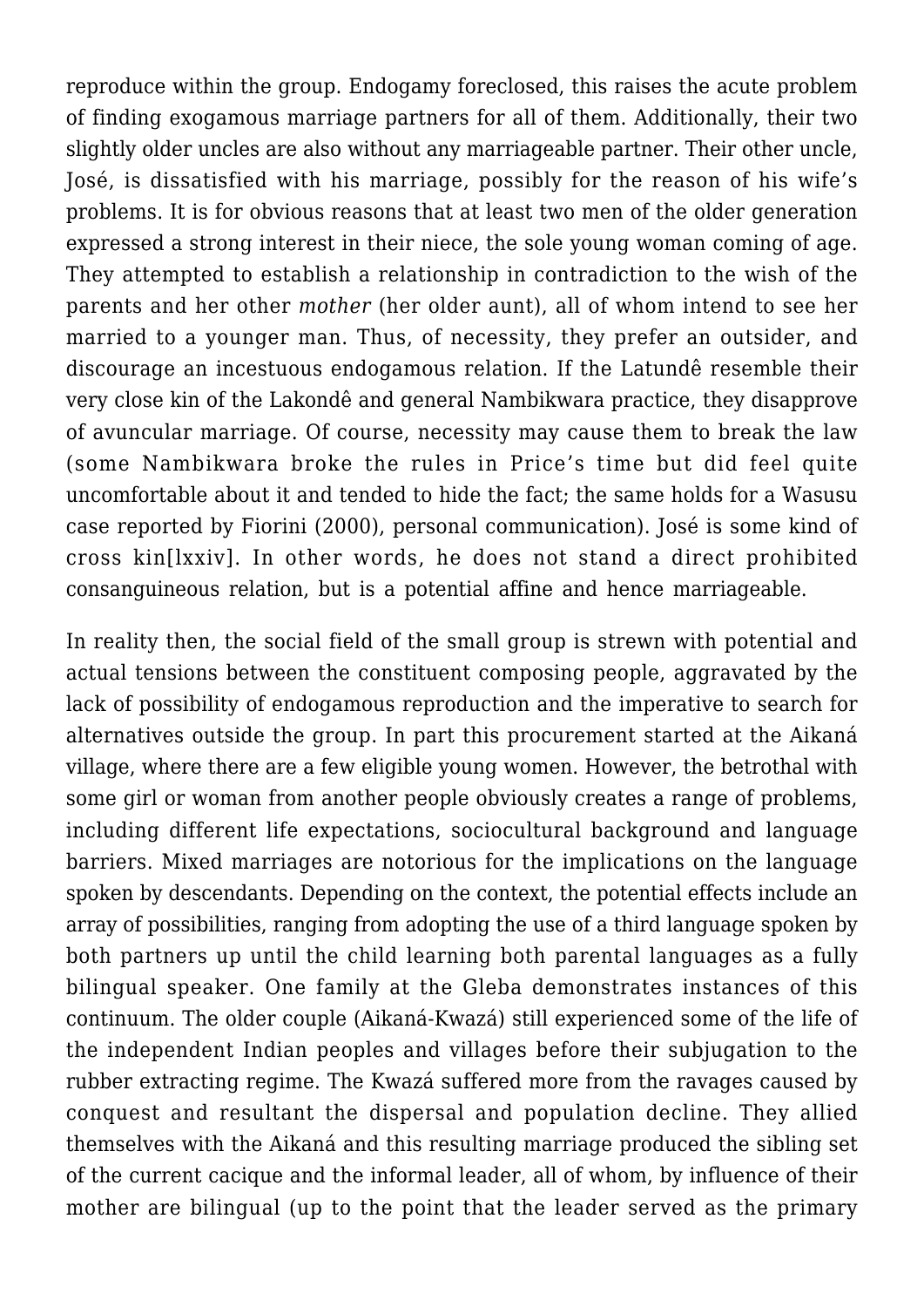informant of Van der Voort that recently studied this isolated language; Van der Voort 2000). All but one of these siblings married Aikaná women. The older children of the leader and informant also speak Kwazá because their grandparents used to live with them in the forest. Their grandmother taught them the language in daily life. When the living situation changed, the younger children lost the opportunity and hence the ability to speak this language. Research shows that children become true bilingual speakers if they learn the languages before they turn seven (Dalgalian 2000: 25). Slowly, therefore, the use of Kwazá is declining and is not passed on to all of the potential bilingual (or often potentially trilingual) speakers. Some of the brothers, stimulated by their patrilineal inheritance, want to adhere to the Aikaná ethnic identify, the dominant ethnic group in the area[lxxv]. Their father did not learn the language of his Aikanáspeaking wife.

As the example of this older couple shows, the Aikaná language prevails over any other existing language. This represents one of the unfortunate dangers of a further *glebalization* of the Latundê. The youngest sister's presence in the Gleba weakens the group's reproductive potential (it still would not solve the exogamy problem). In terms of her language, she is improving the Portuguese that she uses to communicate with her husband and is learning Aikaná too. At the same time, Batatá's presence maintains her Latundê ability. The bilingualism of the Aikaná could be a stimulus for the Latundê to copy the same model and improve on their Portuguese without abandoning their own language. The permanence of Aikaná seems further assured by the teaching of the language to all infants and the newly introduced *bilingual education*. Notwithstanding the positive value that accrues to the native practice of language maintenance by virtue of the institutional support, locally maintenance may be complicated. The daughter of the same Aikaná-Kwazá couple mentioned above is a speaker of both languages. Her husband's surname is *Sabané,* but his father actually was a prominent Lakondê. He is only a passive speaker of his ancestral language, and so tends to speak Portuguese[lxxvi]. As a result, his children (at least the oldest sons) favor Portuguese and are not well disposed to speaking Aikaná. The most dominant language in the regional context begins to make some inroads in the Territory and the teacher complained that, after the recent introduction of the Indian language at the school, their negative attitude towards the utility of Aikaná began to influence the other children. Subsequently, some of the grandchildren of the same Kwazá woman who took pains to maintain her language with her children and her grandchildren she lived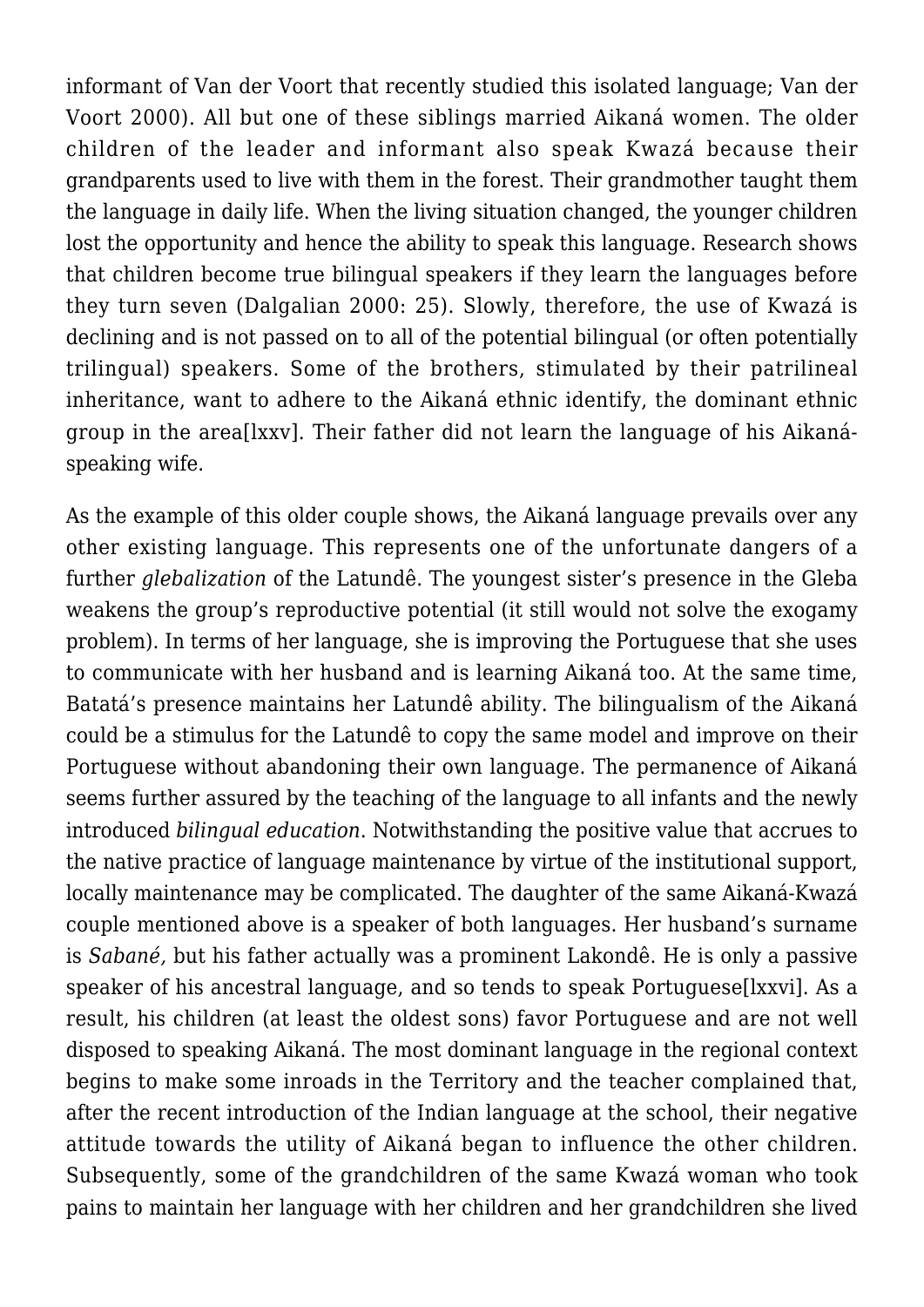with, now has a some grandchildren only interested in the major dominant language and averse to the diverse Indian languages spoken around them by own their family. A rapid and probably common pattern of language shift is evident. The last Lakondê generation to experience some semblance of Indian village life speaks at least one or two Indian languages and are even reputed to have had traditional knowledge and to be traditional minded, but one of the few people of the next generation became a passive bilingual when the Lakondê dispersed and lived and worked among Brazilians; finally, with his mixed marriage, it are his older children who are choosing the hegemonic regional and national language.

School language is predominantly Portuguese. The introduction of an officially sponsored language program, although a clear and much needed sign of progress and respect, still does not extend further than the appointment of a *bilingual Indian educator* and limited usage of the language as a teaching tool in class. It is treated as if it was a foreign language, and receives attention only a few hours a week. The limited use does not compare to the total immersion method, when the Indian language would actually be the dominant language, without the exclusion of Portuguese (its use should be gradually expanded)[lxxvii]. The school represents a powerful means of acculturation if the contemporary national reviews of school curriculum do not take certain specificities into account. As for the Latundê, just like the Indian health agent, their future school teacher is one of the younger brothers of the informal leader and who is also one of the main beneficiaries of the school construction in *the Barroso* area (because his children can stay at their home in the forest instead of having to live at the village and pay the additional costs such a change implies). In such a small school, an Aikaná teacher and bilingual education seem unlikely. Furthermore, that still leaves open the question of which language is to be encouraged. It remains to be seen whether in the future the Latundê children or young adults shall visit the school regularly and, even if so, whether their language will feature in the curriculum. They do demonstrate interest in the school and the older ones also show interest in further mastering their traditional language. This is apparent in the two young adults and their younger siblings when they attend the school in the Aikaná village during their irregular visits[lxxviii]. The newly appointed Latundê representative had an affair with one of daughters of his Aikaná affine who is much older than his wife, and who also happens to be one of the new teachers in the Territory (both called Luis). Apparently, he plans to marry the slightly older woman with a child and trade her position with the assigned teacher for *the*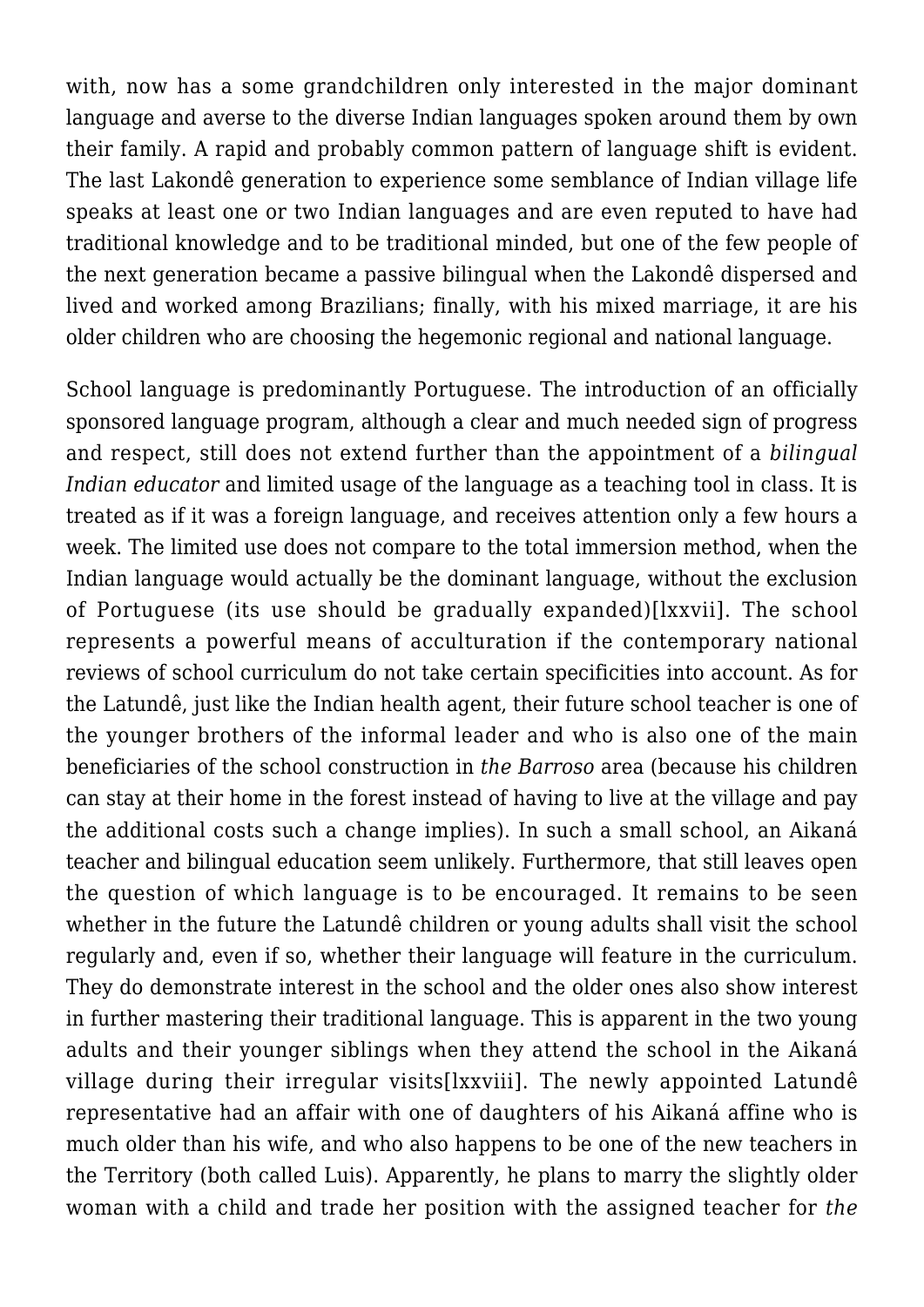*Barroso*. Then they could live in Barroso, enjoy a regular salary and support the schooling of their children. Maybe he even contemplates studying himself in order to qualify to be the indigenous health agent. Such a situation would be an ingenious solution for a variety of the problems, but essentially depends on a precarious personal arrangement that in 2001 shows signs of turbulence. Tactically the situation is even more complicated; both moves require uncertain political maneuvers. The future hinges on many uncertainties.

The prospect of relevant schooling, bilingual education and their supportive assets for language maintenance leaves much to be desired. The necessary institutional patronizing may not be forthcoming for a group of approximately ten children and so an uncertain ethnic future awaits them. Luis Latundê believes that one belongs to the group of the language that one speaks. His belief entails that if he marries the Aikaná teacher he should teach any child his own language for him to be a Latundê and foster the persistence of his own people and language. This too does not appear to be an easy task although arguably should be easier if he lives closer to the Latundê village and ensures their children's school attendance. If his perspective is shared by his kin in the village (a likely fact, but it could not be verified), than two other components of this complex situation come into play. First, there are the linguistic capabilities of his father. Mané Torto lost his parents through assassination when still an infant during a raid by other Northern Nambikwara Indians, perhaps the same people that raised him as their own. Like the accusations of the Latundê against the Mamaindê, these raids entailed a mechanism to steal women and children to demographically strengthen the group. This apparently occurred very frequently after the problems associated with contact, various epidemics, and Cinta Larga attacks. Internecine demographic predation, so to speak, among the Northern Nambikwara in this situation generated more deaths and thus aggravated the general demographic reservoir for the Northern cluster. In this sense, the sociocultural mechanism to react against the nefarious effects of *contact* only reinforced the very cause. Mané asserts the action extinguished his people[lxxix]. Raised afterwards as a Tawandê, he probably did not acquire a bilingual fluency in his native language but reached only a passive level of competence. Accordingly, when incorporated within the small Latundê group, he insisted that his wives learned to speak Portuguese, even when Terezinha strongly opposed this for some time. She finally gave in. This language is a very insufficient medium for her. Her husband actually does not display a great competence either, yet,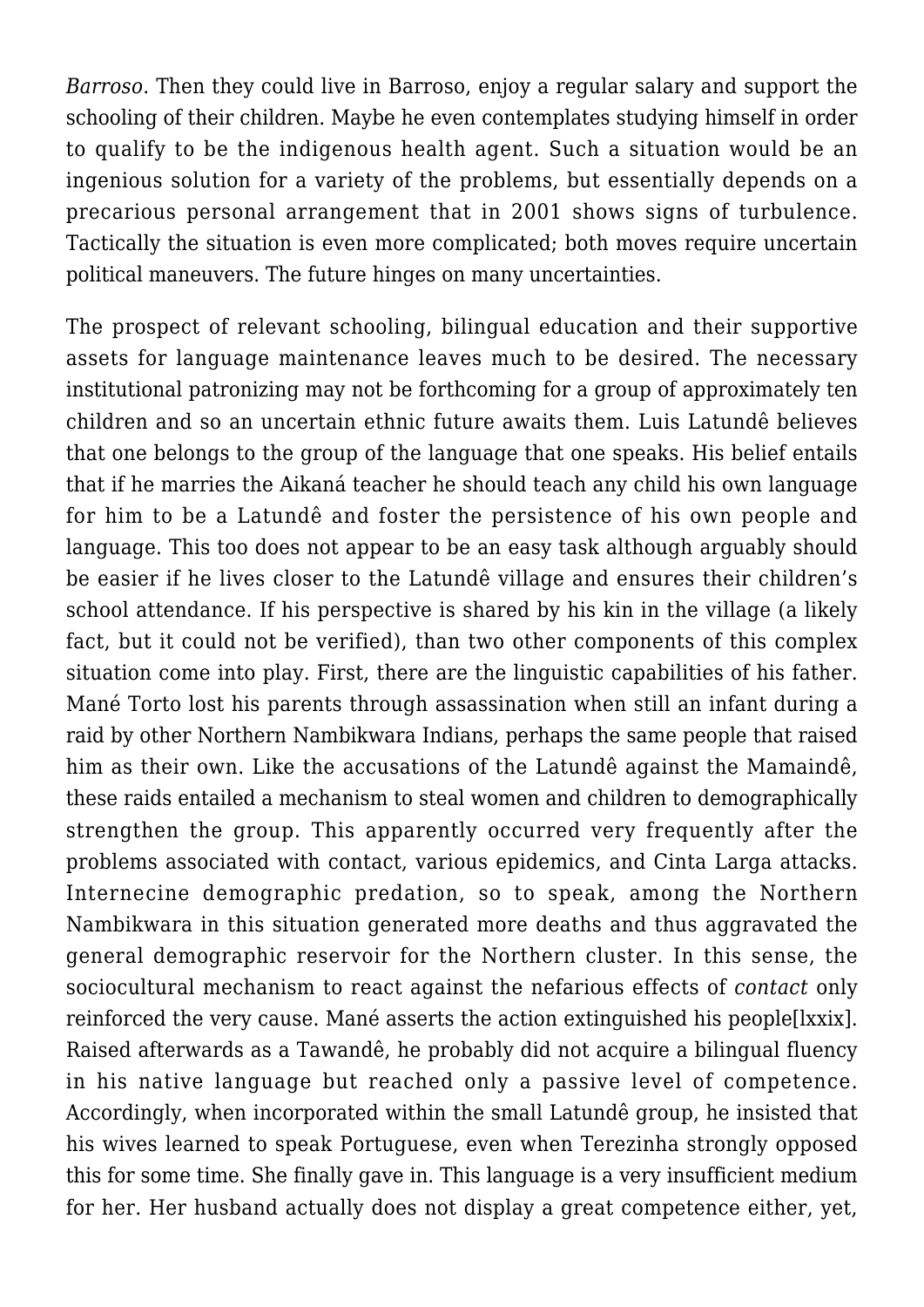given his dominant position, he assured that their children were spoken to in Portuguese. If it is valid to extrapolate from the contemporary way of socializing and enculturing the children, then the post-contact generation grew up being addressed in the outsider's language and learned to speak this language as their primary language.

This may come as a surprise as the group maintained a certain isolation after the hazardous and disastrous first four or five post-contact years. The tragedy of these years caused a profound impact on the survivors, some of whom barely survived the epidemics[lxxx]. Other calamities were manmade. The Yelelihrê man who was in reality the one brought in by Fonseca to *assist* him at the *pacification* but who confronted the angry Latundê by talking to them and letting them vent their ire and hostility, thought up his own scheme of dealing with this group. The newly discovered Indians spoke a dialect so close to his own that his sister asserts that he claimed that the language is the same as his own (like mentioned above, he affirmed them to be partially of his own people). His designs, according to his younger sister, referred to dislocating the Latundê and providing them with the ability and example to improve their original living conditions. Again an Indian with some experience with regional society and its project of acculturation - who apparently considered this people as his brethren – apparently deemed them as backward and in need of instruction in some of the Brazilian sociocultural practices and beliefs[lxxxi]. He believed that he pursued a course of policy that should benefit the group very recently coming out of isolation. Without the knowledge of the FUNAI officials and in the absence of the Indian agent from the Nambiquara Project, he convinced a large part of the group to visit Aroeira, hitching a lift on a truck, with little or no clothing or other amenities. Aroeira is the site of the relocated remainders of other Northern peoples and the local Southern local group all very much affected by their very difficult and stressing contact history. When the Latundê arrived there, they were in a precarious and vulnerable position in a foreign territory. Whatever the real purpose of the man, a *strong man* (a 'natural' leader), the Indians at Aroeira abused the fragility of the Latundê, using, for example, the women for sexual intercourse. All peoples being small and shattered by contact, the Indians general policy actually pursued the goal of incorporating the new group especially envisioning espousing the women, adopting the children and, perhaps, exploiting the workforce of the men. The Latundê did not appreciate this abuse and succeeded, at great cost, to return to their homeland.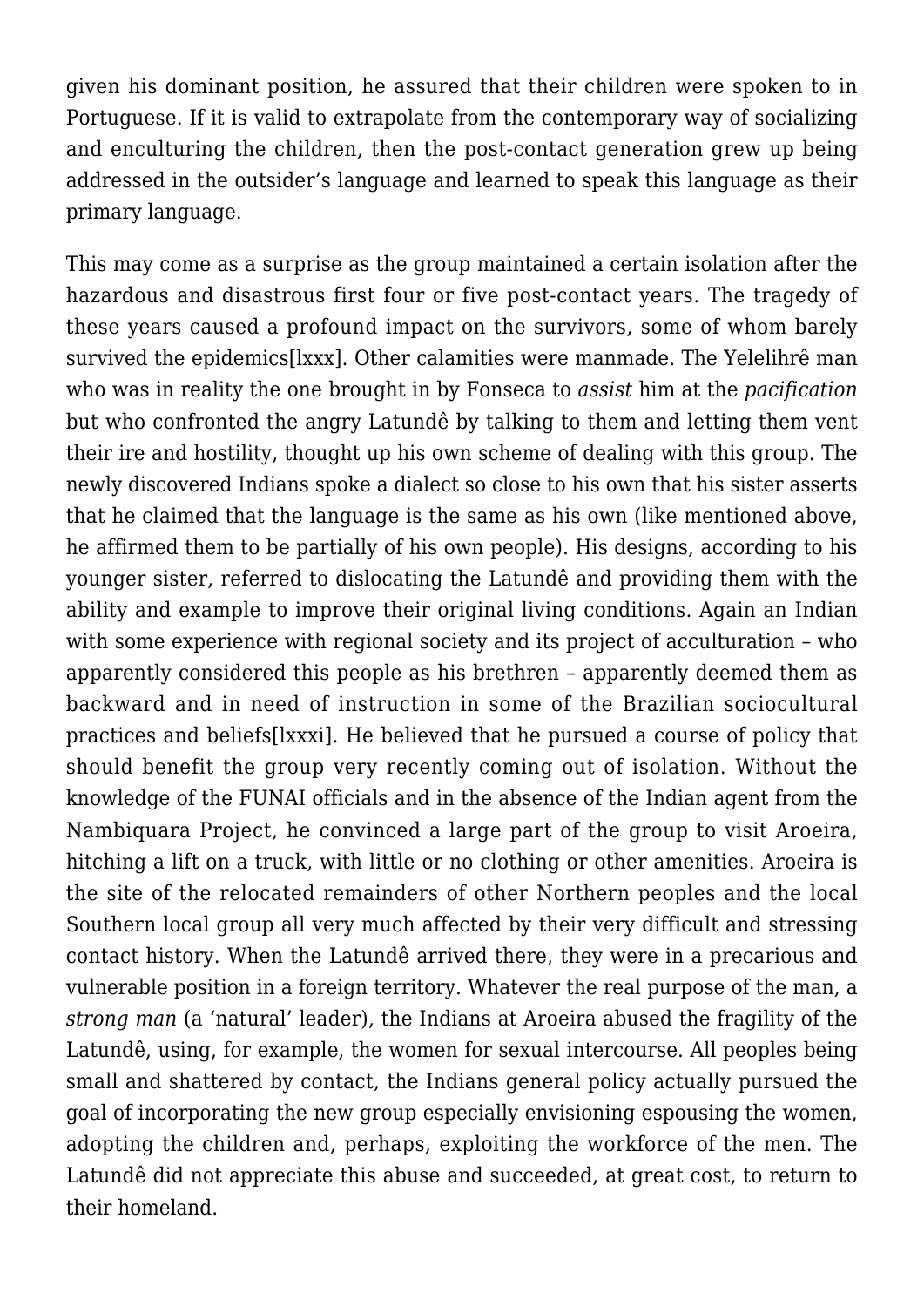This traumatic experience must have contributed to the general weakening of the Latundê resistance. As mentioned, slightly after contact, one of the few adult men was found dead in the savanna. The cause of death was likely a fatal arrow shot, but the investigation never concluded. The assassination undoubtedly generated more tension. These unfortunate events were followed by a transient period when a part of the people lived at the Aikaná village and their patron/manager and the other two languages, Portuguese and Aikaná were dominant. This traumatic era with the almost total failure of the official *protection* agency ended with the death of the older generation and the retreat into the *Barroso* area occurred under Mané's leadership. The imprint of the outsider and his precarious Portuguese ability becomes understandable. This is another result of the historical contingencies that caused so much mayhem among this formerly independent, autonomous and ethnocentric group suffered. Despite a number of serious problems, these people accomplished fairly well their sociocultural and linguistic reproduction. Both the resistance and final giving-in of the Latundê wives and the rest of the group stems from post-contact fragility. Although they were seriously weakened, they seem to have resisted to the best of their ability. The post-contact generation thus grew up learning first of all a variant of Portuguese and only passively became bilingual in their own Latundê language. This biased bilingual ability represents the balance of political prominence of the ethnic outsider and should not have happened if any effective *protection* had been given[lxxxii]. This attitude is even more impressive considering that the entire older generation speaks the language very badly and the oldest members of the senior generation (Batatá and Cinzeiro) do not speak it at all[lxxxiii]. Terezinha demonstrates a very basic command of Portuguese but manages to communicate fairly easily with her children. The only other family shows an extremely limited competence that makes one wonder how the mother communicates complex matters to her children. Only the closeness and daily mixing of the new generations of the two families explains how these other offspring succeeded in learning some Portuguese. Their aunt Terezinha confirms the interaction gave the two older nephews a passive knowledge of Latundê (Telles 2002: 23). As the boys learned an inadequate Portuguese from their mother, they display deficiencies in both languages. These children represent a kind of worst-case scenario as far as language acquisition goes.

This acculturation process that mainly resulted from turning an outsider into a group member is a two way process. The destructurization of the Latundê cleared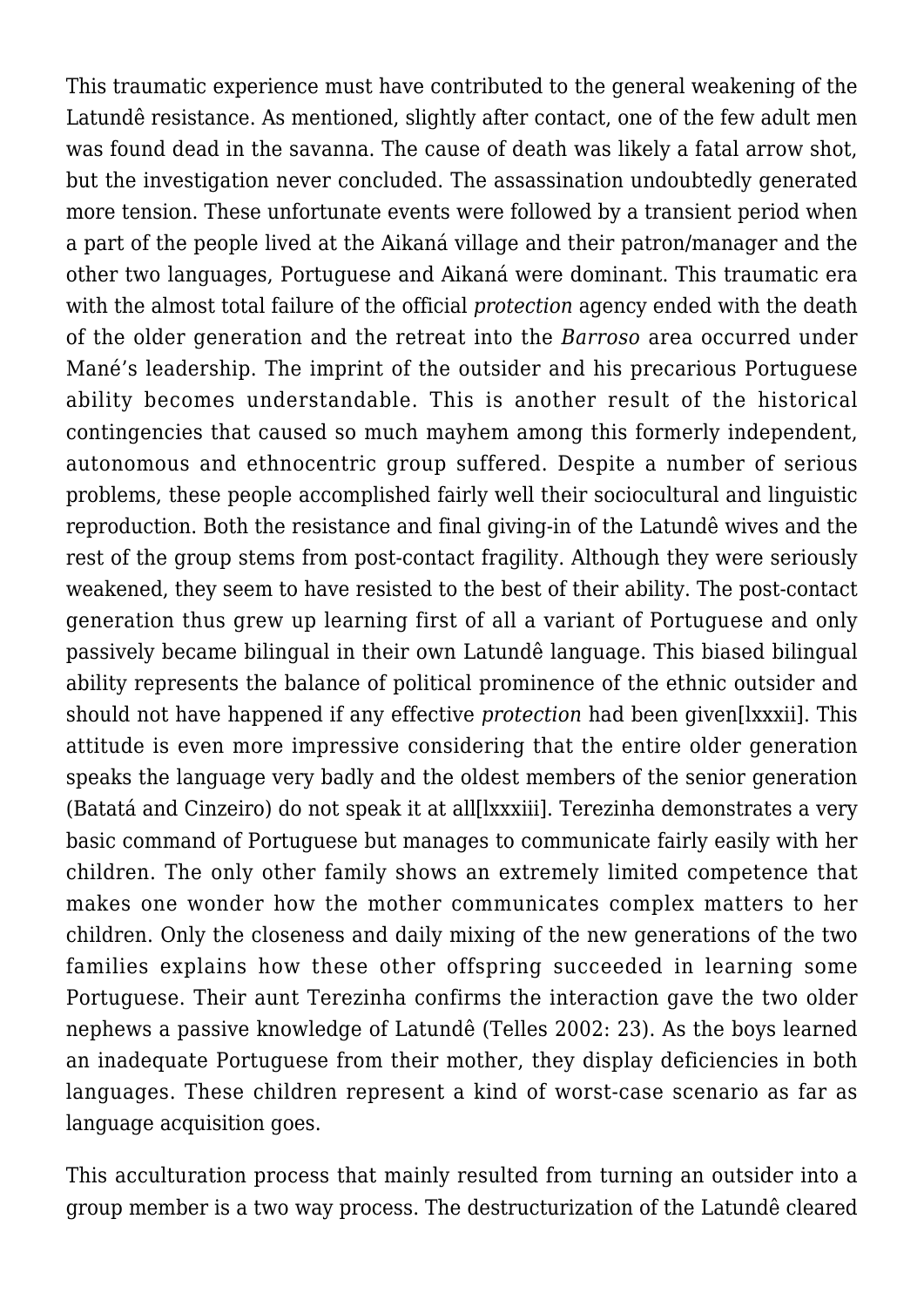the way for the imposition of an outside model of *work* and *language* via the incorporation of the outsider socialized in circumstances basically dominated by the exploitation and forced acculturation by Brazilian patrons. On the other hand, the group incorporated Mané and transformed his language and possibly some sociocultural attitudes. For instance, the most influential couple and caretakers of the adolescent girl agree on the necessity of the seclusion period (the father and her aunt she calls mother). When the girl had her first menstruation and nothing was done, the proper moment for enclosure passed. At the time they believed that the situation was too unfavorable to practice this rite of passage. The couple of the older generation both agreed about the maintenance of an important particular ritual. Researchers consider the seclusion to be a characteristic Northern Nambikwara rite that used to be present among all of its peoples and thus this practice probably is seen as traditional by both partners. Given the argument above, the ritual's performance implies both securing the health of the girl and guaranteeing a healthy future generation. The aunt alleged several reasons for postponement and affirmed the wish to hold the seclusion ritual later. Whether this will happen is uncertain, as the general context of the Territory does not appear very encouraging for cultural revival. In this sense, the wish may indicate a more general desire to continue to adhere to their sociocultural practices and conceptions. Despite Mané's presence as a Tawandê among the Latundê, their two cultures overlap often and so both have a mutual longing for the maintenance of certain rituals and customs. As to other ceremonies, however, Mané sometimes imposes his version upon the entire group. Included is a Tawandê variant of a feast where the men play *flutes*, both a variety of secret ones and another of public access[lxxxiv]. During our first visit, the Indians decided to demonstrate some of their culture and the feast held included these *flutes* – which actually constitute a kind of trumpets – an instrument unknown to the Latundê. Terezinha reluctantly confided to us that they used to sing and circle around the patio without any accompaniment and she and the Latundê, significantly restricted to the women and their brother Cinzeiro, decided to demonstrate their own version of the ritual after. In this manner both the Latundê and the Tawandê culture are currently present in some aspects to various degrees.

The cultural information and training transmitted by Mané's *uncle*, a Tawandê leader and shaman, prevail in Mané's conception of what their Indian cultural heritage should be. Sometimes this inheritance coincides with Latundê practices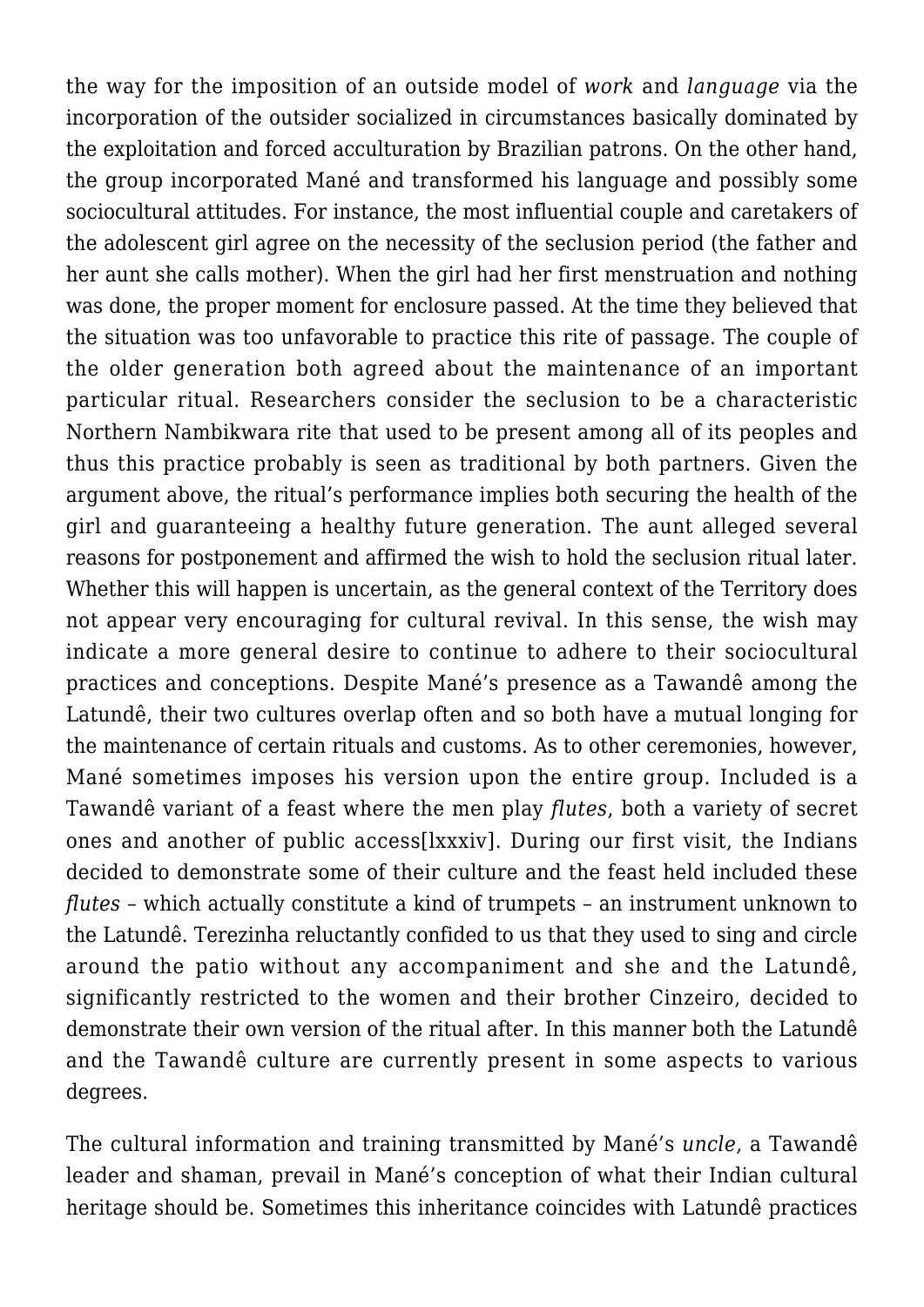and sometimes it does not, and this creates a tension within the group. On the other hand, as his linguistic competence did not extend to a full bilingualism, the same tension did not exist in regards to the original Indian language. Not being qualified to vie in this respect with the fully developed skills of the Latundê, Mané actually has been acculturated in the Latundê language. According to his oldest son, he did not speak very well at first but now he speaks the language suitably. In fact, once and a while his father holds long speeches within the kitchen construction (partially open house beside the main house and the usual place to stay during the day), while the other present members of the household and neighbors go about their business apparently without giving his monologue too much attention (his wife, older sons and even the neighbors). He appears comfortable expressing himself at these moments and, despite appearances, the people minding their own activities sometimes show signs of paying attention[lxxxv]. This important aspect of the household communication indicates that the Latundê language is adopted by all of the older people and remains a significant means of expression that confronts the younger generation not divided by ethnic cleavages and some of the tensions of their seniors. As is always the case, the people are quite aware of some of the major differences in culture and language with their neighbors and the older people take a reflexive position of preserving their own distinctive sociocultural and linguistic patrimony. This is evident in the maintenance of the rituals, like the attempt to actualize the seclusion of adolescent girls, the playing of trumpets, and the acknowledgement of the uniqueness of the Latundê language. All adults who commented on their language and its permanence expressed the desire for language competence to be upheld as a means for comprehensive and daily use among group members. Mané even remarked that the recognition of *indianidade* is strongly related to the presence of language and so he favors its use. In spite of the teaching of Portuguese under his own inspiration, the solution implemented has been to teach the younger generation to assume fluency in the Indian language when reaching adolescence or young adulthood. This is what happened for his two oldest sons who effectively mastered the language, appreciate its value and use it daily. Their newly maturing sister Maria is being taught the language by the older people and particularly by her mother. The mother commented that she really is improving her proficiency, albeit on more than one occasion she denied knowing the language to us, apparently feeling some shame imposed by outsiders. It is remarkable how this pattern replicates the process of linguistic socialization of their father. He had limited Portuguese as primary language, and a passive ability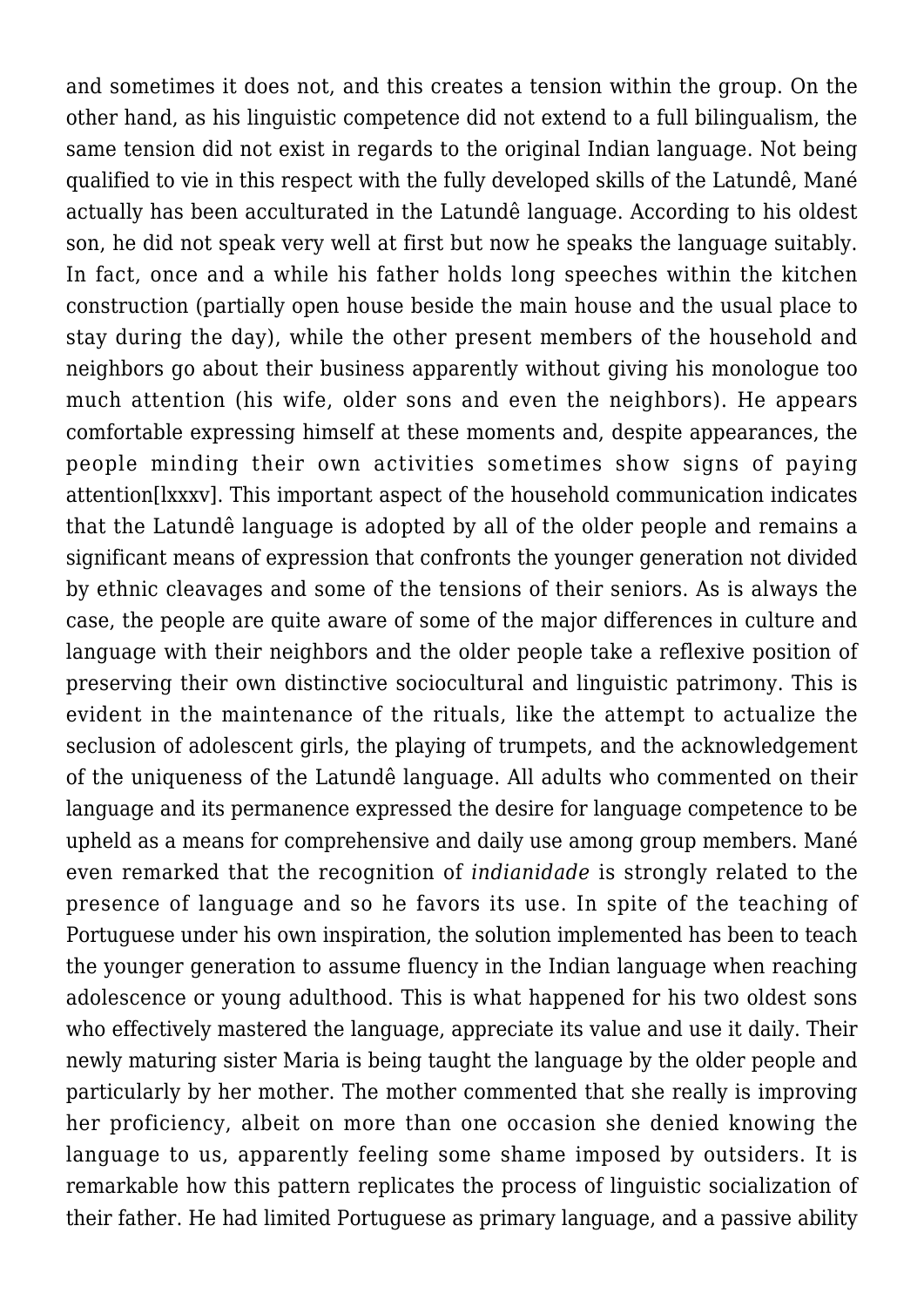of the native language and as an adult became proficient.

This desire and will to maintain their own language is noticeable in the praise or criticism directed to the minor boys who possess a greater or lesser passive command of Latundê. One of the oldest sons observed the lesser language command of the next-oldest brother and prodded him to improve his language while his mother approvingly commented that her youngest son *spoke the language*. The adults normally tend to speak Latundê among themselves. They usually do so when discussing history or Indian affairs but habitually use Portuguese if the subject refers to outside business. Latundê still is probably the more frequently used language in daily life (Telles 2002: 23). Notwithstanding the positive attitude and these expressions of the adherence to the value and continuity of their own language, the adults consistently converse in Portuguese with the children and the latter systematically reciprocate in that language. Moreover, we noticed that in daily life the children used Portuguese amongst themselves. They switched to Latundê once in order to discuss something privately about the linguist Telles in her presence, as a kind of secret language. This kind of usage seems to be one of the major reasons for talking among themselves at the Aikaná village and one stimulus for language maintenance. The incident shows that most or all children can adopt an active competence even when hardly using this language in normal daily life. Still, the Portuguese spoken is their primary language, the major one of socialization and enculturation in detriment of the native language, although in a manner encompassing their daily life, the latter tends to be reduced to passive capacity and active competence is only occasionally present during childhood. Either out of modesty stemming from the conscience of her limitations or because of the virtual shame attached by outsiders to their native language, Maria claimed not to know this language at all, even when her elders pointed out that she did.

The Portuguese spoken shows many particularities in lexical, syntactical and, especially, intonational aspects. The variety spoken derives heavily from a regional, pre-migration form of the language. The multitude of variants of the contemporary situation in Eastern Rondônia has not yet been consolidated into a new regional accent. Isolation and the presence of a native language lent it a specific quality that renders the current speech form almost into a pidgin or possibly a creolizing language (Telles 2002: 22-3). The lexical and syntactical elements are mainly an impoverished regional variant. The most distinctive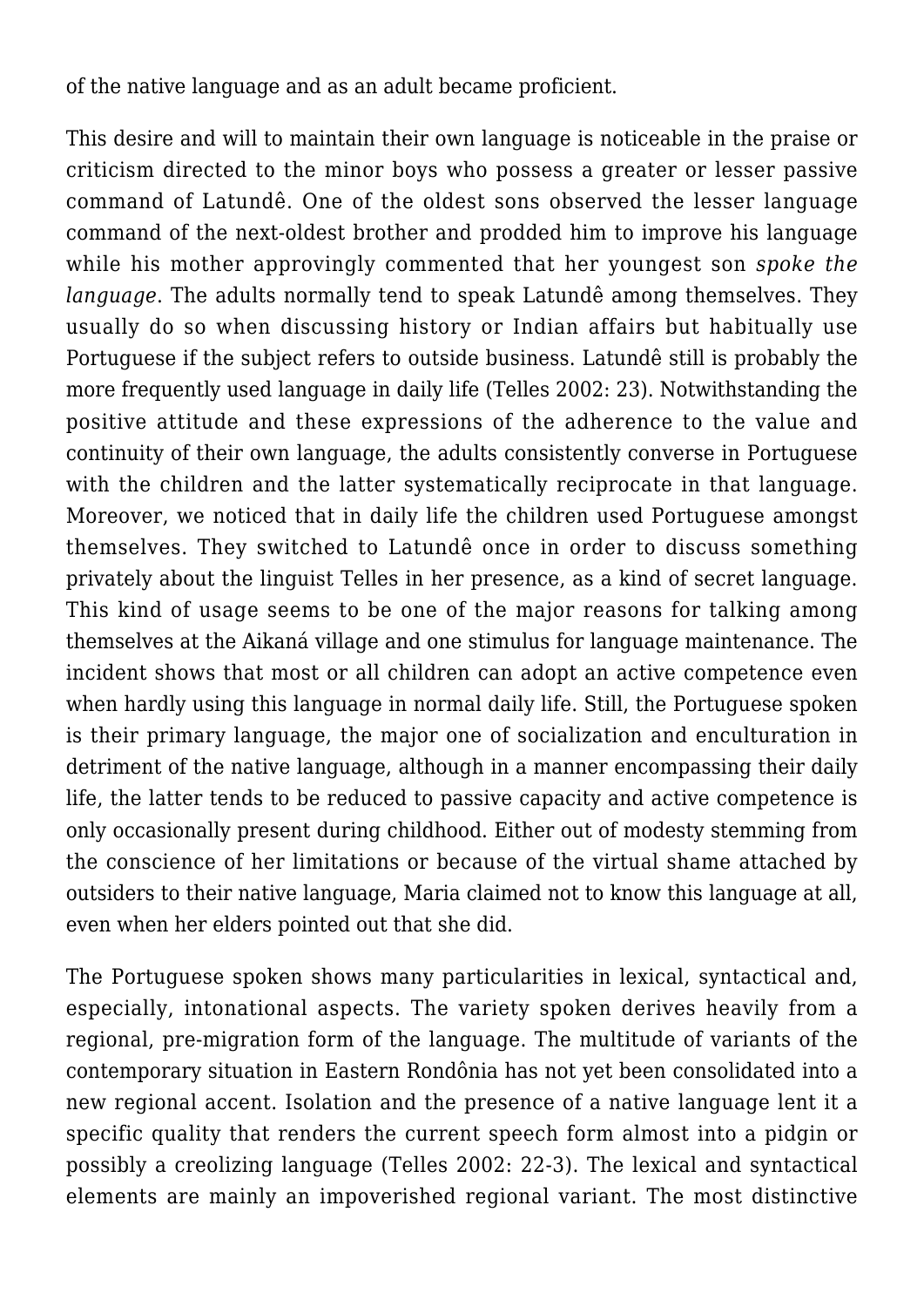feature is its musicality that owes its rhythm to the native language. Overall, these characteristics impede an easy understanding for the outside Brazilian speaker who sometimes, especially at first, loses himself in the nominally identical language. At the Aikaná village, older speakers tend to harmonize their Portuguese with the other Indians and even the children seem to be cowed into curbing their melodious speech. A quite peculiar version of Portuguese must be the result of the same initial traumatic conditions of the low point in Latundê history that shaped the acceptance of this language. A variant transformed by the particular proficiency of the only speaker also bound to engage in a reciprocal learning process that forged something new, a Latundê Portuguese dialect. Under Mané's influence, the Latundê language adopted (or perhaps more accurately, was imposed with) a variety of lexical elements of Tawandê (in itself a sign of his passive command of a native language). Terezinha identifies these lexical changes if requested to comment on such loanword, (which may be more accurately considered an imposed word), she still can produce a Latundê synonym. However, for both cases of learning another language linguistic research holds that: "*It is commonplace in second-language learning, for example, that learning to* put in *elements of the target language which have no counterpart in the native language is much harder than learning to* leave out" (Wilkens apud Dorian 1981: 92-3). For instance, most striking to outside speakers, even in proper names the gender suffixation in Portuguese can be used as if equivalent, producing variants of Lurdes like Lurda and of Luis like Luiza. Moreover, it is possible that when the language is really learned at adolescence (the sons) or adulthood (from the basis of a previously latent close dialect), it may undergo morphological and phonological simplification of the original richness. Certain simplifying phenomena have been noted, amongst the newest native speakers, especially with the respect to loss of phonemes least similar with Portuguese (Telles 2002). It is also quite likely that the younger generation analyzes these imposed lexical items as Latundê words. The language may undergo a reduction of the more complex structural features. Typically, such changes commence in the phonology (Telles 2001, personal communication).

In other similar circumstances in which parents spoke one language amongst themselves and a dominant one with their children, children are known to have acquired fluency by adulthood (Dorian 1981). Still, even early passive speakers may demonstrate a limit to proficiency and complete linguistic mastery if active speech acquisition occurred after the age of seven. There is also the likelihood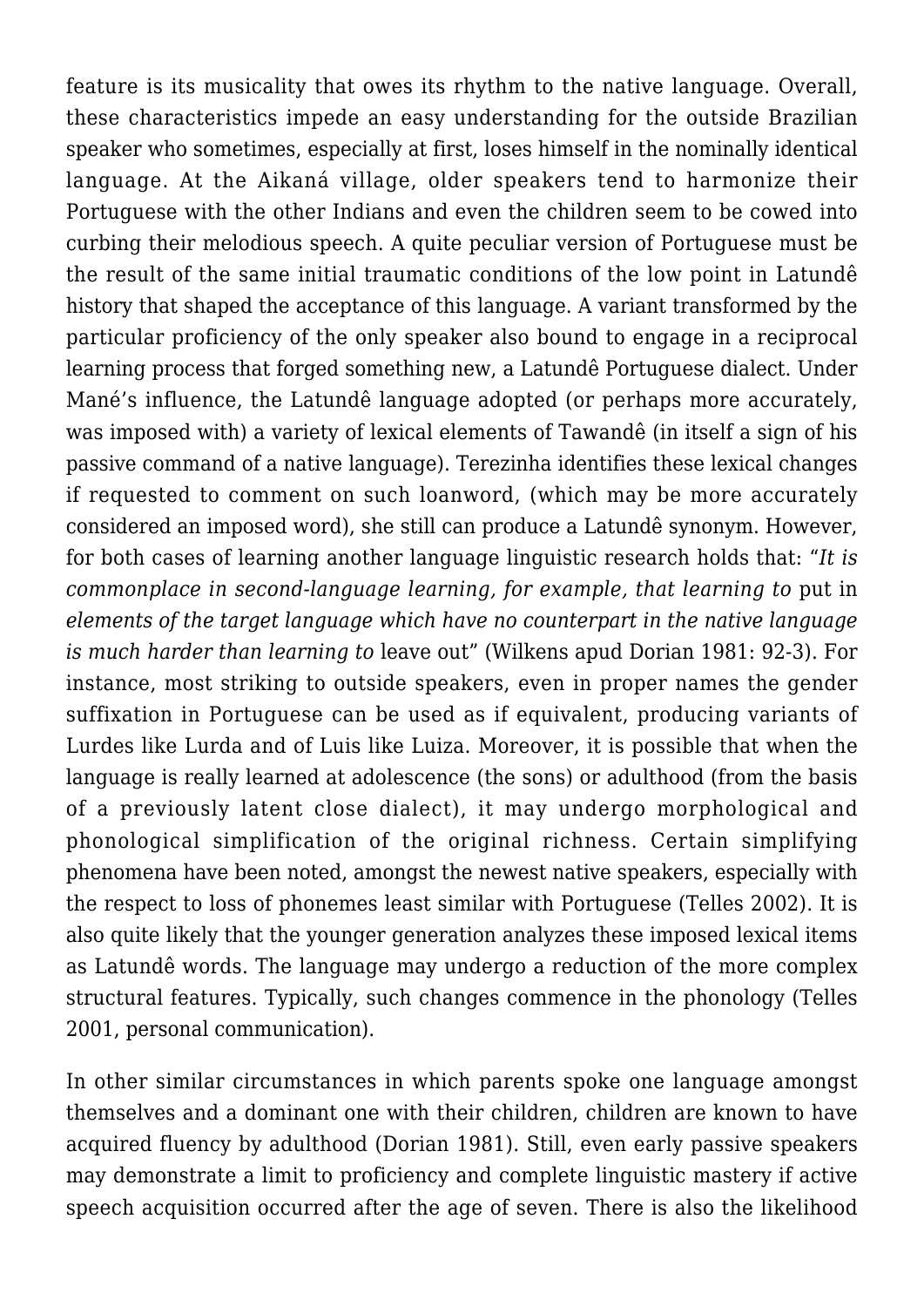that the differing conditions of social life result in an impoverishment of the cultural conceptions and practices. For example, the possibility of the loss or impoverishment of a sociocultural system and idiom like the kinship relationship terms that we have not been able to solicit may have serious cultural repercussions. Such a change can even occur when the community is bilingual and the native language still prospers and constitutes the sole vehicle of other rituals still performed enthusiastically[lxxxvi]. The vicissitudes of the reintroduction of the seclusion ritual, where both sociocultural Northern Nambikwara Indian traditions coincide, not held at the proper time or even when the situation seems to be permit its viability, shows the troublesome state of affairs of active and reflexive sociocultural and linguistic maintenance. With these epitomes of language and cultural change the situation probably approximates that in which occur other contexts of language shift during which the community usually is unaware that young fluent speakers may simplify their language performance and that the sociolinguistic factors account for a high degree of change "(…) *even among fully fluent, language-loyal speakers of a threatened language*" (Dorian 1981: 154)[lxxxvii].

The interdependency of the sociocultural domain and the linguistic means of expression correlate the impoverishments of both domains to each other, sometimes serving as each other's mirror images, and sometimes one precedes the other. This, even when the deeper structural features of language drift do not directly correlate with culture change (Sapir n.d.: 218-9); it should hardly be surprising that it brings about the loss of one the "*treasures of humanity*" and "*a storehouse of the power of expression and profound comprehension of the universe*" (linguists Zepeda and Hill 1991: 49). A general tendency to impoverishment can be anticipated in this case, which by the loss of what might be called 'distinguishing complex features', might lead to a "*pseudo death*" (Wurm 1991: 15). Some indications of this process have been noted, like the loss of shamanic capabilities, a very serious privation in a universe populated by dangerous supernatural entities. Just like among the Yanomami, this fact causes not just a strong anxiety regarding the lack of protection to body and soul, but, in all likelihood, includes the loss of creative and reproductive sociocultural characteristics of shamans. When the Yanomami shamans specialize in curing they also learn the complex intellectual form of culture with myths, cosmological concepts, ceremonial discourse and conceptual fundaments. With the deprival of shamanic learning "(…) *el universo pierde su coherencia y su significacion. La*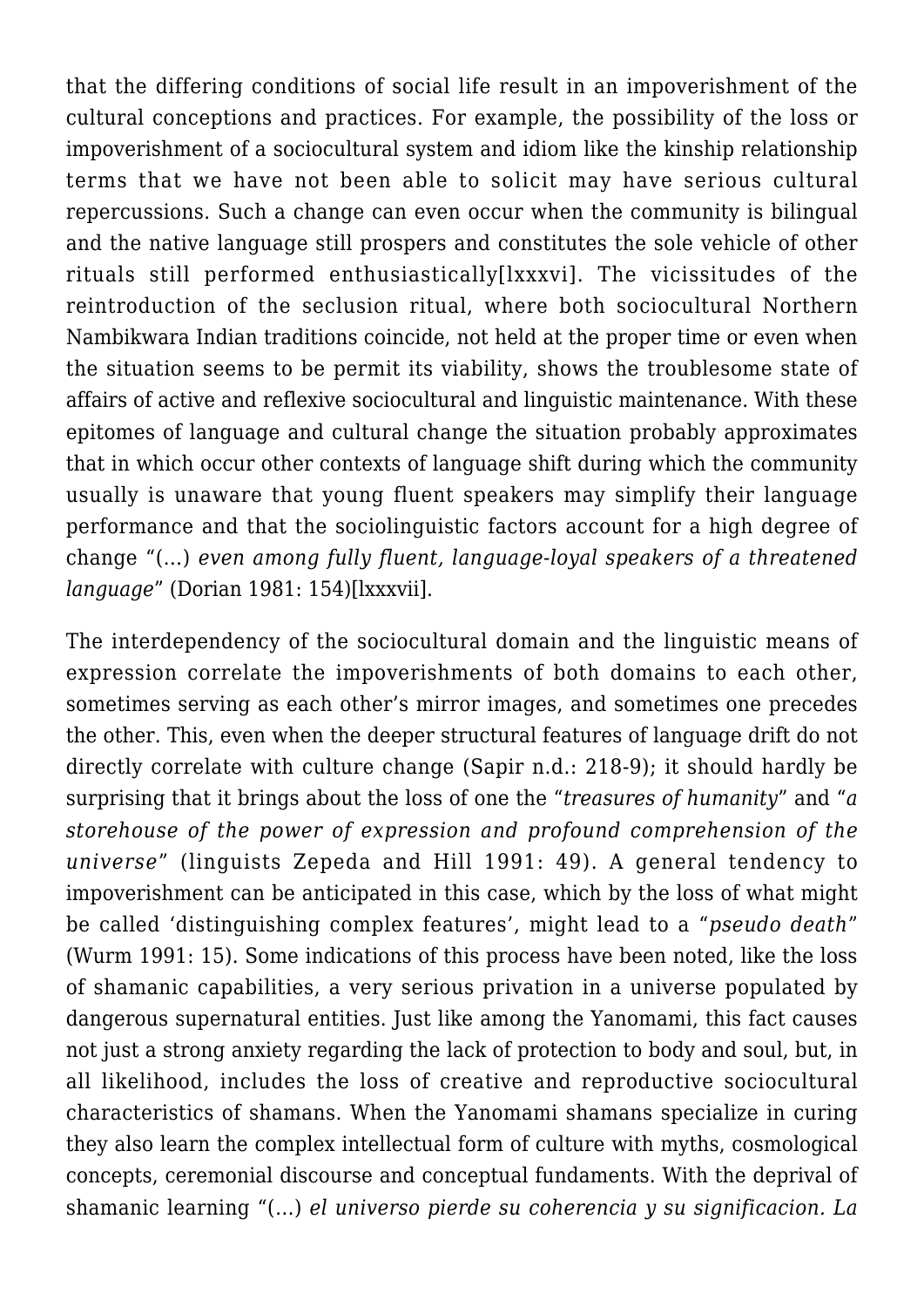*vida intelectual se retrae, la lengua empobrece*" (Lizot 1999: 43; also Tierney 2000). Our fieldwork does not permit any definite conclusions but the indications available justify the hypothesis for the case of the Latundê. In this sense, the particular blending historically created inflects towards the unexpected renewal and probable maintenance of a part of the Tawandê culture, strongly promoted by Mané who also recounted the history of his adopted family and their myths and conceptions. He regards this as an important task and his wife apparently accepts a certain male predominance in this respect. She only recounted to us a myth her father had told her after our insistence and corollary valorization of her own transmitted sociocultural patrimony. In contrast, Mané recorded various myths and historical stories of his own choosing as a reflection and demonstration of both his authority and his special knowledge. This may result in the paradoxical situation that these Tawandê myths are preserved by the Latundê while being lost in the original language among the group of Tawandê in Aroeira (where, significantly, the oldest fluent generation strongly adheres to shamanism)[lxxxviii].

In conclusion, the sociocultural and linguistic patrimony of the Latundê changed in the post-contact catastrophe and the incorporation of Mané and his different ethnic origin . In my sense, the contemporary sociocultural and linguistic situation represents a new configuration with a large component of dispossession and persistence of the original Latundê, the introduction of Tawandê elements, the Portuguese language, and of industrial commodities where one observes an amalgamation of loss, resilience and re-creation of these diverse traditions into a new mélange. Of course, to the Latundê their own particular transformed blend will, in the ethnic sense of being conceptualized by themselves and others as a distinct patrimony still be peculiarly *Latundê* – even when impoverished from an extraneous diachronic perspective. As I noticed above, the introduction of Mané very probably assured the continuity of the people, while transforming Latundê culture and language with advantages and disadvantages. As to the language, only a real proficiency test can verify the proposition of language simplification, yet the contemporary speech behavior strongly indicates the probability of decline in performance and complexity. The tendencies in both principal domains (language and culture) represent a clear outcome of the contingencies of the historical process the Latundê suffered as victims and as reflexive agents. A certain quality of being and speaking Latundê is not immediately threatened by their doubly subordinate position originating in the forceful integration into the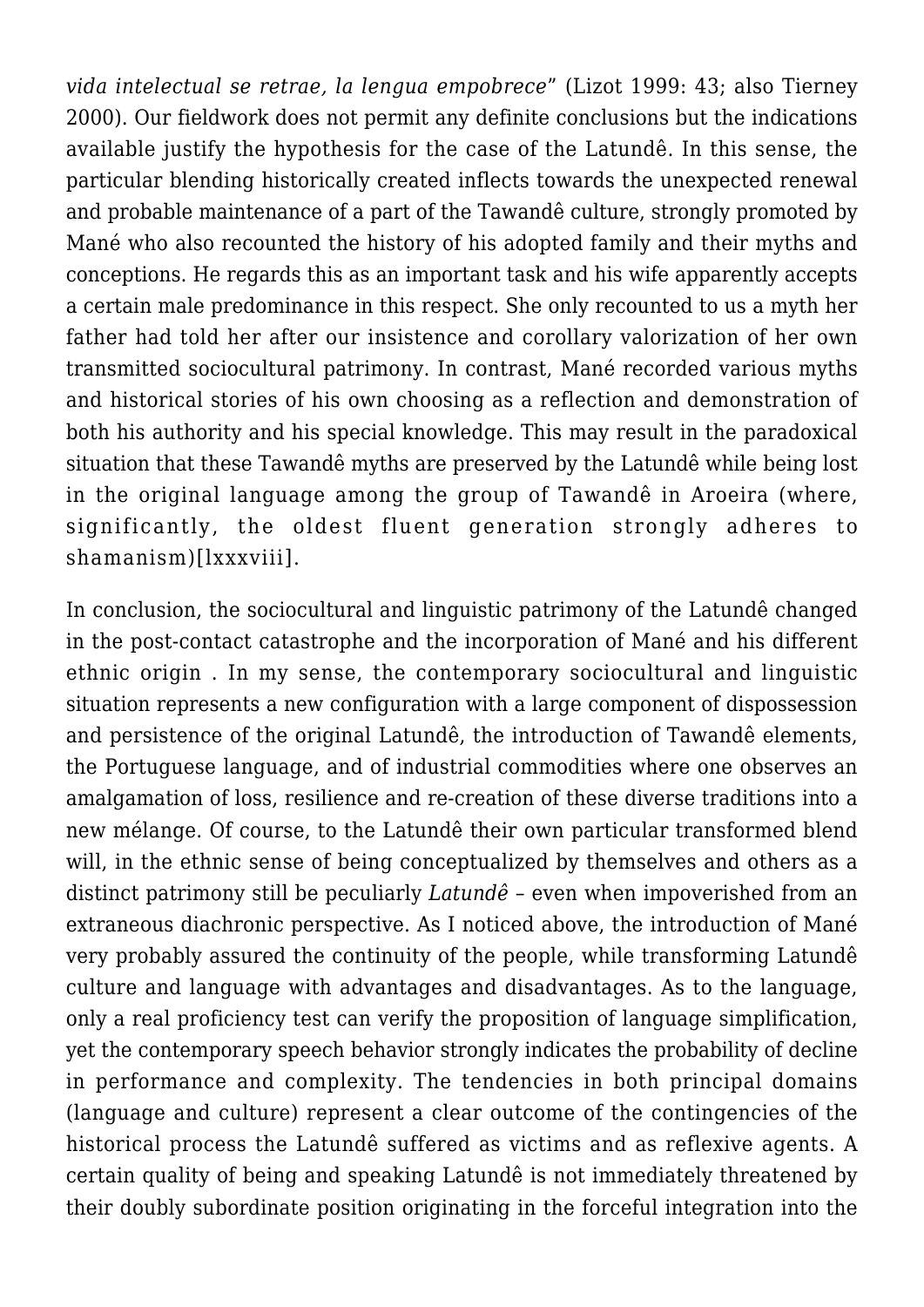wider system, the problems of socioeconomic articulation, and especially the necessity of construing a new world view and constructing marriage alliances. Yet these issues do pose enormous problems of reproduction as a people in the near future, of how to attain the social, cultural, economic and demographic viability required to continue to be a self-conceived distinctive ethnic, sociocultural and linguistic group.

A short review of the future of the people's language maintenance manifests how opposing current tendencies make the scenario contingent on a number of relevant factors. The preservation of their language depends on a particularly diverse range of issues. In favor there are a significant number of factors. First, the disposition of adults to teach the language, stimulate its use, the general intent to maintain it, the group's loyalty and the decision not to abandon the language. This appears to resolve the issues of the status of the group's relation to their language and they demand to make a conscious decision and effort to maintain it, especially with respect to the post-contact generation. Regaining their own autonomous village, at a distance from other peoples and the demographic recuperation in the past prepared the minimal conditions for the existence of a post-contact generation that, at least so far, has demonstrated to learn and value the language. The durable possession of an exclusive home territory is essential to maintain a separate sociocultural sphere where one can be Latundê without recriminations. Latundê functioning as a secret language in other villages may help convince the younger generation. The conceived relation by the elders to ethnicity and the essence of distinctiveness also may play an important role. Today official pushes to respect and cherish native languages should be creating a more favorable atmosphere. Also worthy of consideration is the inverse, the negative image and disapproval of official agencies of people not speaking their language. In a similar way, elder people critique the younger generations of Tawandê and Sabanê for being less than bilingual and this count as a more diffuse general support. The example of the Aikaná, their most immediate relevant Indian neighbors, and their pragmatical full bilingualism (despite some initial difficulties), fully demonstrates this possibility. Lastly, when people like Telles and me expressed interest in the language, prestige and value is conferred to it[lxxxix]. These sociocultural vectors are cited in works on language shift as contributing to language maintenance. Maybe they do not exhaust the total number of possible positive components. The complete set does point to the possibility of maintenance as the Latundê conceive of it as the ethnic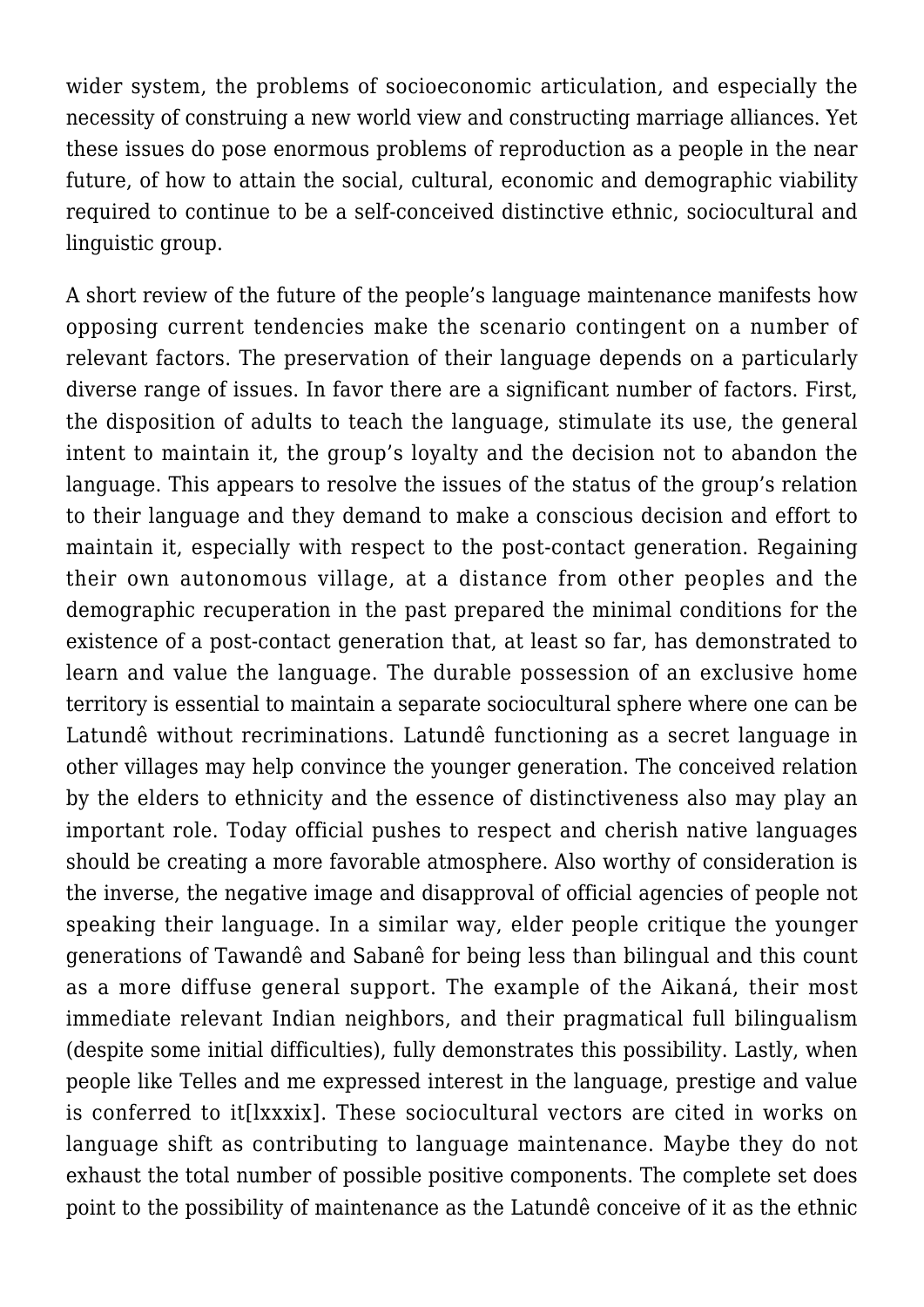language of a distinct people.

On the other hand, an equal or perhaps even larger set of factors militate against the continuance of the language as an operational and fully functional tool. There is the small size of the community and the dubious likelihood of continuous demographic recovery, as evident in the genetic problems, a continued dispersal of members, and the possibility of renewed outward migration that leaves certain members permanently in a different linguistic environment. Furthermore, the bilingualism of the young adults relies increasingly heavily on Portuguese as contacts with the Aikaná and the outside increase. The domestic domain is conceived of as the usual bastion of resistance to change, and it is here that especially the older children are regularly encouraged to speak Latundê and acquire the language. Yet, the children are socialized in Portuguese and, by the Indians' own appraisal, this negatively affects some of the younger children's competence in Latundê. There is the distinct possibility that the younger generation feels *shame* for speaking their native language. This phenomenon was noted above in Maria's refusal to admit speaking ability. Educational issues include the very uncertain teaching of the language in school, the unlikely introduction of Latundê bilingual education, and the bad example of a younger generation's resistance to indigenous languages and bilingual education of one family of mixed ethnicity in the Gleba. Culturally, there is the general label of primitiveness ascribed to this language and politically the domination by other ethnic groups that may affect the indispensable self-esteem of the people. The problem of demographic reproduction if solved by mixed marriages, will transform the indispensable alliances into obstacles for easy language transmission. The general utility of Portuguese in the post-contact phase where the younger generation observes its necessity and social dominance, including the habitual negative image of *Indians* and their languages in the overwhelming surrounding national society (many of these preconceptions are present among almost all members of the agencies responsible for *protection* and health care). The collection of possible adverse vectors seems to offset the set of positive factors. The question of which will prevail awaits a firmer answer.

In a way the very continuance of this small group of people is at stake. *Survival* will demand a social creativity and engineering of the Latundê and, preferably (but highly problematically), a more efficient and efficacious action by FUNAI appropriate for these constraints and contingencies. As far as any sociological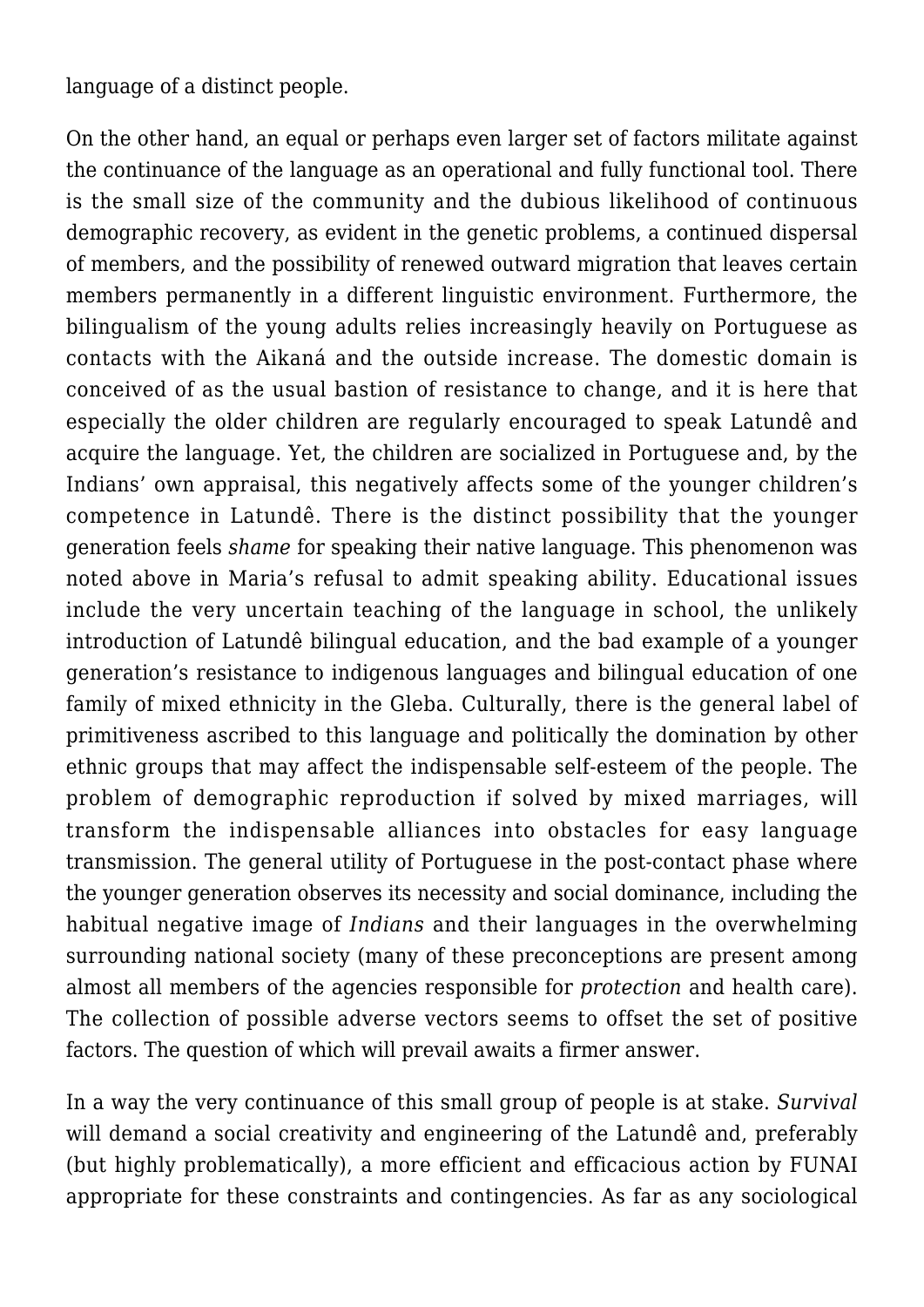exercise of foresight of the future is valid, there is an array of virtualities in the summation of factors of continuity and change but in general they convey the notion of a threatened people. This danger is compounded as the culture and language are already impoverished from a combination of sociocultural conditions. All of the constituents of the sociocultural situation in the preceding paragraph may be vectors of a language shift away from the native language. Perhaps this will not be an immediate change, but the constraints definitely shape a slow process of erosion. The younger generation may reduce the Latundê language away from the complex richness so much so that it may eventually be reduced to a vocabulary or even disappear altogether. Language survival depends on native language maintenance. In this regard, the foremost element may be Latundê adults' loyalty to the language. The major favorable component here concerns the inclusion of the new generation already grown up in a fundamentally different situation of adverse relations of dominance. Their historical experience tends to direct them to be impressed by the outside world and the limited values of the Latundê language (as a medium and the low esteem of other peoples). From these assumptions, resulting from the historical contingencies, hypothesizing about the future cannot be very constructive. At the most, the scenarios forecasts an array of possibilities, with at the extremes both language death and full maintenance, the only certainty is a difficult period for the native language to avoid language death and ensure maintenance.

Perhaps then, among the specific heritages of the Latundê tradition, their language is, due to the contingencies and the structural components of their particular history, the foremost candidate for extinction. No threatened language is automatically condemned though (Dorian 1981: 110). Change is, of course, always the real nature of culture and language and no merely mechanical process of maintenance and reproduction exists. As Lévi-Strauss once said, permanence and sociocultural continuity is in need of explanation, not just sociocultural change or language drift. The problem here is, evidently, that the *life or death* of the language (as maintenance or language shift are often called) depends only partially on the speakers themselves. Thus, while the Latundê constitute the essential core of the language maintenance as fully capable and reflexive intentional agents, when they find themselves surrounded by several adverse social forces, the outlook looks gloomy. Then again, as the Latundê demonstrated a surprising resilience in the past, having recuperated against major odds during a terrible time in their history, perhaps they will creatively resolve this ordeal of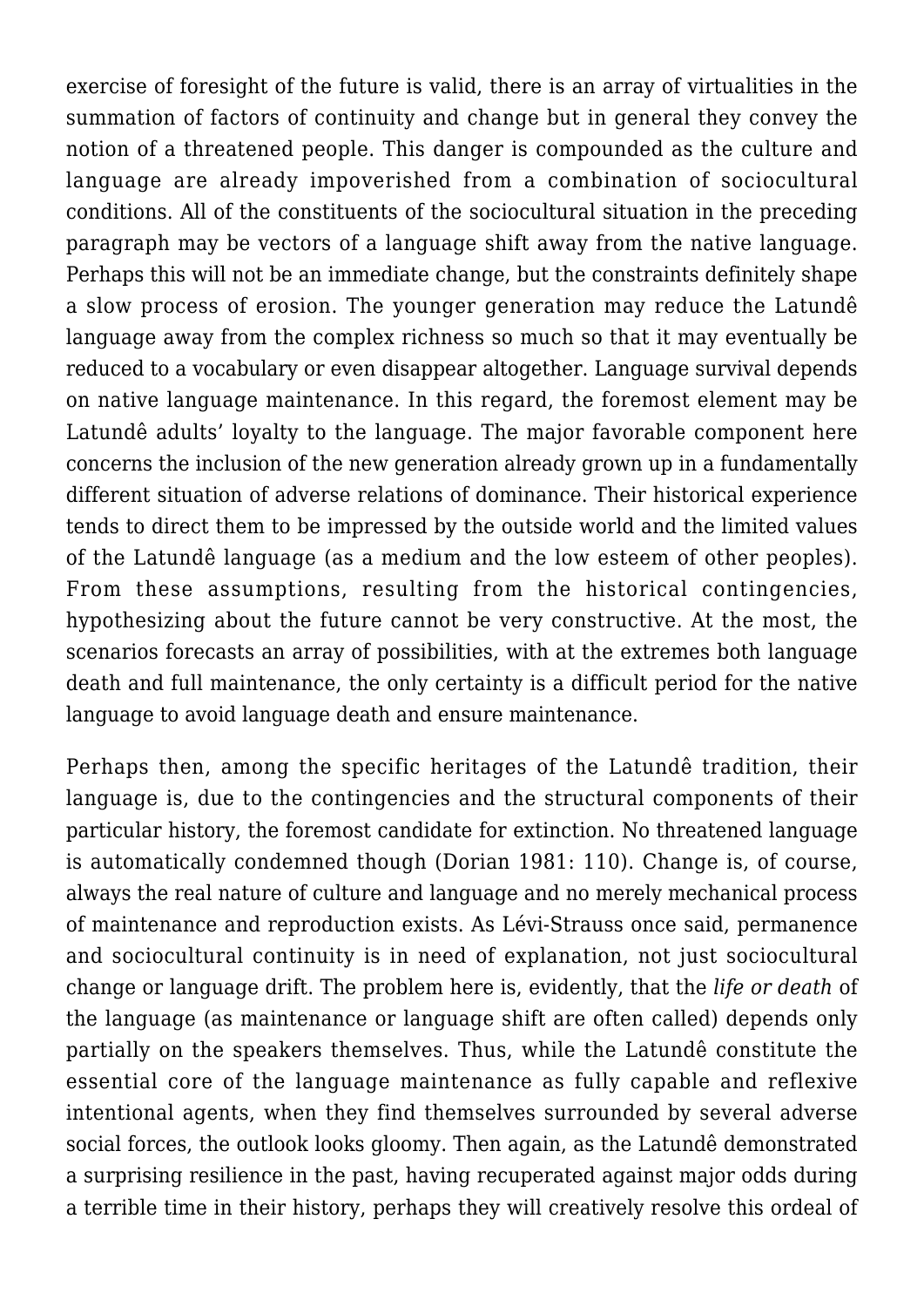the future being as they are armed with the intent and the desire. Time will tell. Let the steady flow of time enable the musical flow of Latundê.

## *Notes*

[i] It must be noted that as 1975-1980 featured comparatively more anthropologists in the bureaucracy, relatively well-qualified anthropologists conducted the research. Many times FUNAI also employed people in the created bureaucratic post called *anthropologist* who were utterly without any qualifications. Additionally, such posts demand expert knowledge that the academic anthropologists rarely possess.

[ii] For several reasons the following account cannot be anonymous so personal names are used to give the situation a more personal feel. In a community as small as this one, personalities and personal characteristic take on a great importance for the constitution of social life and its reproduction.

[iii] Much later it was also suggested that Batatá too is somewhat simpleminded but not in the same way as Cinzeiro. In that case, whatever the exact nature of her disability, the general loss would be still worse.

[iv] Real macaws were absent in 1999, but there were several varieties of parakeets (differentiated by habitat) and small macaws. Later on a young parrot was caught and given to Terezinha. In August 2000, she caught macaws; they nested in the savanna near the village at the time of contact (an area that came to be known as *Campo do Barroso*).

[v] It is unclear why she would want to remain childless. It is tempting to speculate that the tense pre-contact situation has something to do with it. It is also unclear how she avoided getting pregnant, perhaps she consumed certain plants to prevent fertilization or induce abortion.

[vi] For the revision and discussion of some of Lévi-Strauss's original ideas, see Price (1981b) and Part III.

[vii] The marriage of Cinzeiro and José's mother implies that the two older couples probably did not result from an exchange between two pairs of brothersisters for that would mean marrying his aunt (FZ), in an improbable inversion of oblique marriage. Oblique marriage was postulated by Lévi-Strauss but Price and Fiorini found no supporting evidence.

[viii] According to one of the three sisters, Batatá is the sister of her maternal grandmother. The age difference between the mother and the great aunt was not that large, however.

[ix] She visited Dona Tereza after a suggestion made by myself and the linguist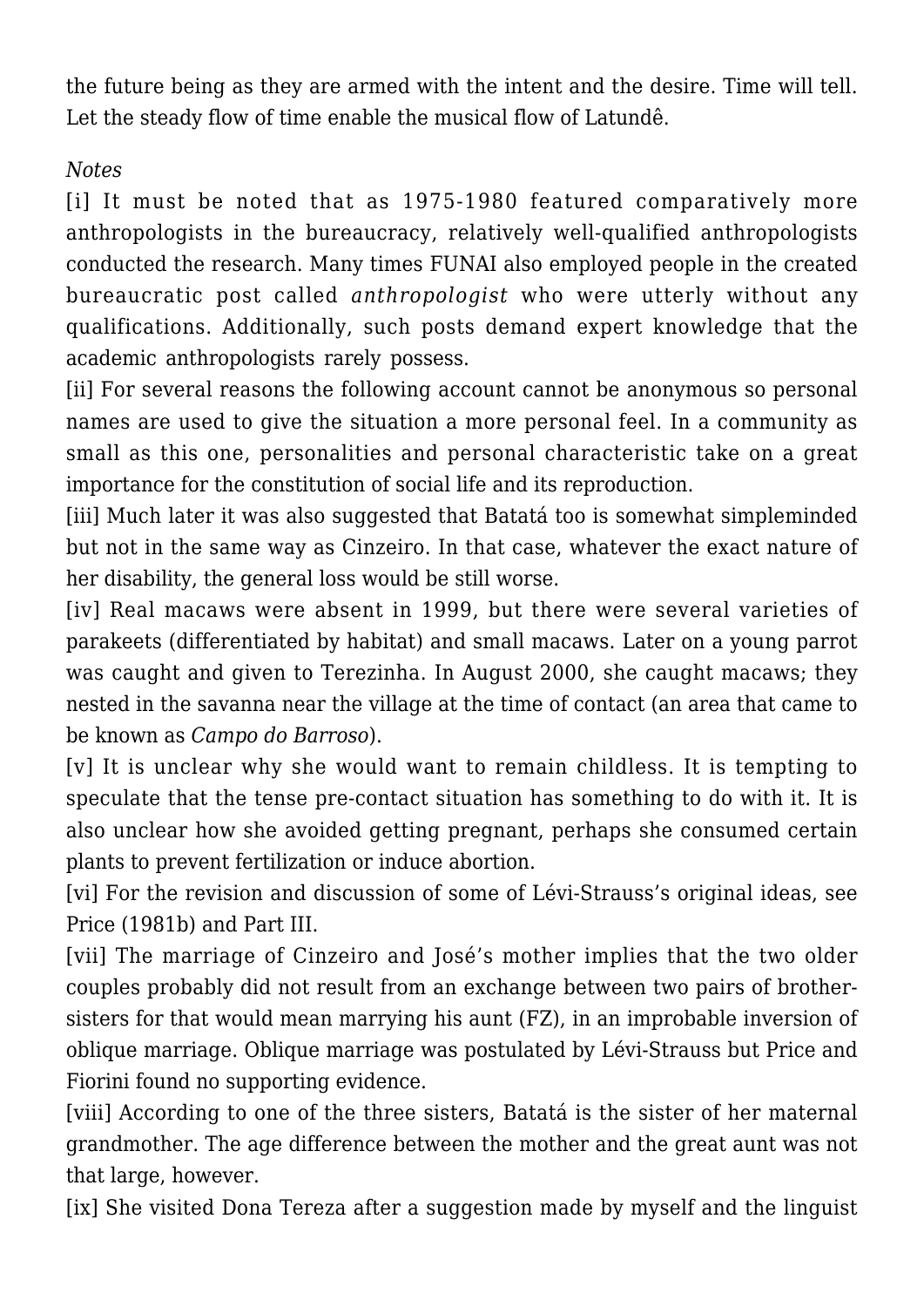Gabriel Antunes, see Part II. For political and ethnic reasons she considers the two as *languages*, despite the closeness. I agree with this judgment, the difference between dialect and language depends on sociopolitical context.

[x] The Lakondê, in the person of the already quoted speaker of the language and her brother who actually made contact with the Latundê in the contact period, did not retain any memories about the moment or size of the group that she now supposes to have split away from the main group because of the language.

[xi] Recall that this whole area consists of largely rather infertile soils except near the Pimenta River. Much of the forest near the savanna is made up of varying degrees of lower levels of vegetation and much of the soil is sandy.

[xii] Another courtesy of Stella Telles; she, in turn, received the small number of photographs from Santos, Price's former collaborator.

[xiii] Caution is necessary as it is disputed how many people are required for a viable self sustaining endogamous group.

[xiv] Both curiosity and care for defence also induced ranging through the region to learn about resources and possible enemies. On one of these occasions one man reached the Pimenta River but Terezinha herself never went there. Living in a hostile world possibly also makes one reliant on familiar settings and does not encourage ventures too far.

[xv] The stereotypes of poverty and nomadism were among the most tenacious. They and others circulate in many forms as *facts* (especially because corrections do not achieve the same publicity as a work like *Tristes Tropiques* has).

[xvi] According to Marcelo Santos (in a personal communication to Telles), all Nambikwara groups once had their own variety of maize. For many years Santos served as the agent at the Mamaindê or Negarotê Post and he is well acquainted with the Nambikwara, especially those of the northern region. For more on ecological adaptations of a people from the Chapada dos Parecis savanna and the Guaporé Valley, see Setz (1983).

[xvii] This map, and others prepared by a geography study can found on Internet.

[xviii] At a later stage these 'path lines' are often transformed into fences.

[xix] As suggested by João del Poz (2001; personal communication) this complex now totally destroyed by the conquest, reminds one of the Alto Xingu. Some older Aikaná still carry the memories of, for example, the head-ball game contest between hosts and visiting groups, which included exchanging arrows, and betting. Generally speaking, the relations between these peoples of unrelated languages probably involved a series of exchanges (see also the works of Van der Voort). One notable feature is that most or all practiced different forms of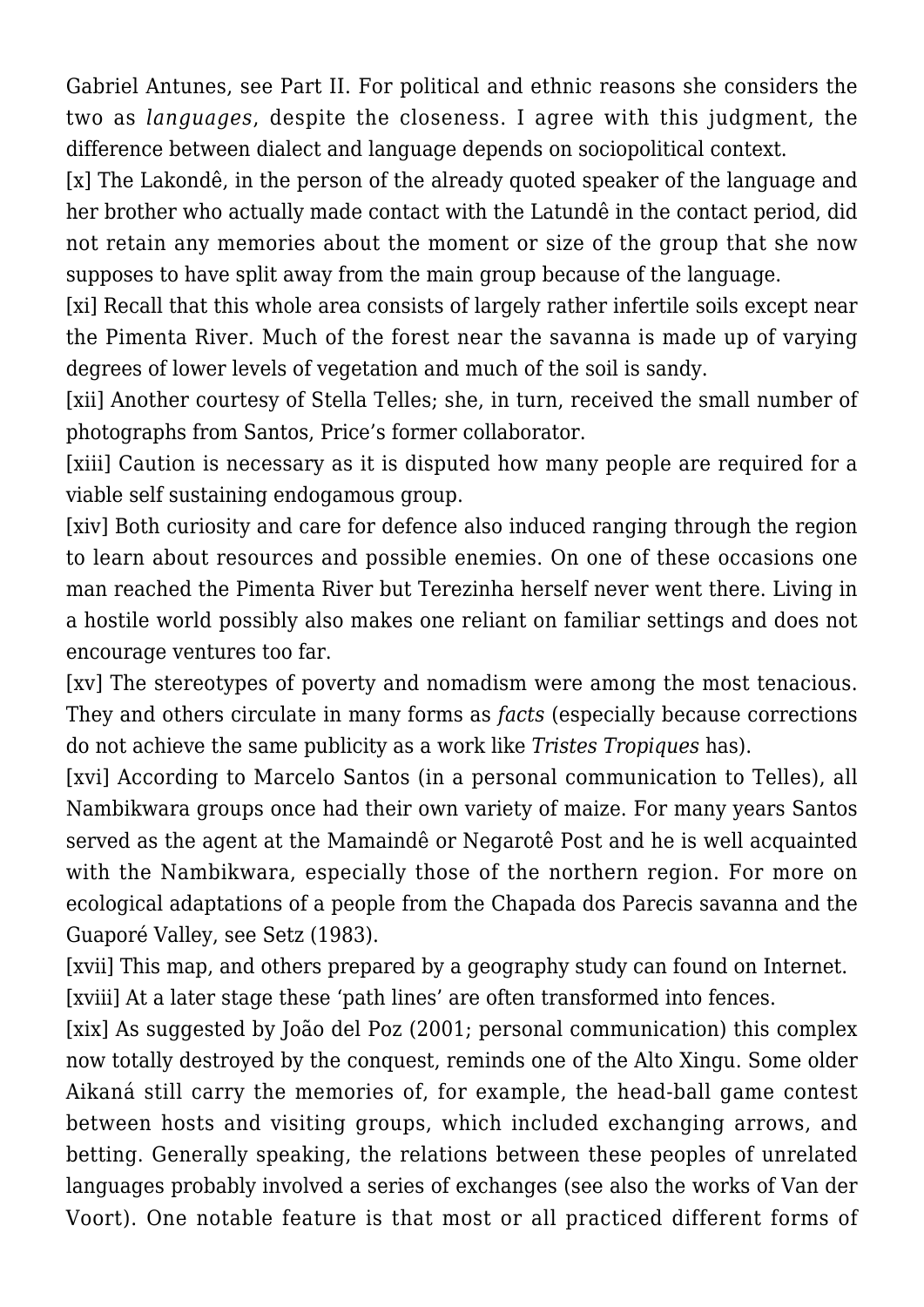cannibalism. The Aikaná probably lived up farther north and came south because of conflicts with unallied peoples and rubber collectors.

[\[](#page--1-0)xx] Such insect larvae grow in rotting trees and are a prized food and a source of protein. The Latundê adore this food and know which larva belong to which species of tree and whether it is edible.

[xxi] The club seems to be like the ceremonial weapon used in ritual dances and might be used to lance or hit someone. Nowadays these are called *swords* in Portuguese and only appear in rituals. Real clubs are not currently made by the Latundê so it remains unclear what is actually meant here.

[xxii] He delivered this remark with a smile, if the man wanted to lead the expedition, let him bear the brunt.

[xxiii] In time the Latundê were hemmed in by pressure from the Mamaindê (east), the road from Vilhena to Porto Velho (north), the road from the Porto Velho to Chupinguaia (west) and the Pimenta River (south). This territory was later subject to INCRA *colonization*.

[xxiv] The same Aikaná narrator reported that a Mamaindê told him that the Latundê *were many when living near* [the town of] *Colorado*, near the frontier with Mato Grosso and the attacks of the Indians caused depopulation and the flight into Rondônia. This supports the sketch of a migration route outlined earlier.

[xxv] Although I collected a little data on the subject (that is not always considered taboo), it is remarkable that the very high age reached by a recently deceased wandering Kwazá woman is generally attributed to her consumption of human flesh, particularly of the head (eating the brain with roasted maize). In many other Indian cultures, by the way, obtains a general aversion to consuming meat with blood. Ironically, the source quoted for the knowledge about the suction of the blood is himself renowned for having eaten another Aikaná. The man later married into the victim's family and all of them now live on the Tubarão/Latundê Territory.

[xxvi] The Latundê usually refer to the Aikaná as Tubarão (though they pronounce it Tabarão). Similarly, I too use Tubarão and Aikaná interchangeably in this text.

[xxvii] It remains unclear exactly how much time elapsed between the expeditions but it must have been at least one or two years, again indicative of Aikaná reluctance. Apparently hardly any or no other contacts occurred in this time.

[xxviii] In a sense analogical to *amansar* an animal, breaking and taming an animal to live in the company of man and to be utilized by an owner. Price (1983b) already mentioned the importance and implication of terms like *taming*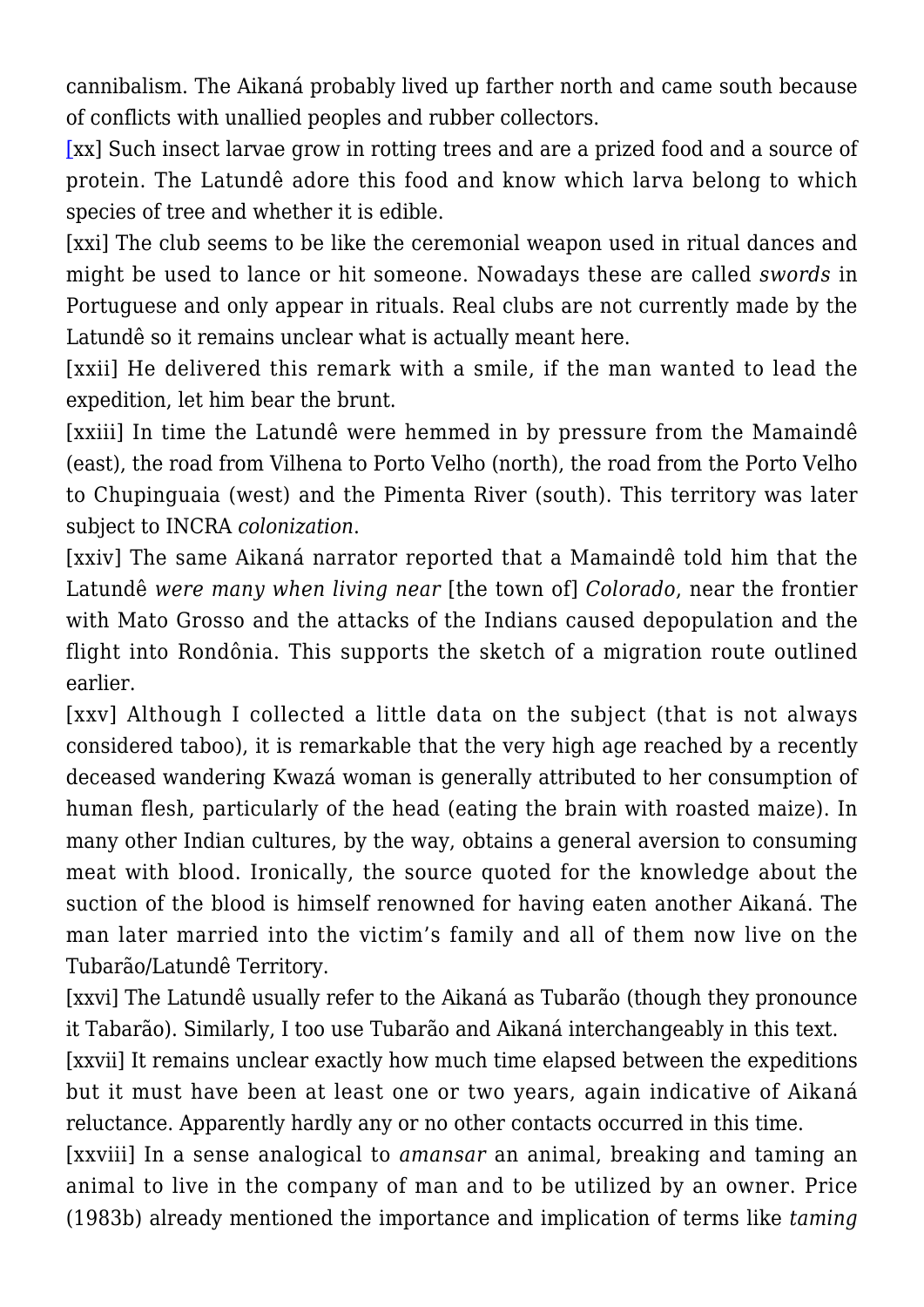*Indians.* He writes that in the past, some Whites spoke of *domar*, to break, the Indians in the same way that one breaks in a wild horse. This is not always just a figure of speech. When the police repressed what they thought was a revolt of the Pataxó of southern Bahia, some of the prisoners were subjected to a bridle and ridden as if animals (Florent Kohler 2003, personal communication).

[xxix] His credibility is difficult to establish. I met and interviewed the man in his home in a town of Rondônia with a credential of a friend of his living in Chupinguaia (the interview lasted about two hours). He evidently exercised some caution and restraint because he is aware of his bad reputation in some circles. Still, seemingly convinced of the correctness of his acts, the following appears to be reasonably faithful to his vantage point.

[xxx] It must be noted that this edited reproduction mostly follows the narrators sequence and the very points he himself came up with are stressed in the flow of the dialogue. That is, concepts like *work* and *laziness* figure immediately in his own presentation of himself and his life history.

[xxxi] He also mentions buying things with his own money when needed. In fact, as his current house and other testimony of his period at the Aikaná attest, he did not make a fortune out of these managerial and intermediating activities. The major motivation seems to be ideational and have nothing to do with corrupt intentions, contrary to many similar cases.

[xxxii] The name Arara, Macaw, was regionally used for the Kwazá. In the FUNAI's registration one encounters the surname Arara for the Kwazá. Other peoples also received this denomination. The name "Macaw People" might have been applicable to the Latundê because of their domestic habit of earlier times of keeping these birds in a specially built house.

[xxxiii] The narrator stresses his later firm relations with the Indians. In his view he established an amity with most Indians, both Aikaná and Latundê. Of course, as is common in Brazil, this can be an asymmetrical, paternalistic *amity.* Remember he entered the Service as *a favor to a friend*.

[xxxiv] The man died from measles, although *wild* caused admiration too because of his demonstrated *valour* (*valente*) and the narrator laments this unnecessary early death.

[xxxv] At this point the narrator mentioned he did take a Sabanê with him before but he also did not establish oral communication. The captain, on the other hand, was not impressed with the linguistic capabilities of these prior participants.

[xxxvi] Rondon's famous mandate not to kill but, if need be, be killed, does not mean walking about unarmed or not using a show of arms but enjoins, if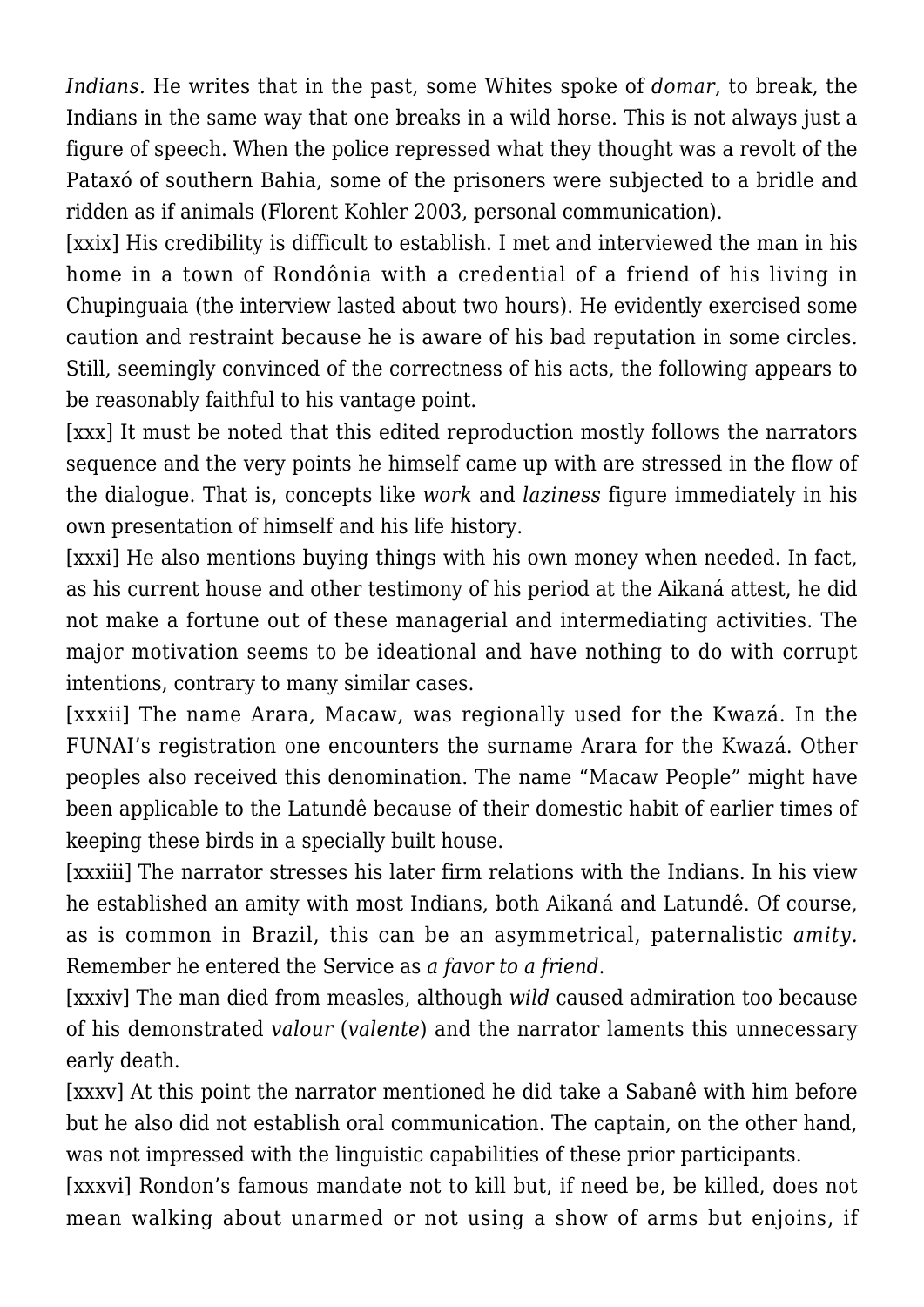necessary to save lives, shooting over the heads of any assailant to shy him away. It is unclear if Fonseca was aware of this rule or if he had the authority to restrain his companions if necessary. Perhaps the Indian captain had more authority.

[xxxvii] He offered this fact with absolute tranquility, but recall that the paperwork discussed includes documents in Tolkdorf's hand dating from 1979 and the *pacification* occurred in 1977. He withdrew himself and the Project from offering Latundê assistance that same year but did not die then. This contradiction is inexplicable even when the withdrawal and subsequent lack of communication may have been mistaken for death.

[xxxviii] Other assertions range from *the graveyard I made for them* to *the Indians did not have anything*, especially no land, and *I gave them the land* (this is because of his census and reflects how he went to Brasília with others to ask for land; this was registered in reports of the dossier as visits of the *cacique*).

[xxix] Even though these men probably already had some qualification for the job. [xl] This fits into a larger pattern of naming a group after an important figure within it. After all, this is exactly what happened with the Tubarão (actually a Tupari Indian of an extinct group living with the Aikaná) and Massacá (an Aikaná). In this case the name of the tuxaua becomes a synecdoche the ethnonym of the group who adopted him

[xli] According to himself, Mané was raised in the Seringal do Faustino, partly by the owners and partly by the older Indians. In 1970 members of a foreign medical survey of the Red Cross considered the conditions there to be near slavery and a disgrace for Brazil and the world. In 1971, Hanbury-Tenison (1973) did not notice any real improvements. Finally, in 1972, another international commission still found the place in bad shape but the Indians commented that things had improved (Brooks et. al. 1973: 39-40). It is in this ambience that Mané grew up and in that sense has suffered from one of the worst social experiences of the process of *integration* into the national society.

[xlii] Working, as stated, in close collaboration with Stella Telles, this information is a personal communication of the agent to the linguist.

[xliii] For an evaluation of the Project, see Agostinho (1995). He makes it clear that the later developments of small reserves and the transfer of peoples and *Nambikwara* populations derived form the logic of the *obstacle of progress* ideology, in sharp contrast with the Project aims (this issue is examined more closely in Parts II and III).

[xliv] As Mané said: [the agent] *left me here to take care of the people*.

[xlv] Apart from what someone like James Clifford, in a somewhat anxious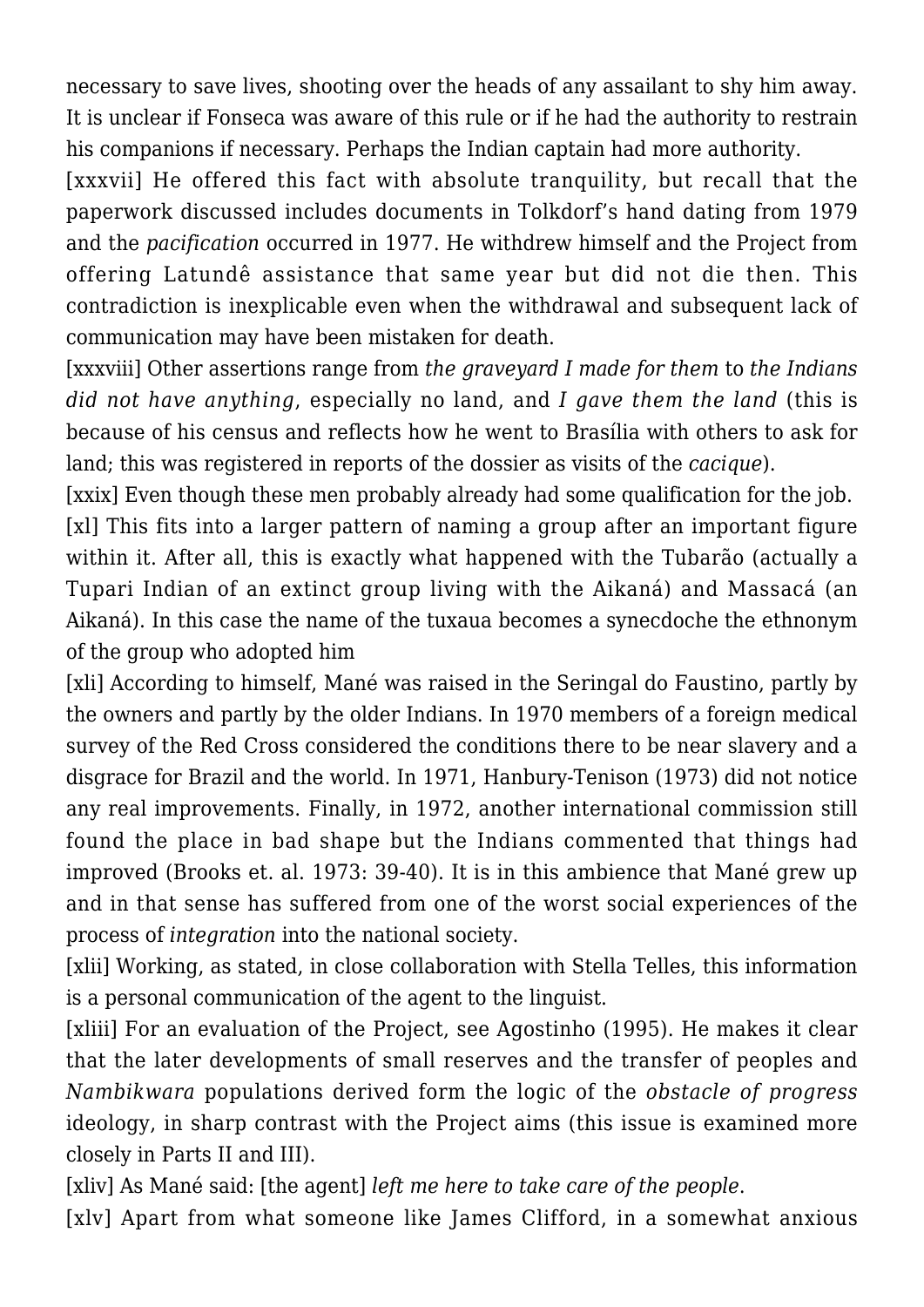exaggeration, might call the allegory of the detective story, truth in these cases is an elusive concept, yet its search is relevant. Perhaps the complexity of the *truth* is larger than the simplified positions rendered afterwards. The fallibility of memory, hindsight, and political motives harden points of view and fix them into more rigid affirmations. In a situation of sociocultural diversity, there is also ample room for misunderstanding.

[xlvi] This contrasts with the accepted and documented concept of the Aikaná as hard workers and producers of foodstuffs. Their former manager Fonseca mentioned how he obtained some manioc and monkey meat to supplement his income and live well enough without embezzling from the rubber production. Thus, he too apparently appreciated their efforts contrary to later FUNAI evaluations.

[xlvii] The Latundê speak of Terezinha's younger brother participating too and Mané himself downplays his personal activities in the system. The breakdown occurred so fast that the Aikaná asked whether José still possessed that ball of rubber he had not sold.

[xlviii] The couple had an enormous difficulty in making the Indians stop bathing. The Indians suffering from fever wanted to bathe in the small river along the village but as such conduct tends to worsen the treatment of their illness, much vigilance was necessary. This is a recurrent feature in this kind of situations.

[lix] In Portuguese the regional name for shaman adopted is *curador* or *doutor*, not the more general *pajé*.

[l] In the absence of any government agency like FUNAI in the case above, an anthropologist and missionaries provided the assistance. The absence of mortality does not mean that in general health did not decline.

[li] This seems a typical case in which the dilution of responsibility causes no one to assume major responsibility. Even if someone felt a personal liability, he was probably thwarted by lack of support from colleagues of the agency where he worked.

[lii] Possibly this is the source of confusion mentioned before about Ferrari's plane being attacked. One might also affirm, by the various examples, that exactness in some of the documents is not necessary for the bureaucratic uses of information and sometimes maybe not even be welcome in presenting the case within the agency and to other agencies.

[liii] This is an old story, in the early forties an expedition explored the upper Pimenta in search of this gold, but apparently only encountered Indians like the Aikaná and their neighbors. They proposed to install a Post but little action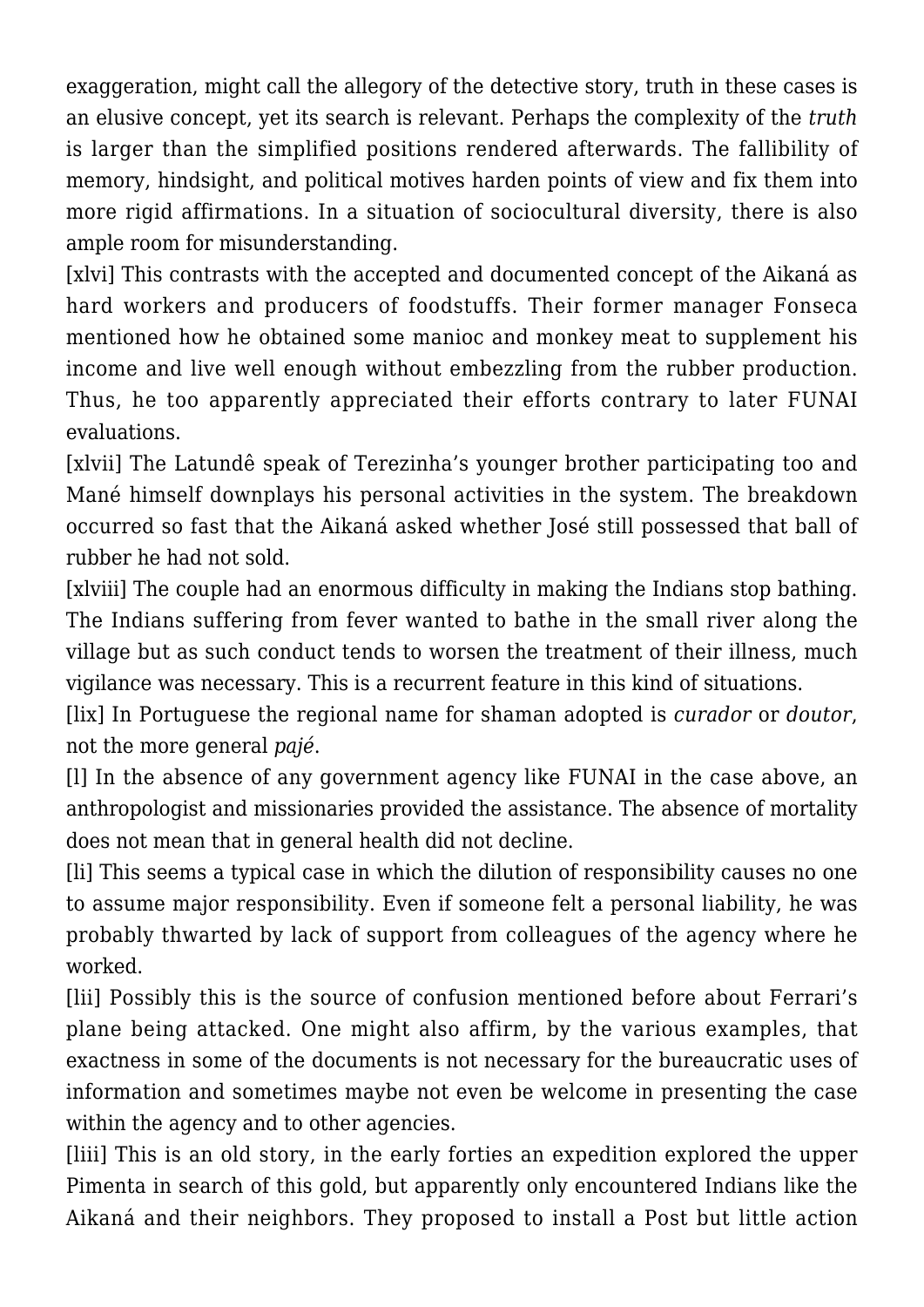followed and the Indians were left in the hands of White exploitation. Rondon endorsed the search and funds were allotted to SPI (Lima 1995: 288-9; Dequech). This episode was missed by almost everyone who was involved with the Aikaná and the region in the production of the documents cited in the dossier. This illustrates the lack of continuity of the protective state action in those days as well as the weak memory of this bureaucracy in the course of time.

[liv] The selling of the *standing wood* by the fazendeiro either substituted the capital he spent to acquire the plot or generated the capital to maintain operations. So, as one indigenist commented about the Corumbiara Area to the south of the Pimenta River, the creation of the *fazendas* requires very little real investment from the owner (Algayer 2001, personal communication). That is, it entails an enormous transference of capital and a perverse concentration of land and income benefiting those who need it least.

[lv] The change in vocabulary results from an increment in contacts with the outside and the growth of the Indian movement in Brazil. The term *captain* stems from an analogous military patent deriving from the days of Rondon, cacique even when an imported word from the Caribbean at least has an Indian etymology.

[lvi] The suspicion of being an accomplice is natural when a former local FUNAI agent is said by the Latundê not at all to have opposed the exploitation of timber a few years ago. These agents are presently one of the weakest chains in the FUNAI bureaucratic structure because they usually are not trained for the job, are mostly employed on a temporary basis, and earn a relatively low salary.

[lvii] Another exploited product that is practically exhausted is palm hearts, the inner parts of palm trees.

[lviii] Some valuable timber still exists in a few areas; for this reason the Sararé area is still in danger of invasion.

[lix] Geffray's proposition (1995) that the law often seems a front to be circumvented in a profitable manner by some of the local actors in the illegal circuit applies. Still, the idea of creating a law to impose illegal circuit and its attractions must not be exaggerated. Many politicians who accrued wealth from the lumber business before going into politics (a very common phenomenon in the region) lobby for the abolishment of the stricter ecological legislation or its alleviation. Still, in a perverse way, some people such as lower FUNAI employees involved in the control of illegal logging have interest in the continuing appearance of the necessity of the local inspection of repeated invasions. In this case, their salary can regularly receive a very significant supplementation from extra pay received for each day in the *field*.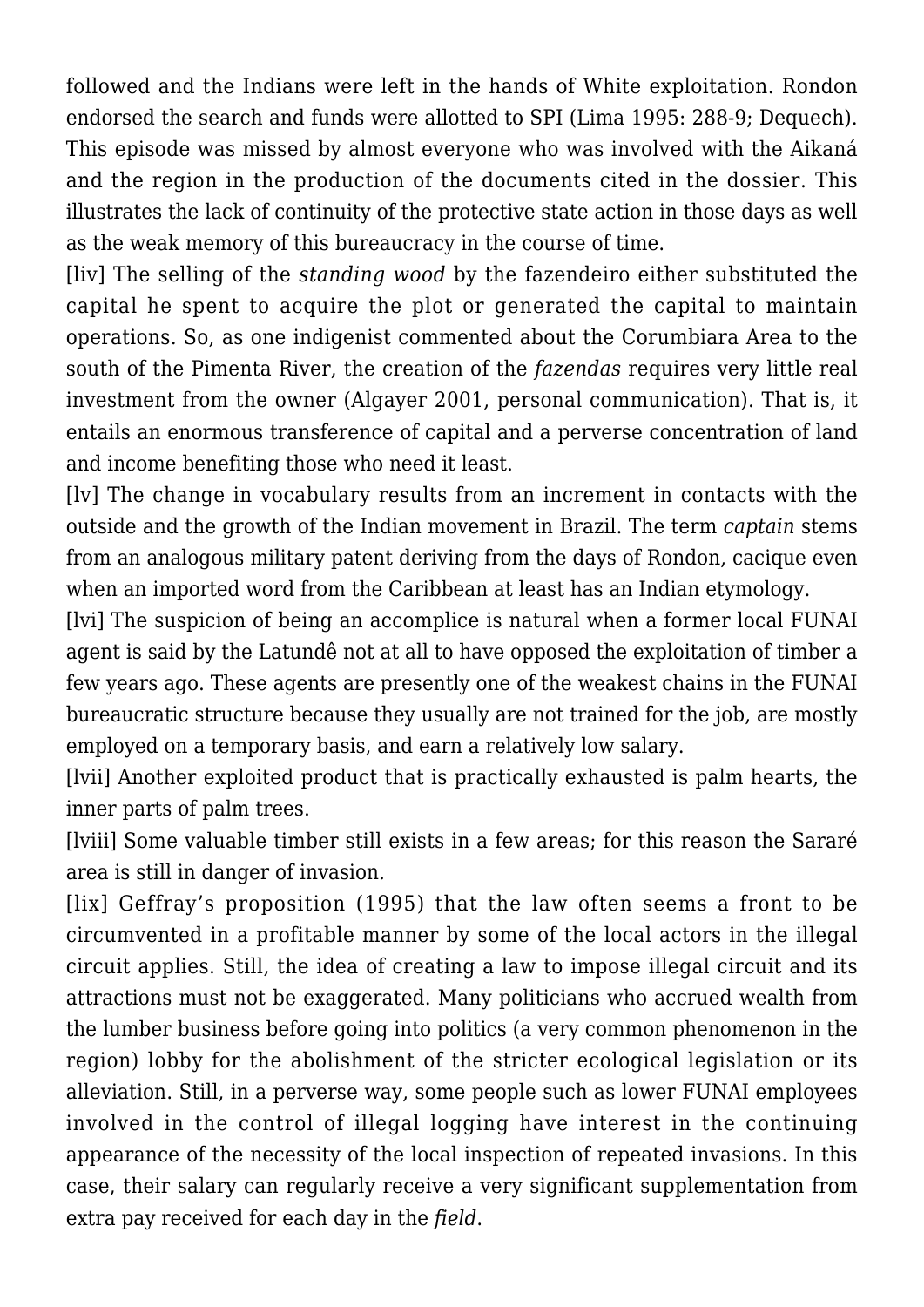[lx] There is still about 7 km where the road is impassable. At the beginning of the impassable section, the road diverts to the south, to Mario's household in this neighborhood. He also owns a house at Gleba for his children to frequent school and where he can stay during his regular visits.

[lxi] This is not to say that Telles and I somehow pushed the issue but, as far as we can tell, only stimulated the airing of an old complaint and a more assertive attitude.

[lxii] Already mentioned and quoted before, after being *captain*, this man's personal history involved divorce because of alcoholism and a long period outside the territory. Now others claim that he wanted to return to a leadership role for which they do not see him fit because of his previous record. It was rumored that he wanted to become the *Barroso* representative. His contemporary position as affine to the Latundê enables him to perform a mediating role, for example by providing lodgings when they visit Gleba, and as is clear from his second quote, he claimed to exercise a tutoring role to the young man but actually seemed to want to exercise influence.

[lxiii] This man must not be easy to live with as he has a peculiar understanding of the contemporary world. He was the oldest boy mentioned as still living at the savanna with his father when the latter died. These two boys are the last two Latundê being initially raised in the previous lifestyle and later adopted into the household of Terezinha and Mané. Maybe this background accounts for the difficulty of the oldest man to understand the new situation and find a place in this world after he left the household, lived and worked for other neighbors, and attempted to take care of himself by living in the *fazenda* house.

[lxiv] This predominance of rice may have to do with the filling effect of the grains and the facility of rice cooking in comparison with the difficulty of cooking beans (and the laboriousness of manioc). There may also be the symbolic reason too that Whites are known as *Bean People* by the Southern Nambikwara. Too many beans would substantiate too much Whiteness (see Part II for a more extended argument about a similar case of a physiology of contact).

[lxv] An exterior that remains foreign and extraneous to their group, as they have not really learned yet from the same outside that they are considered *Brazilian* too.

[lxvi] The size of the fields and Mané's gardening activities must be viewed as more than just an ethics of work, as the FUNAI agent inclines to do. Probably the indigenous model of leadership plays a part as this role prescribes the leader as the most active producer and example of the village (see Part III). Many current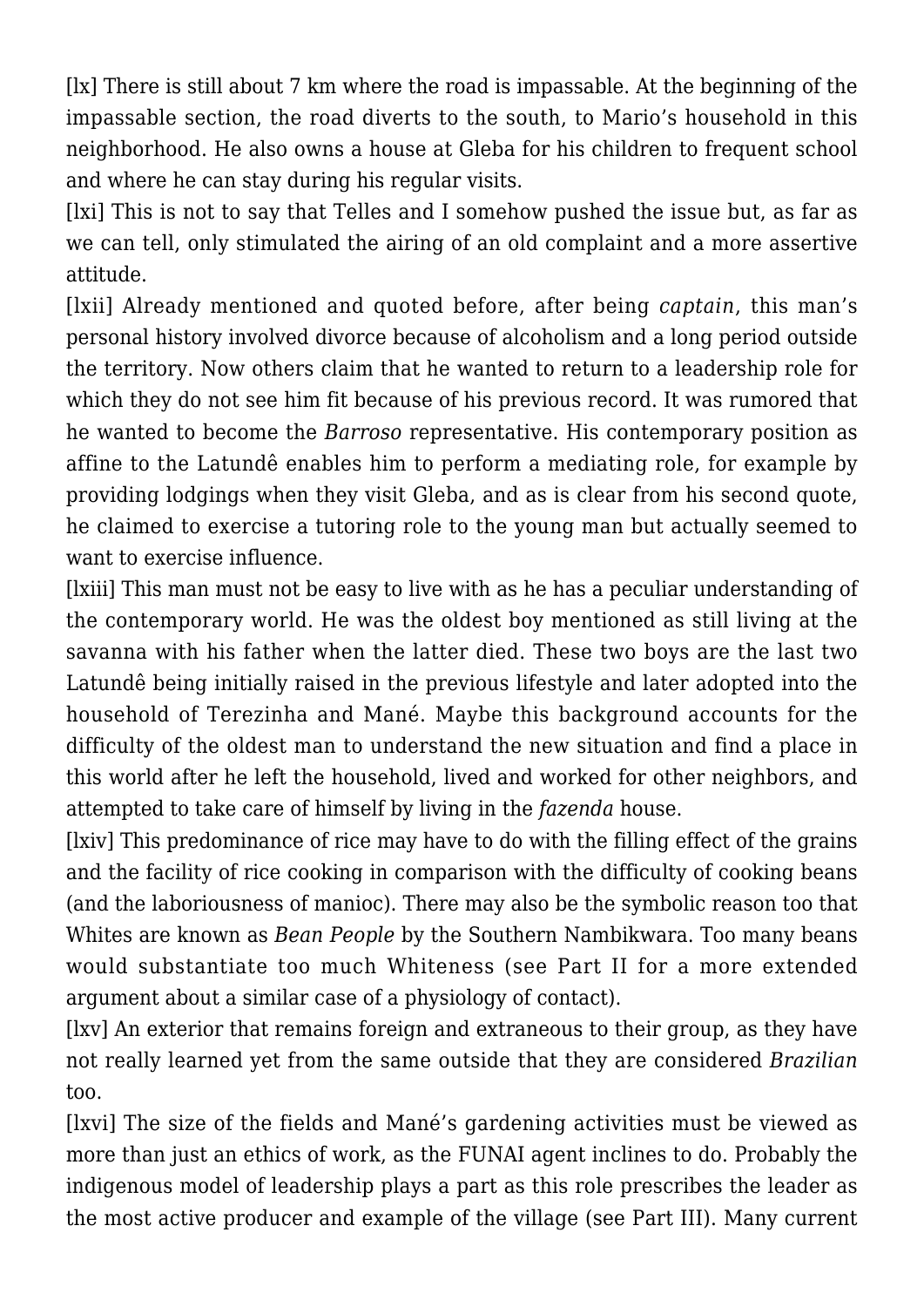features may be considered as simultaneously sociocultural maintenance, renewal and innovation.

[lxvii] It must be added that in these micro-politics the original excuse of "*weakness*" for not returning to the Latundê after her illness certainly was valid, being too weak to make the long walk. Notwithstanding her gradual increase in well-being, however, the permanence of Batatá, with the building of her small house by the Aikaná affine, may also have to do with this circumstance as both this man and his Latundê wife do not posses any regular source of income.

[lxviii] And, I may add, if one looks at the photographs of the pensioners in the dossier and at their bodily form, it is clear to both Telles and me that they may be a bit young.

[lxix] The oldest sons lived with and worked for the Barroso representative. They even picked up some Kwazá but eventually became dissatisfied when perceiving the material exchange as unequal; there was no hard currency involved and the workers were compensated with material goods.

[lxx] Although the selection of the agent proceeds from a *community choice*, there is often a preference by outsiders for someone with some formal education and Portuguese ability. The real choice in these cases is made almost purely in terms of local politics and that may circumvent the concerns of the most interested party, here the Latundê.

[lxxi] As mentioned previously, these FUNAI agents usually are unprepared men from the lower middle class and are instilled with the dominant ethnic ideology from the surrounding population. They learn the idiom of *acculturation* with the negative connotation attributed to Indians *who are already acculturated* (citation from one agent), reified, for example, in the very fluency in Portuguese. Many believe the Indian languages to be a *dialect* or even *slang* (very common in colonial situations; Wurm 1991: 5); very rarely are they interested to the point of learning some of the language save for a few key words. Only one of the dedicated agents of the Nambiquara Project succeeded in acquiring fluency in Southern Nambikwara.

[lxxii] We have not obtained an explanation that accounts for the normal children of the youngest sister, unless, perhaps, her lesser fertility could be attributed to the fact that she too did not go through the seclusion rite. Her daughter apparently does not suffer from any kind of physical or mental defect.

[lxxiii] José's sister did not have any children with her new husband either and so this is a dead end for the presence of any kind of cross cousin.

[lxxiv] Once more, it proved impossible to establish a genealogy to clarify these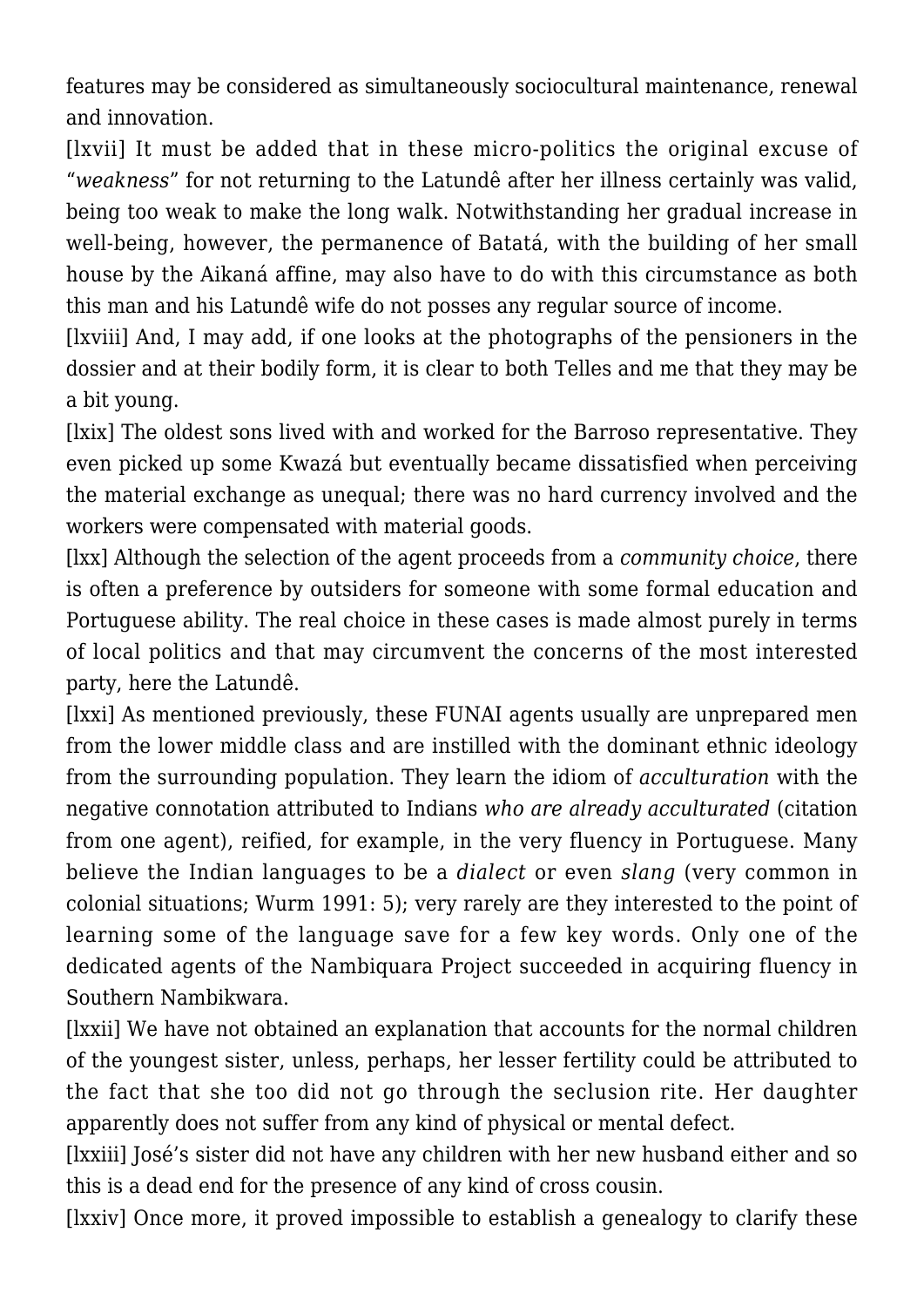relationships but, as seen, it seems fair to conclude that José pertains to a cross affinal relationship. Additionally, the uncle interested is the same one who tried to find a life between the old traditional way of life and the outside in his own peculiar way. He is considered somewhat odd by the other Indians in the Territory (lessening his chance to an interethnic match).

[lxxv] According to some comments from pure Aikaná, they are not really considered as full members of this people and though they speak fluently, their slightly different accent demonstrates their different origin. One brother is married to a *White* woman that does not speak Aikaná and his son seems to be bilingual in Portuguese and Aikaná. The two other brothers married Aikaná sisters and did not have any children. One of them divorced and married a Sabanê. Kwazá is on the road to extinction because of the dispersal of the last speakers. While the recent formation of an Indigenous Territory in Pimenta Bueno for the Kwazá should aid in avoiding this, actually, it is said, that the people living there do not use Kwazá anymore and are intermingled with Aikaná.

[lxxvi] He claims to be a passive speaker of his father's language and asserts that he understands Latundê. He affirms that the two languages are actually the same. This concurs with the Lakondê speaker cited, his paternal aunt, to whom the two languages are very close (but there are differences, see the comparison in Telles 2002).

[lxxvii] This is the method now in use in a part of French Brittany where the results of teaching in Breton as the first language show promising results that do not harm the academic performance of the students nor their acquisition of French (an irrational fear strong among nationalist *Republican* opponents; see Libération 11 Nov. 2001; also Dalgalian 2000: 92).

[lxxviii] Their father expressed to me the wish to send only the older children and young adults. He may not consent to let the young children go to school. The school was being built a two-hour walk away from the Latundê village. This does little to encourage a permanent and regular school routine.

[lxxix] Telles (2002: 18). Dona Tereza describes that during the last Tawandê attack on the Lakondê, around 1950, only four of the last nine Lakondê survived. She herself was taken but later handed back to her maternal aunt. The people of Mané were named Yelelihrê by the Lakondê (Telles 2002: 12-3). As seen above, his people were close neighbors of the Lakondê at the time of the attacks, which happened around the same time. Note that, in this roundabout way, a stolen child of the Yelelihrê, a close ally of the Lakondê, brings a Tawandê influence to a village partially consisting of descendants of his very own original people.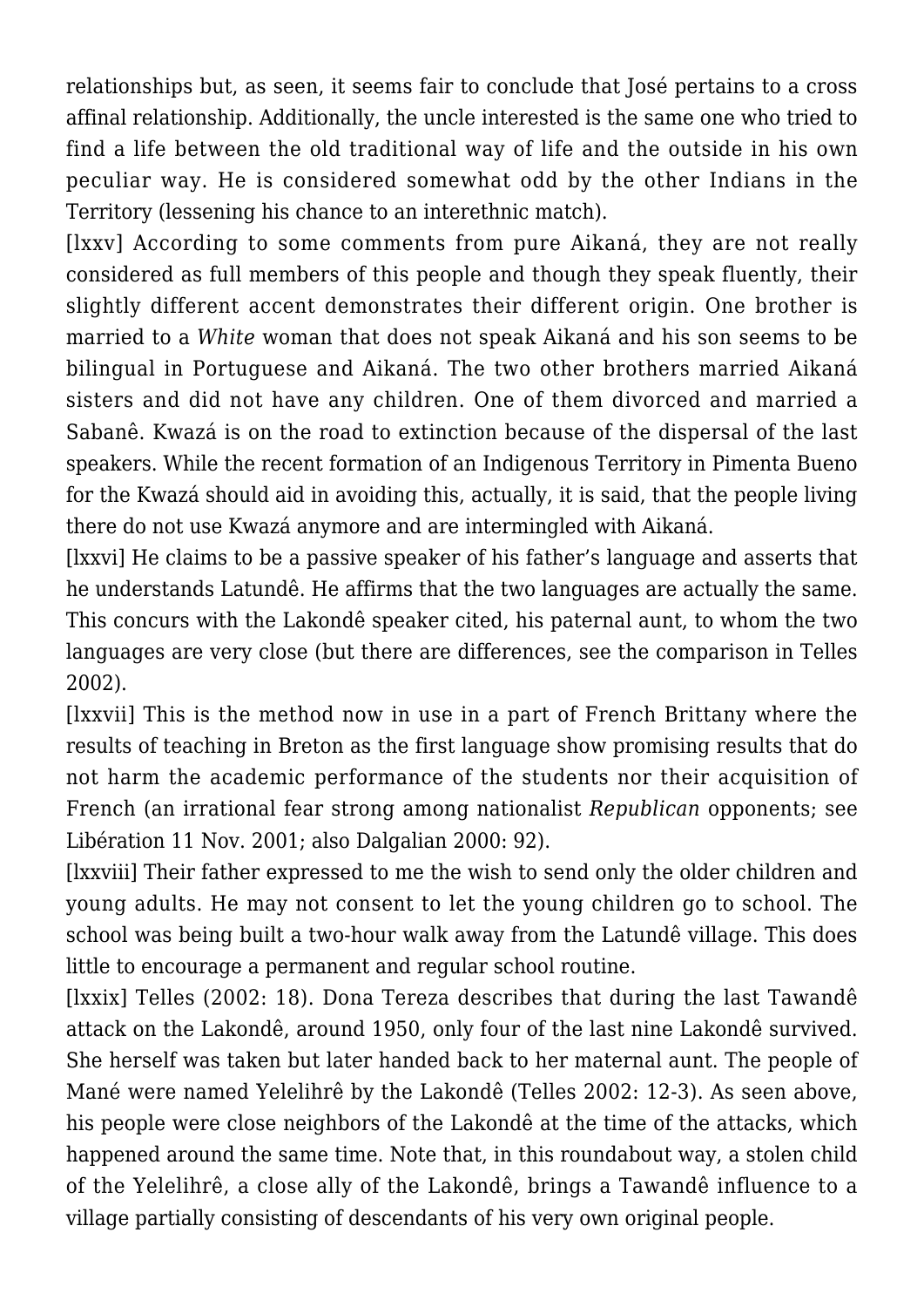[lxxx] Fonseca claims to have saved several people like Cinzeiro with great personal effort and the help of his wife (an assistant nurse, a position popularly known as *nurse* but in fact she was a trained auxiliary with limited skills).

[lxxxi] Just like the Aikaná and the new Latundê affine who thinks them backward. This is partially because of the lack of the road to the village and the lack of real FUNAI assistance. There is a condescending attitude that *they* are blessed with an infrastructure and are more modern. These Indians form the core of the recently created *Massaká Association of the Indian Peoples Aikaná, Latundê and Kwazá* and entered in the so-called project culture created in the 1990s. They attempt to fund some economic development projects (note the name and sequence of peoples). These concentrate on the Aikaná villages and, not surprisingly, only one project included the repair of the road to the Latundê. Such a road also entails an improvement for the other area inhabitants (and facilitate general penetration of *the Barroso* area too in that it would expand their range of possible locations for horticulture). In this project, they typically aggregate the *Latundê* with the other inhabitants of the *Barroso* totaling 41 people. The Latundê are the largest of the handful of groups in the region, and the only one originally based there.

[lxxxii] The World Bank's official and largely symbolic policy created token projects of protection for the vulnerable indigenous peoples assaulted by the *development* that affected the region. Even these the government only reluctantly implanted for these *primitive obstacles* of development and then with a minimal regard to Indian rights. The menace of physical extinction hovered over other peoples too when epidemics decimated the populations. A 1987 World Bank internal report on Rondônia mentions epidemics of several diseases (including malaria and tuberculosis), systemic pillaging of Indian lands and corruption and fraud in FUNAI (Rich 1994: 28). For more on the dismal historical record of the World Bank with regard to local and indigenous populations, see Rich 1994.

[lxxxiii] It is noteworthy that Batatá apparently did not teach her language to her grandchildren, as was custom for Kwazá speakers in the case of the family cited; possibly this is a confirmation of a lesser intellectual capacity.

[lxxxiv] Another Tawandê trait in a similar ceremony includes the use of adorned *swords* in a dance, a ritual absent among the Latundê. The latter assure that did possess the variant of secret flutes. It is safe to say that not all rituals are identical, even among the Northern Nambikwara, but the extent of variation is, naturally, impossible to establish at this moment.

[lxxxv] He seems to be discussing past events that befell him and explaining